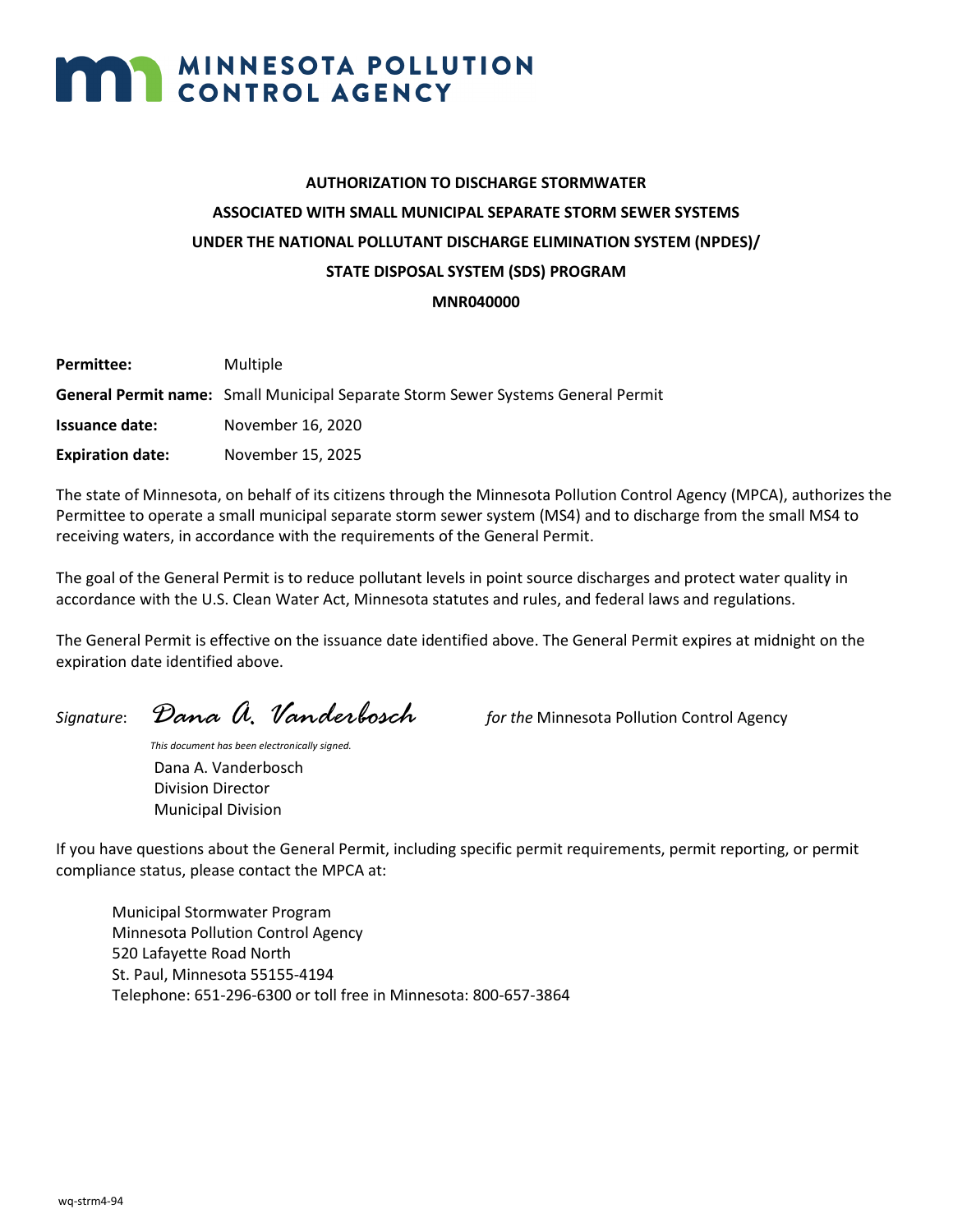|      |                                                                                            | Page |
|------|--------------------------------------------------------------------------------------------|------|
| 1.1  |                                                                                            |      |
| 2.1  |                                                                                            |      |
| 3.1  |                                                                                            |      |
| 4.1  |                                                                                            |      |
| 5.1  |                                                                                            |      |
| 6.1  |                                                                                            |      |
| 7.1  |                                                                                            |      |
| 8.1  |                                                                                            |      |
| 9.1  |                                                                                            |      |
| 10.1 |                                                                                            |      |
| 11.1 |                                                                                            |      |
| 12.1 |                                                                                            |      |
| 13.1 |                                                                                            |      |
| 14.1 |                                                                                            |      |
| 15.1 |                                                                                            |      |
| 16.1 |                                                                                            |      |
| 17.1 |                                                                                            |      |
| 18.1 |                                                                                            |      |
| 19.1 |                                                                                            |      |
| 20.1 |                                                                                            |      |
| 21.1 |                                                                                            |      |
| 22.1 | Discharges to Impaired Waters with a USEPA-Approved TMDL that includes an Applicable WLA17 |      |
| 23.1 |                                                                                            |      |
| 24.1 |                                                                                            |      |
| 25.1 |                                                                                            |      |
| 26.1 |                                                                                            |      |
| 27.1 |                                                                                            |      |
|      |                                                                                            |      |
|      |                                                                                            |      |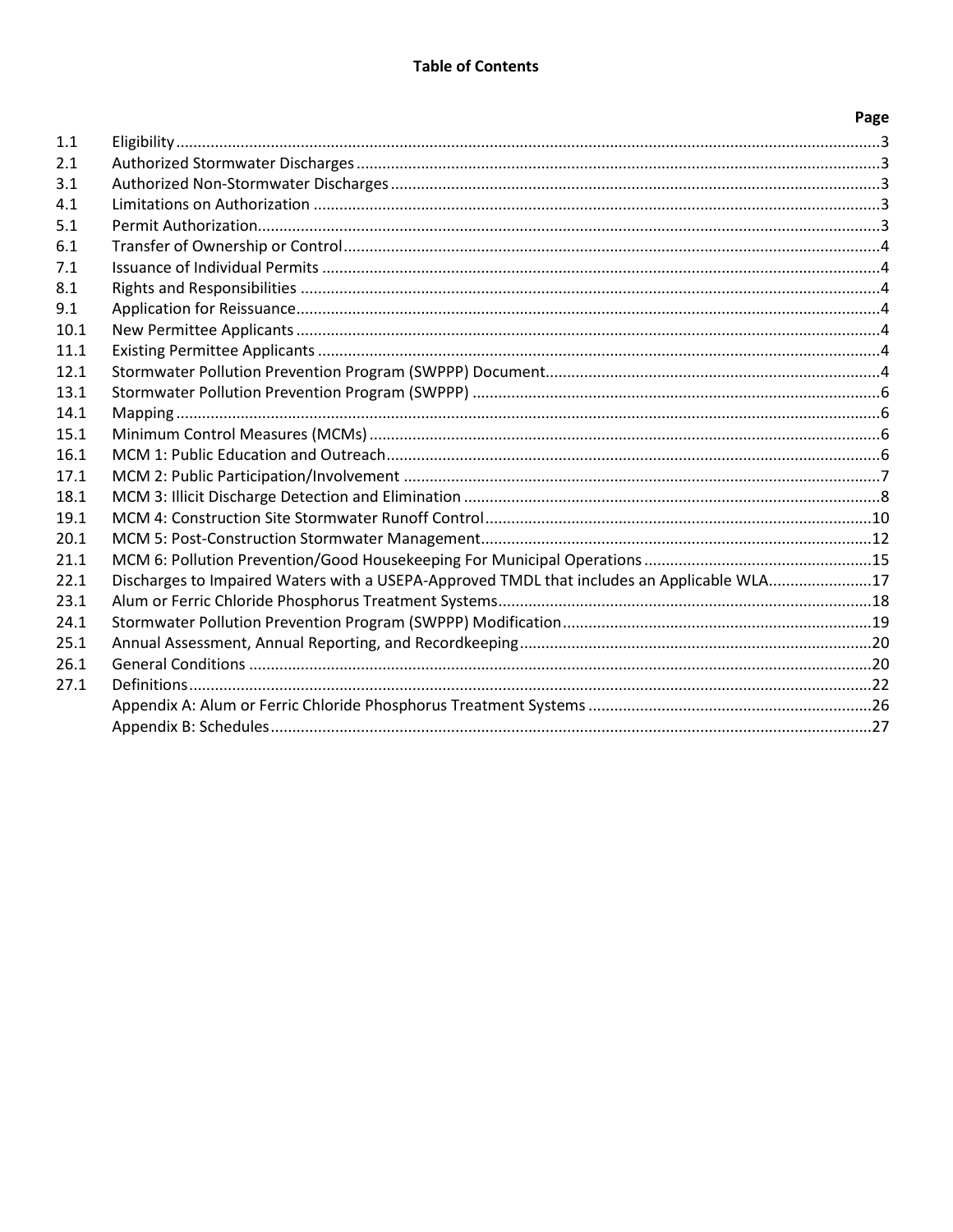| 1.1 | Eligibility. [Minn. R. 7090]                                                                                                                                                                                                                                                                                                                                                                                                                                                                                                                                                                                                                                                                                                                                                                                                                                                                                                                                                                                                                                                                                                                                                                                                                                                                                                                                                                                                                                                                 |
|-----|----------------------------------------------------------------------------------------------------------------------------------------------------------------------------------------------------------------------------------------------------------------------------------------------------------------------------------------------------------------------------------------------------------------------------------------------------------------------------------------------------------------------------------------------------------------------------------------------------------------------------------------------------------------------------------------------------------------------------------------------------------------------------------------------------------------------------------------------------------------------------------------------------------------------------------------------------------------------------------------------------------------------------------------------------------------------------------------------------------------------------------------------------------------------------------------------------------------------------------------------------------------------------------------------------------------------------------------------------------------------------------------------------------------------------------------------------------------------------------------------|
| 1.2 | To be eligible for authorization to discharge stormwater under the Small Municipal Separate Storm Sewer Systems General<br>Permit (General Permit), the applicant must be an owner and/or operator (owner/operator) of a small Municipal Separate<br>Storm Sewer System (MS4) and meet one or more of the criteria requiring permit issuance as specified in Minn. R.<br>7090.1010. [Minn. R. 7090.1010]                                                                                                                                                                                                                                                                                                                                                                                                                                                                                                                                                                                                                                                                                                                                                                                                                                                                                                                                                                                                                                                                                     |
| 2.1 | Authorized Stormwater Discharges. [Minn. R. 7090]                                                                                                                                                                                                                                                                                                                                                                                                                                                                                                                                                                                                                                                                                                                                                                                                                                                                                                                                                                                                                                                                                                                                                                                                                                                                                                                                                                                                                                            |
| 2.2 | The General Permit authorizes stormwater discharges from small MS4s as defined in 40 CFR 122.26(b)(16). [Minn. R. 7090]                                                                                                                                                                                                                                                                                                                                                                                                                                                                                                                                                                                                                                                                                                                                                                                                                                                                                                                                                                                                                                                                                                                                                                                                                                                                                                                                                                      |
| 3.1 | Authorized Non-Stormwater Discharges. [Minn. R. 7090]                                                                                                                                                                                                                                                                                                                                                                                                                                                                                                                                                                                                                                                                                                                                                                                                                                                                                                                                                                                                                                                                                                                                                                                                                                                                                                                                                                                                                                        |
| 3.2 | The following categories of non-stormwater discharges or flows are authorized under the General Permit to enter the<br>permittee's small MS4 only if the permittee does not identify them as significant contributors of pollutants (i.e., illicit<br>discharges), in which case the discharges or flows must be addressed in the permittee's Stormwater Pollution Prevention<br>Program (SWPPP): water line flushing, landscape irrigation, diverted stream flows, rising groundwaters, uncontaminated<br>groundwater infiltration (as defined at 40 CFR 35.2005(b)(20)), uncontaminated pumped groundwater, discharges from<br>potable water sources, foundation drains, air conditioning condensation, irrigation water, springs, water from crawl space<br>pumps, footing drains, lawn watering, individual residential car washing, flows from riparian habitats and wetlands,<br>dechlorinated swimming pool discharges, street wash water, and discharges or flows from firefighting activities. [Minn. R.<br>7090]                                                                                                                                                                                                                                                                                                                                                                                                                                                                   |
| 4.1 | Limitations on Authorization. [Minn. R. 7090]                                                                                                                                                                                                                                                                                                                                                                                                                                                                                                                                                                                                                                                                                                                                                                                                                                                                                                                                                                                                                                                                                                                                                                                                                                                                                                                                                                                                                                                |
| 4.2 | The following discharges or activities are not authorized by the General Permit:                                                                                                                                                                                                                                                                                                                                                                                                                                                                                                                                                                                                                                                                                                                                                                                                                                                                                                                                                                                                                                                                                                                                                                                                                                                                                                                                                                                                             |
|     | a. non-stormwater discharges, except those authorized by the permittee in item 3.2;<br>b. discharges of stormwater to the small MS4 from activities requiring a separate NPDES/SDS permit. The General Permit<br>does not replace or satisfy any other permitting requirements;<br>c. the General Permit does not replace or satisfy any environmental review requirements, including those under the<br>Minnesota Environmental Policy Act (Minn. Stat. 116D), or the National Environmental Policy Act (42 U.S.C. 4321 et seq.);<br>d. the General Permit does not replace or satisfy any review requirements for endangered or threatened species, from new<br>or expanded discharges that adversely impact or contribute to adverse impacts on a listed endangered or threatened<br>species, or adversely modify a designated critical habitat;<br>e. the General Permit does not replace or satisfy any review requirements for historic places or archeological sites, from<br>new or expanded discharges which adversely affect properties listed or eligible for listing in the National Register of Historic<br>Places or affecting known or discovered archeological sites; and<br>f. discharges to prohibited outstanding resource value waters pursuant to Minn. R. 7050.0335, Subp. 3.<br>Only the permittee's small MS4 and the portions of the storm sewer system that are under the permittee's operational<br>control are authorized by the General Permit. [Minn. R. 7090] |
| 5.1 | Permit Authorization. [Minn. R. 7001]                                                                                                                                                                                                                                                                                                                                                                                                                                                                                                                                                                                                                                                                                                                                                                                                                                                                                                                                                                                                                                                                                                                                                                                                                                                                                                                                                                                                                                                        |
| 5.2 | The applicant must submit a complete application in accordance with Sections 9 through 12 in order to obtain authorization<br>to discharge stormwater from a small MS4 under the General Permit. [Minn. R. 7001]                                                                                                                                                                                                                                                                                                                                                                                                                                                                                                                                                                                                                                                                                                                                                                                                                                                                                                                                                                                                                                                                                                                                                                                                                                                                             |
| 5.3 | The Commissioner reviews the General Permit application for completeness. After review, the Commissioner will do one of<br>the following:<br>a. if an application is determined to be incomplete, the Commissioner will notify the applicant in writing, indicate why the<br>application is incomplete, and request that the applicant resubmit the application; or<br>b. if an application is determined to be complete, the Commissioner will make a preliminary determination as to whether<br>coverage under the General Permit should be issued or denied in accordance with Minn. R. 7001. [Minn. R. 7001]                                                                                                                                                                                                                                                                                                                                                                                                                                                                                                                                                                                                                                                                                                                                                                                                                                                                             |
| 5.4 | The Commissioner provides a public notice with the opportunity for a hearing on the preliminary determination to issue<br>coverage under the General Permit. [Minn. R. 7001]                                                                                                                                                                                                                                                                                                                                                                                                                                                                                                                                                                                                                                                                                                                                                                                                                                                                                                                                                                                                                                                                                                                                                                                                                                                                                                                 |
| 5.5 | Upon receipt of written notification of final approval of the application from the Commissioner, the applicant is authorized<br>to discharge stormwater from the small MS4 under the terms and conditions of the General Permit. [Minn. R. 7001]                                                                                                                                                                                                                                                                                                                                                                                                                                                                                                                                                                                                                                                                                                                                                                                                                                                                                                                                                                                                                                                                                                                                                                                                                                             |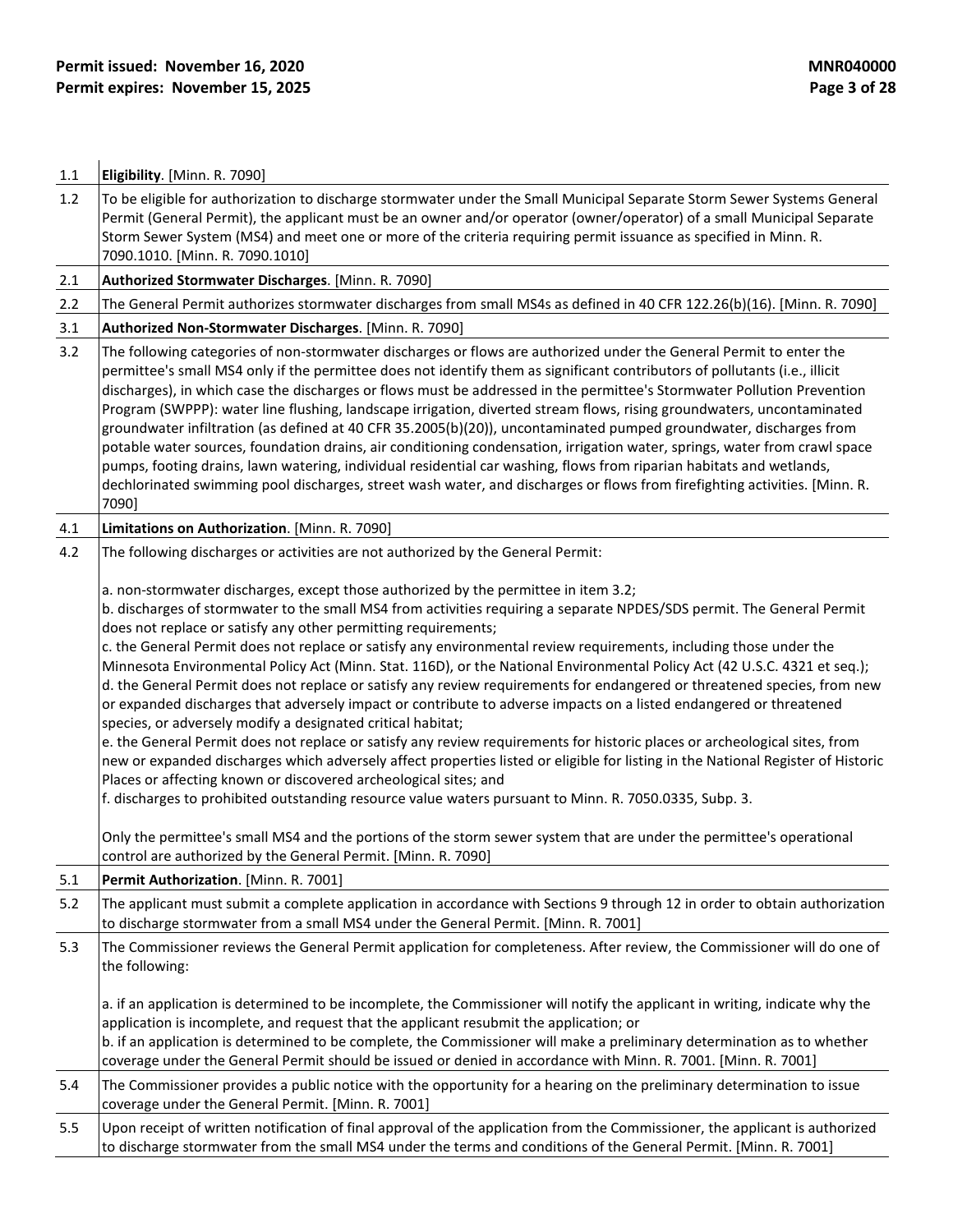| 6.1  | Transfer of Ownership or Control. [Minn. R. 7001, Minn. R. 7090.0080]                                                                                                                                                                                                                                                                                                                                                                                                                                                                                                                       |
|------|---------------------------------------------------------------------------------------------------------------------------------------------------------------------------------------------------------------------------------------------------------------------------------------------------------------------------------------------------------------------------------------------------------------------------------------------------------------------------------------------------------------------------------------------------------------------------------------------|
| 6.2  | Where the ownership or significant operational control of the small MS4 changes after the submittal of an application in<br>accordance with Sections 9 through 12, the new owner/operator must submit a new application in accordance with<br>Sections 9 through 12. [Minn. R. 7090]                                                                                                                                                                                                                                                                                                        |
| 7.1  | Issuance of Individual Permits. [Minn. R. 7001]                                                                                                                                                                                                                                                                                                                                                                                                                                                                                                                                             |
| 7.2  | The permit applicant may request an individual permit in accordance with Minn. R. 7001.0210, Subp. 6, for authorization to<br>discharge stormwater associated with a small MS4. [Minn. R. 7001.0210, Subp. 6]                                                                                                                                                                                                                                                                                                                                                                               |
| 7.3  | The Commissioner may require an individual permit for the permit applicant or permittee covered by a general permit, in<br>accordance with Minn. R. 7001.0210, Subp. 6. [Minn. R. 7001.0210, Subp. 6]                                                                                                                                                                                                                                                                                                                                                                                       |
| 8.1  | Rights and Responsibilities. [Minn. R. 7001, Minn. R. 7090]                                                                                                                                                                                                                                                                                                                                                                                                                                                                                                                                 |
| 8.2  | The Commissioner may modify the General Permit or issue other permits, in accordance with Minn. R. 7001, to include<br>more stringent effluent limitations or permit requirements that modify or are in addition to the Minimum Control<br>Measures of the General Permit, or both. These modifications may be based on the Commissioner's determination that<br>such modifications are needed to protect water quality. [Minn. R. 7001]                                                                                                                                                    |
| 8.3  | The Commissioner may designate additional small MS4s for coverage under the General Permit in accordance with Minn. R.<br>7090. The owner/operator of a small MS4 that is designated for coverage must comply with the permit requirements by the<br>dates specified in the Commissioner's determination. [Minn. R. 7090]                                                                                                                                                                                                                                                                   |
| 9.1  | Application for Reissuance. [Minn. R. 7001]                                                                                                                                                                                                                                                                                                                                                                                                                                                                                                                                                 |
| 9.2  | If an existing permittee desires to continue permit coverage beyond the expiration date, the permittee must submit an<br>application for permit reissuance : Due by 180 days prior to permit expiration. [Minn. R. 7001.0040, Subp. 3]                                                                                                                                                                                                                                                                                                                                                      |
| 10.1 | New Permittee Applicants. [Minn. R. 7090]                                                                                                                                                                                                                                                                                                                                                                                                                                                                                                                                                   |
| 10.2 | To become a new permittee authorized to discharge stormwater under the General Permit, the owner/operator of a small<br>MS4 must submit an application, on a form provided by the Agency, in accordance with the schedule in Appendix B, Table<br>3, and the following requirements:                                                                                                                                                                                                                                                                                                        |
|      | a. submit Part 1 of the permit application (includes the permit application fee); and<br>b. submit Part 2 of the permit application, also known as the Stormwater Pollution Prevention Program (SWPPP) document,<br>in accordance with Section 12. [Minn. R. 7090]                                                                                                                                                                                                                                                                                                                          |
| 11.1 | <b>Existing Permittee Applicants.</b> [Minn. R. 7090]                                                                                                                                                                                                                                                                                                                                                                                                                                                                                                                                       |
| 11.2 | All existing permittees seeking to continue discharging stormwater associated with a small MS4 after the issuance date of<br>the General Permit must submit Part 2 of the permit application : Due by 150 days after permit issuance.<br>Existing permittees were required to submit Part 1 of the permit application prior to the expiration date (July 31, 2018) of<br>the Agency's small MS4 general permit No.MNR040000, effective August 1, 2013. [Minn. R. 7090]                                                                                                                      |
| 12.1 | Stormwater Pollution Prevention Program (SWPPP) Document. [Minn. R. 7090]                                                                                                                                                                                                                                                                                                                                                                                                                                                                                                                   |
| 12.2 | All applicants must submit a SWPPP Document (i.e., Part 2 of the permit application) when seeking coverage under the<br>General Permit. The SWPPP Document will become an enforceable part of the General Permit upon approval by the<br>Agency. Modifications to the SWPPP Document that are required or allowed by the General Permit (see Section 24) will also<br>become enforceable provisions. The applicant must submit the SWPPP Document on a form provided by the Agency. The<br>applicant's SWPPP Document must include items 12.3 through 12.11, as applicable. [Minn. R. 7090] |
| 12.3 | The applicant must provide a description of partnerships with another regulated small MS4(s), into which the applicant has<br>entered in order to satisfy one or more requirements of the General Permit. [Minn. R. 7090]                                                                                                                                                                                                                                                                                                                                                                   |
| 12.4 | The applicant must provide a description of each program the applicant has developed and implemented to satisfy the<br>Minimum Control Measure (MCM) requirements, including:                                                                                                                                                                                                                                                                                                                                                                                                               |
|      | a. the Best Management Practices (BMPs) the applicant has implemented for each MCM at the time of application;<br>b. the status of each required component of the program; and<br>c. name(s) of individual(s) or position titles responsible for implementing and/or coordinating each component of the<br>program.                                                                                                                                                                                                                                                                         |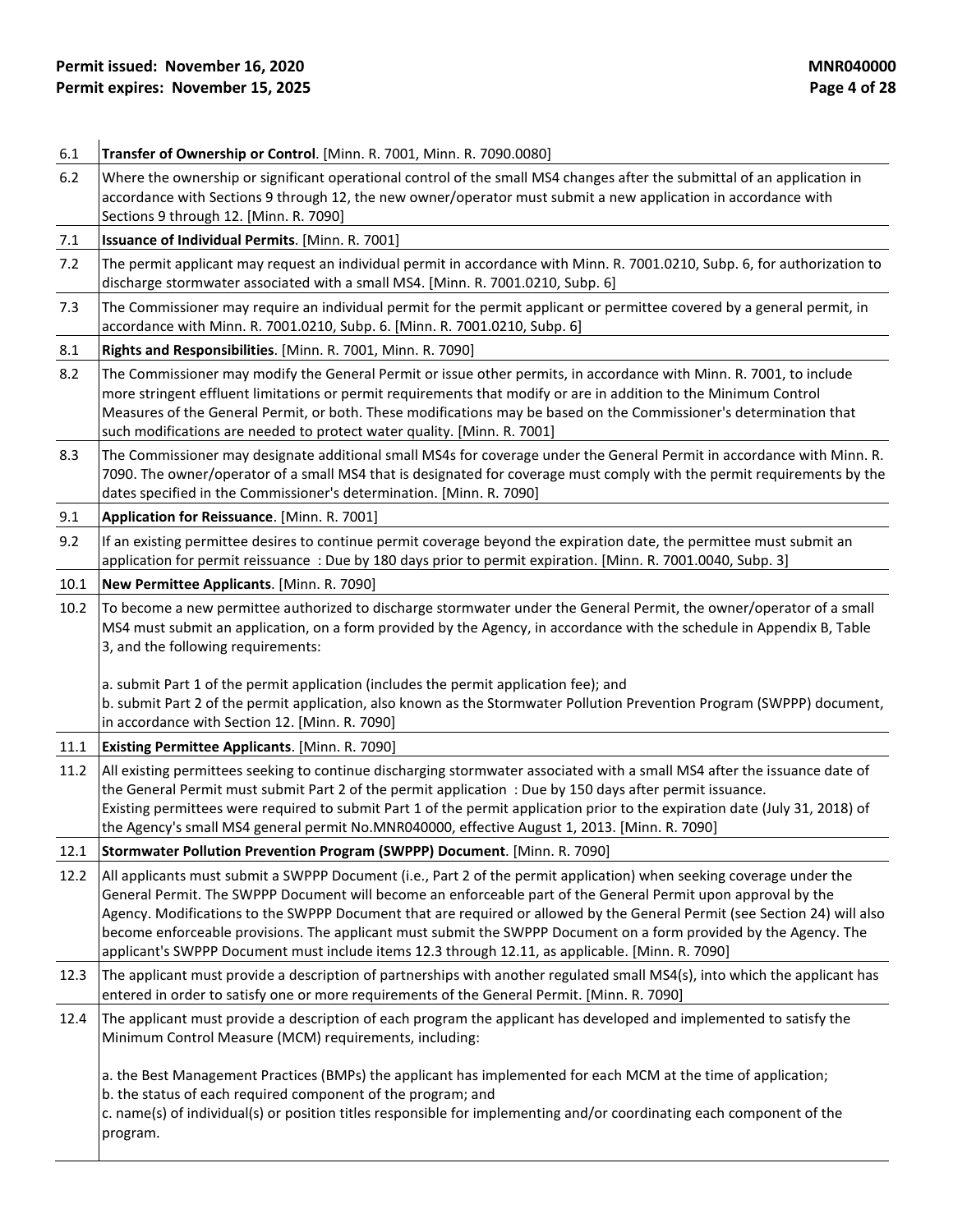If the program has not been developed at the time of application (e.g., new permittee applicants), or revised to meet new requirements of the General Permit (e.g., existing permittee applicants); the applicant must satisfy the permit requirements in accordance with the schedule in Appendix B, Table 2 (existing permittee applicants), or Table 3 (new permittee applicants). [Minn. R. 7090]

- 12.5 The applicant must indicate whether each storm sewer system map requirement of Section 14 is satisfied at the time of application. For each requirement of Section 14 that is not satisfied at the time of application, the applicant must satisfy the permit requirements in accordance with the schedule in Appendix B, Table 2 (existing permittee applicants), or Table 3 (new permittee applicants). [Minn. R. 7090]
- 12.6 The applicant must provide a description of existing regulatory mechanism(s) the applicant has developed, implemented, and enforced to satisfy the requirements of Sections 18, 19, and 20. At a minimum, the applicant must provide the following information:

a. the type(s) of regulatory mechanism(s) the applicant has in place at the time of application that will be used to satisfy the requirements;

b. the status of each required component of the regulatory mechanism(s); and

c. if available, a website address to the regulatory mechanism(s).

If the regulatory mechanism(s) have not been developed at the time of application (e.g., new permittee applicants), or revised to meet new requirements of the General Permit (e.g., existing permittee applicants); the applicant must satisfy the permit requirements in accordance with the schedule in Appendix B, Table 2 (existing permittee applicants), or Table 3 (new permittee applicants). [Minn. R. 7090]

- 12.7 The applicant must provide a description of existing enforcement response procedures (ERPs) the applicant has developed and implemented that satisfy the ERP requirements of items 18.14, 19.12, and 20.19. If the applicant has not yet developed ERPs (e.g., new permittee applicants), or existing ERPs must be updated to satisfy new requirements, the applicant must satisfy the permit requirements in accordance with the schedule in Appendix B, Table 2 (existing permittee applicants), or Table 3 (new permittee applicants). [Minn. R. 7090]
- 12.8 The applicant must submit a compliance schedule for each applicable Waste Load Allocation (WLA) not being met for oxygen demand, nitrate, total suspended solids (TSS), and total phosphorus (TP). The applicant may develop a compliance schedule to include multiple WLAs. The applicant's compliance schedule must include the following information:

a. proposed BMPs or progress toward implementation of BMPs to be achieved during the permit term;

- b. the year each BMP is expected to be implemented;
- c. a target year the applicable WLA(s) will be achieved; and

d. if the applicant has an applicable WLA for TSS or TP, a cumulative estimate of TSS and TP load reductions (in pounds) to be achieved during the permit term and the Agency-approved method used to determine the estimate.

Agency-approved methods include "Program for Predicting Polluting Particle Passage thru Pits, Puddles, and Ponds (P8) Urban Catchment Model", "Source Loading and Management Model for Windows (WinSLAMM)", "Minimal Impact Design Standards (MIDS) calculator", "Minnesota Pollution Control Agency (MPCA) simple estimator tool", or any other method that receives Agency-approval. [Minn. R. 7090]

12.9 For each applicable WLA where a reduction in pollutant loading is required for bacteria, chloride, and temperature, the applicant must provide a description of any existing BMPs the applicant has developed and implemented to satisfy the requirements of items 22.3 through 22.7, including:

a. the BMPs the applicant has implemented for each required component at the time of application; b. the status of each required component; and

c. name(s) of individual(s) or position titles responsible for implementing and/or coordinating each required component.

If the required components have not been developed at the time of application (e.g., new permittee applicants), or revised to meet new requirements of the General Permit (e.g., existing permittee applicants); the applicant must satisfy the permit requirements in accordance with the schedule in Appendix B, Table 2 (existing permittee applicants), or Table 3 (new permittee applicants). [Minn. R. 7090]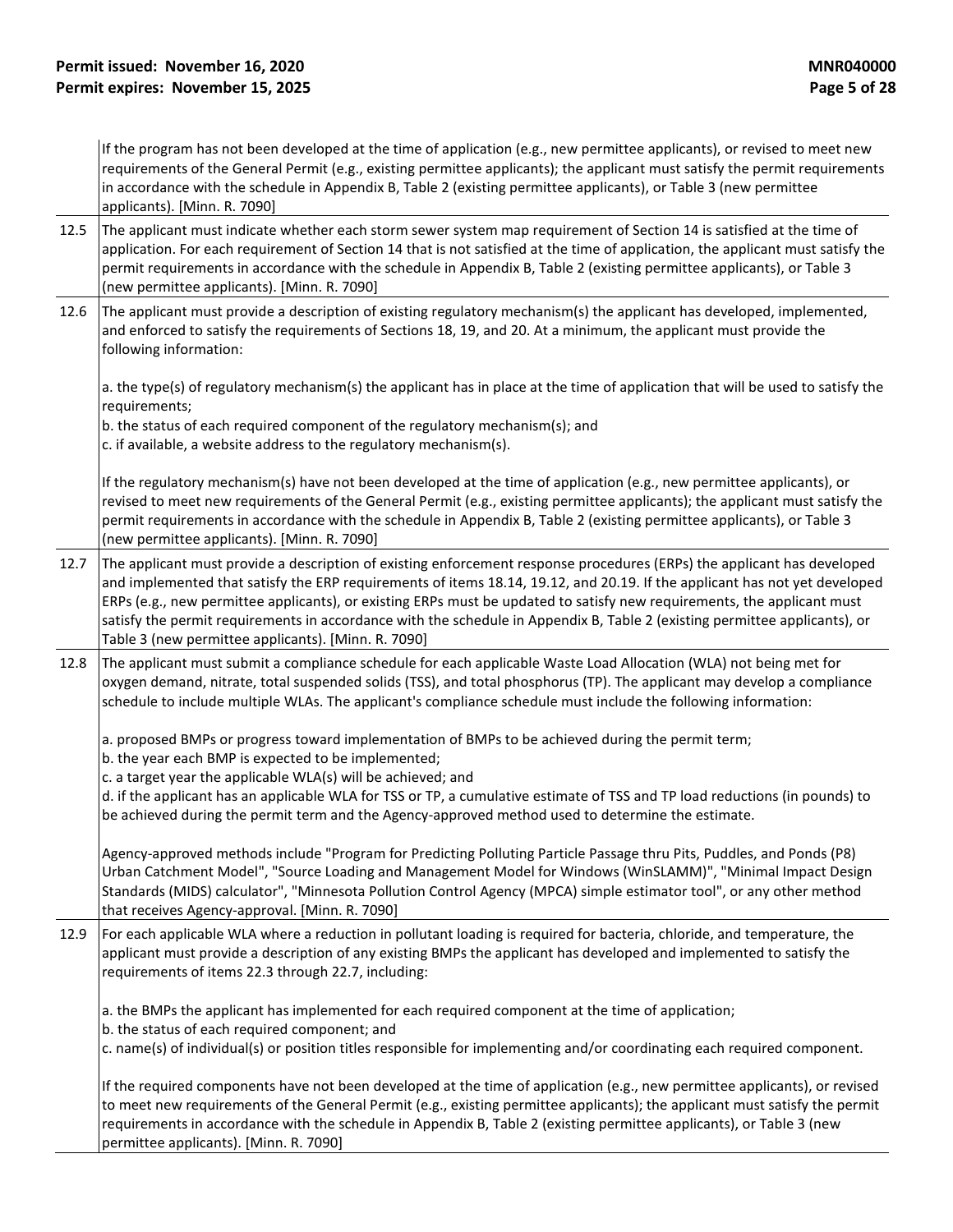12.10 If the applicant is claiming to meet an applicable WLA where a reduction in pollutant loading is required for oxygen demand, nitrate, TSS, or TP, the applicant must provide documentation to demonstrate the applicable WLA is being met. At a minimum, the applicant must provide the following information:

a. a list of all structural stormwater BMPs implemented to achieve the applicable WLA, including the BMP type (e.g., constructed basin, infiltrator, filter, swale or strip, etc.), location in geographic coordinates, owner, and year implemented; and

b. documentation using an Agency-approved method, which demonstrates the estimated reductions of oxygen demand (or its surrogate pollutants), nitrate, TSS, or TP from BMPs meet the MS4 WLA reductions included in the TMDL report, if that information is available (e.g., percent reduction or pounds reduced); or

c. documentation using an Agency-approved method, which demonstrates the applicant's existing load meets the WLA. [Minn. R. 7090]

12.11 For the requirements of Section 23, alum or ferric chloride phosphorus treatment systems, if applicable, the applicant must submit the following information:

a. location of the system in geographic coordinates;

b. name(s) of the individual(s) or position titles responsible for the operation of the system;

c. information described in item 23.11, if the system is constructed at the time the applicant submits the application to the Agency;

d. indicate if the system complies with the requirements in Section 23; and

e. if applicable, for each requirement in Section 23 that the applicant's system does not comply with at the time of application, the applicant must bring the system into compliance in accordance with the schedule in Appendix B, Table 2 (existing permittee applicants), or Table 3 (new permittee applicants). [Minn. R. 7090]

#### 13.1 **Stormwater Pollution Prevention Program (SWPPP)**. [Minn. R. 7090]

- 13.2 The permittee must develop, implement, and enforce a SWPPP designed to reduce the discharge of pollutants from the small MS4 to the Maximum Extent Practicable (MEP) and to protect water quality. Existing permittees regulated within the urbanized area as defined by the United States Census Bureau, the applicable urbanized area for which the permittee must develop, implement, and enforce a SWPPP can be based on the most recent decennial census of 2010 for the duration of the General Permit. [Minn. R. 7090]
- 13.3 If the permittee enters into a partnership for purposes of meeting SWPPP requirements, the permittee maintains legal responsibility for compliance with the General Permit. [Minn. R. 7090]
- 13.4 Existing permittees must revise their SWPPP developed under the Agency's small MS4 general permit No.MNR040000 that was effective August 1, 2013, to meet the requirements of the General Permit in accordance with the schedule in Appendix B, Table 2. New permittees must develop, implement, and enforce their SWPPP in accordance with the schedule in Appendix B, Table 3. The permittee's SWPPP must consist of Sections 14 through 23, as applicable. [Minn. R. 7090]

14.1 **Mapping**. [Minn. R. 7090]

14.2 New permittees must develop, and existing permittees must update, as necessary, a storm sewer system map that depicts the following:

a. the permittee's entire MS4 as a goal, but at a minimum, all pipes 12 inches or greater in diameter, including stormwater flow direction in those pipes;

b. outfalls, including a unique identification (ID) number assigned by the permittee, and an associated geographic coordinates;

c. structural stormwater BMPs that are part of the permittee's MS4; and

d. all receiving waters. [Minn. R. 7090]

15.1 **Minimum Control Measures (MCMs)**. [Minn. R. 7090.1040]

|  | 15.2 The permittee must incorporate the following six MCMs into the SWPPP. [Minn. R. 7090.1040] |  |  |
|--|-------------------------------------------------------------------------------------------------|--|--|
|--|-------------------------------------------------------------------------------------------------|--|--|

16.1 **MCM 1: Public Education and Outreach**. [Minn. R. 7090]

16.2 New permittees must develop and implement, and existing permittees must revise their current program, as necessary, and continue to implement, a public education program to distribute educational materials or equivalent outreach that informs the public of the impact stormwater discharges have on waterbodies and that includes actions citizens, businesses, and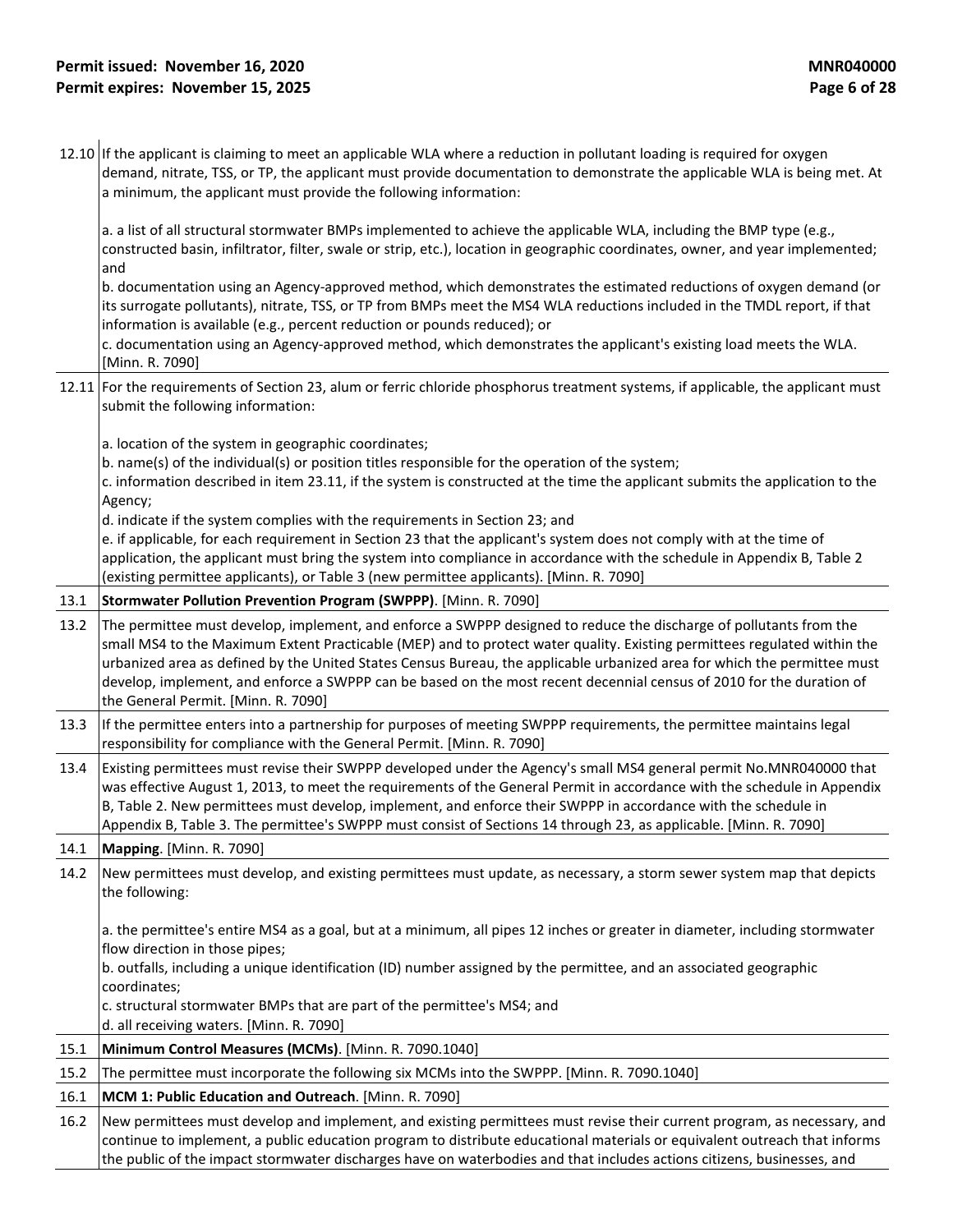other local organizations can take to reduce the discharge of pollutants to stormwater. The permittee may use existing materials if they are appropriate for the message the permittee chooses to deliver, or the permittee may develop its own educational materials. The permittee may partner with other MS4 permittees, community groups, watershed management organizations, or other groups to implement its education and outreach program. The permittee must incorporate Section 16 requirements into their program. [Minn. R. 7090]

- 16.3 During the permit term, the permittee must distribute educational materials or equivalent outreach focused on at least two (2) specifically selected stormwater-related issues of high priority to the permittee (e.g., specific TMDL reduction targets, changing local business practices, promoting adoption of residential BMPs, lake improvements through lake associations, household chemicals, yard waste, etc.). The topics must be different from those described in items 16.4 through 16.6. [Minn. R. 7090]
- 16.4 At least once each calendar year, the permittee must distribute educational materials or equivalent outreach focused on illicit discharge recognition and reporting illicit discharges to the permittee. [Minn. R. 7090]
- 16.5 For cities and townships, at least once each calendar year, the permittee must distribute educational materials or equivalent outreach to residents, businesses, commercial facilities, and institutions, focused on the following:

a. impacts of deicing salt use on receiving waters;

- b. methods to reduce deicing salt use; and
- c. proper storage of salt or other deicing materials. [Minn. R. 7090]
- 16.6 For cities and townships, at least once each calendar year, the permittee must distribute educational materials or equivalent outreach focused on pet waste. The educational materials or equivalent outreach must include information on the following:

a. impacts of pet waste on receiving waters;

b. proper management of pet waste; and

c. any existing permittee regulatory mechanism(s) for pet waste. [Minn. R. 7090]

16.7 The permittee must develop and implement an education and outreach plan that consists of the following:

a. target audience(s) (e.g., residents, businesses, commercial facilities, institutions, and local organizations; consideration should be given to low-income residents, people of color, and non-native English speaking residents. A resource to help identify these areas is available on the Agency's environmental justice website);

- b. name or position title of responsible person(s) for overall plan implementation;
- c. specific activities and schedules to reach each target audience; and

d. a description of any coordination with and/or use of stormwater education and outreach programs implemented by other entities, if applicable. [Minn. R. 7090]

16.8 The permittee must document the following information:

a. a description of all specific stormwater-related issues identified by the permittee in item 16.3;

b. all information required under the permittee's education and outreach plan in item 16.7;

c. activities held, including dates, to reach each target audience;

d. quantities and descriptions of educational materials distributed, including dates distributed; and

e. estimated audience (e.g., number of participants, viewers, readers, listeners, etc.) for each completed education and outreach activity. [Minn. R. 7090]

- 16.9 The permittee must conduct an annual assessment of the public education program to evaluate program compliance, the status of achieving the measurable requirements in Section 16, and determine how the program might be improved. Measurable requirements are activities that must be documented or tracked as applicable to the MCM (e.g., education and outreach efforts, implementation of written plans, etc.). The permittee must perform the annual assessment prior to completion of each annual report and document any modifications made to the program as a result of the annual assessment. [Minn. R. 7090]
- 17.1 **MCM 2: Public Participation/Involvement**. [Minn. R. 7090]

17.2 New permittees must develop and implement, and existing permittees must revise their current program, as necessary, and continue to implement, a Public Participation/Involvement program to solicit public input on the SWPPP and involve the public in activities that improve or protect water quality. The permittee must incorporate Section 17 requirements into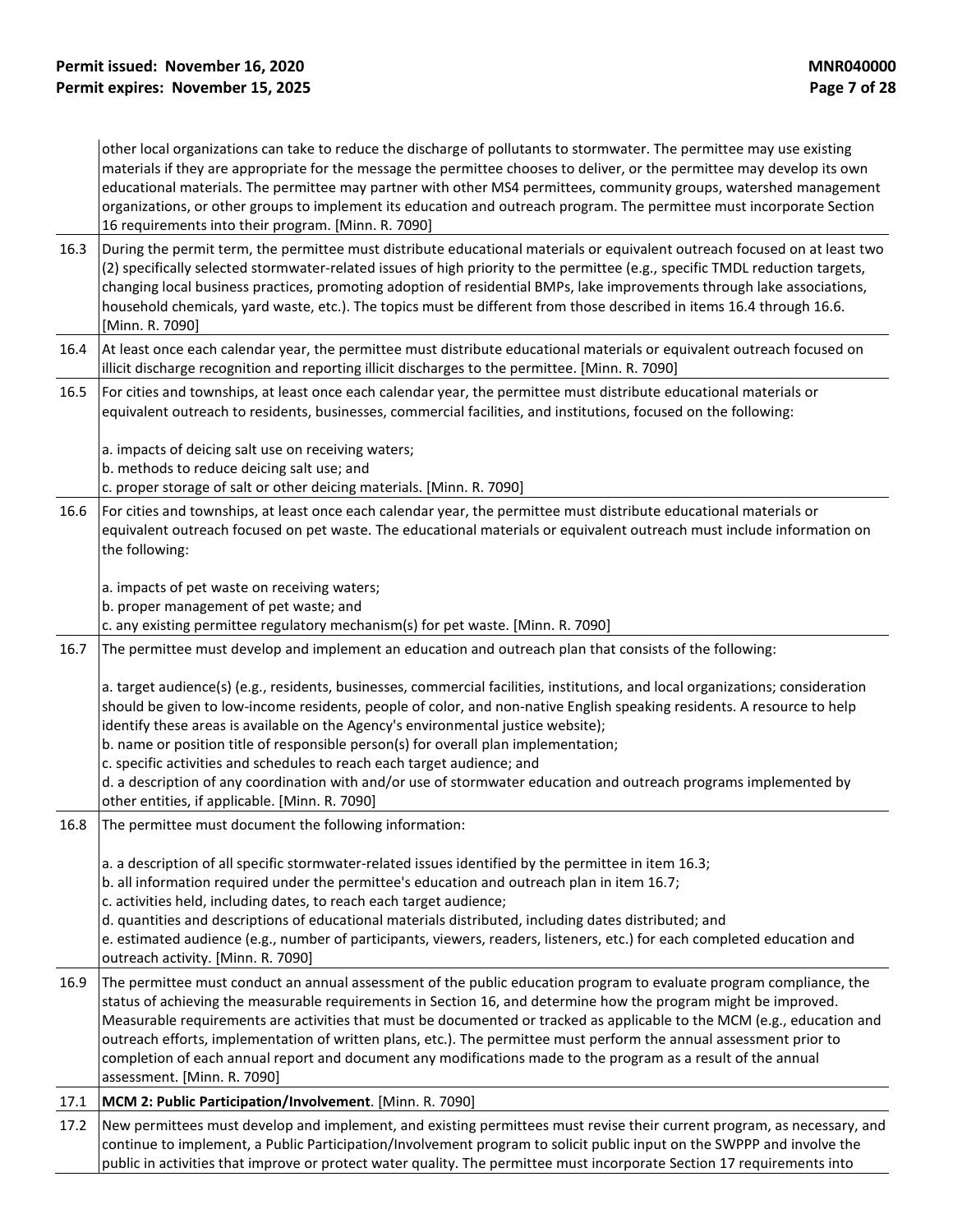their program. [Minn. R. 7090]

| 17.3 | Each calendar year, the permittee must provide a minimum of one (1) opportunity for the public to provide input on the<br>adequacy of the SWPPP. The permittee may conduct a public meeting(s) to satisfy this requirement, provided appropriate<br>local public notice requirements are followed and the public is given the opportunity to review and comment on the<br>SWPPP. [Minn. R. 7090]                                                                                                                                                                                                                                                                                                             |
|------|--------------------------------------------------------------------------------------------------------------------------------------------------------------------------------------------------------------------------------------------------------------------------------------------------------------------------------------------------------------------------------------------------------------------------------------------------------------------------------------------------------------------------------------------------------------------------------------------------------------------------------------------------------------------------------------------------------------|
| 17.4 | The permittee must provide access to the SWPPP Document, annual reports, and other documentation that supports or<br>describes the SWPPP (e.g., regulatory mechanism(s), etc.) for public review, upon request. All public data requests are<br>subject to the Minnesota Government Data Practices Act, Minn. Stat. 13. [Minn. Stat. 13]                                                                                                                                                                                                                                                                                                                                                                     |
| 17.5 | The permittee must consider oral and written input regarding the SWPPP submitted by the public to the permittee. [Minn.<br>R. 7090]                                                                                                                                                                                                                                                                                                                                                                                                                                                                                                                                                                          |
| 17.6 | Each calendar year, the permittee must provide a minimum of one (1) public involvement activity that includes a pollution<br>prevention or water quality theme (e.g., rain barrel distribution event, rain garden workshop, cleanup event, storm drain<br>stenciling, volunteer water quality monitoring, adopt a storm drain program, household hazardous waste collection day,<br>etc.). [Minn. R. 7090]                                                                                                                                                                                                                                                                                                   |
| 17.7 | The permittee must document the following information:                                                                                                                                                                                                                                                                                                                                                                                                                                                                                                                                                                                                                                                       |
|      | a. all relevant written input submitted by persons regarding the SWPPP;<br>b. all responses from the permittee to written input received regarding the SWPPP, including any modifications made to the<br>SWPPP as a result of the written input received;<br>c. date(s), location(s), and estimated number of participants at events held for purposes of compliance with item 17.3;<br>d. notices provided to the public of any events scheduled to meet item 17.3, including any electronic correspondence (e.g.,<br>website, e-mail distribution lists, notices, etc.); and<br>e. date(s), location(s), description of activities, and estimated number of participants at events held for the purpose of |
| 17.8 | compliance with item 17.6. [Minn. R. 7090]<br>The permittee must conduct an annual assessment of the Public Participation/Involvement program to evaluate program<br>compliance, the status of achieving the measurable requirements in Section 17, and determine how the program might be<br>improved. Measurable requirements are activities that must be documented or tracked as applicable to the MCM (e.g.,<br>public input and involvement opportunities, etc.). The permittee must perform the annual assessment prior to completion<br>of each annual report and document any modifications made to the program as a result of the annual assessment. [Minn.<br>R. 7090]                            |
| 18.1 | MCM 3: Illicit Discharge Detection and Elimination (IDDE). [Minn. R. 7090]                                                                                                                                                                                                                                                                                                                                                                                                                                                                                                                                                                                                                                   |
| 18.2 | New permittees must develop, implement, and enforce, and existing permittees must revise their current program as<br>necessary, and continue to implement and enforce, a program to detect and eliminate illicit discharges into the MS4. The<br>permittee must incorporate Section 18 requirements into their program. [Minn. R. 7090]                                                                                                                                                                                                                                                                                                                                                                      |
| 18.3 | The permittee must maintain a map of the permittee's MS4, as required in Section 14. [Minn. R. 7090]                                                                                                                                                                                                                                                                                                                                                                                                                                                                                                                                                                                                         |
| 18.4 | To the extent allowable under state or local law, the permittee must develop, implement, and enforce a regulatory<br>mechanism(s) that prohibits non-stormwater discharges into the permittee's MS4, except those non-stormwater discharges<br>authorized in item 3.2. A regulatory mechanism(s) for the purposes of the General Permit may consist of contract language,<br>an ordinance, permits, standards, written policies, operational plans, legal agreements, or any other mechanism, that will<br>be enforced by the permittee. The regulatory mechanism(s) must also include items 18.5 and 18.6, as applicable. [Minn. R.<br>7090]                                                                |
| 18.5 | For cities, townships, and counties, the permittee's regulatory mechanism(s) must require owners or custodians of pets to<br>remove and properly dispose of feces on permittee owned land areas. [Minn. R. 7090]                                                                                                                                                                                                                                                                                                                                                                                                                                                                                             |
| 18.6 | For cities and townships, the permittee's regulatory mechanism(s) must require proper salt storage at commercial,<br>institutional, and non-NPDES permitted industrial facilities. At a minimum, the regulatory mechanism(s) must require the<br>following:                                                                                                                                                                                                                                                                                                                                                                                                                                                  |
|      | a. designated salt storage areas must be covered or indoors;<br>b. designated salt storage areas must be located on an impervious surface; and<br>c. implementation of practices to reduce exposure when transferring material in designated salt storage areas (e.g.,<br>sweeping, diversions, and/or containment). [Minn. R. 7090]                                                                                                                                                                                                                                                                                                                                                                         |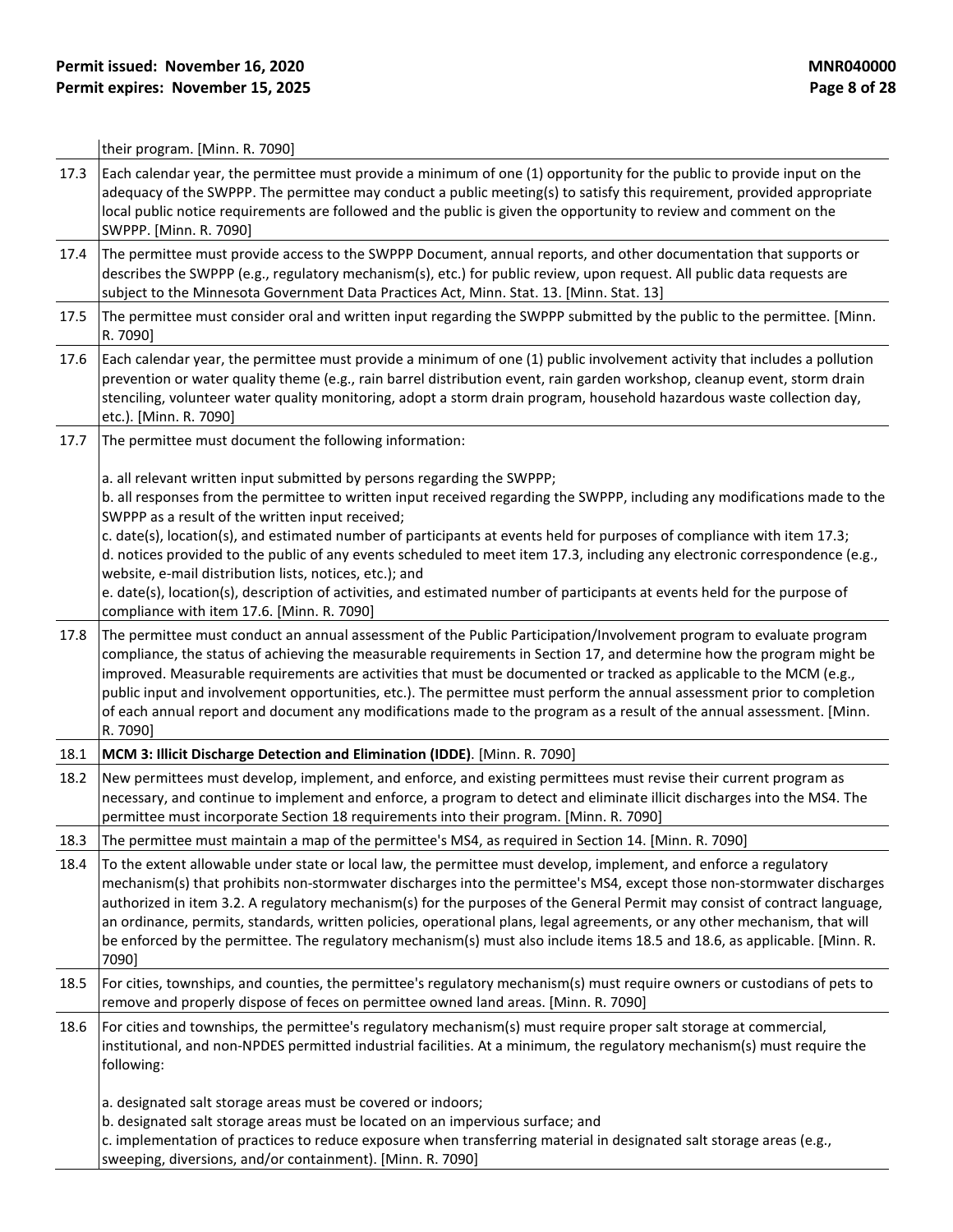- 18.7 The permittee must incorporate illicit discharge detection into all inspection and maintenance activities conducted in items 21.9, 21.10, and 21.11. Where feasible, the permittee must conduct illicit discharge inspections during dry-weather conditions (e.g., periods of 72 or more hours of no precipitation). [Minn. R. 7090]
- 18.8 At least once each calendar year, the permittee must train all field staff in illicit discharge recognition (including conditions which could cause illicit discharges), and reporting illicit discharges for further investigation. Field staff includes, but is not limited to, police, fire department, public works, and parks staff. Training for this specific requirement may include, but is not limited to, videos, in-person presentations, webinars, training documents, and/or emails. [Minn. R. 7090]
- 18.9 The permittee must ensure that individuals receive training commensurate with their responsibilities as they relate to the permittee's IDDE program. Individuals includes, but is not limited to, individuals responsible for investigating, locating, eliminating illicit discharges, and/or enforcement. The permittee must ensure that previously trained individuals attend a refresher-training every three (3) calendar years following the initial training. [Minn. R. 7090]
- 18.10 The permittee must maintain a written or mapped inventory of priority areas the permittee identifies as having a higher likelihood for illicit discharges. At a minimum, the permittee must evaluate the following for potential inclusion in the inventory:

a. land uses associated with business/industrial activities;

b. areas where illicit discharges have been identified in the past; and

c. areas with storage of significant materials that could result in an illicit discharge. [Minn. R. 7090]

- 18.11 To the extent allowable under state or local law, the permittee must conduct additional illicit discharge inspections in areas identified in item 18.10. [Minn. R. 7090]
- 18.12 The permittee must implement written procedures for investigating, locating, and eliminating the source of illicit discharges. At a minimum, the written procedures must include:

a. a timeframe in which the permittee will investigate a reported illicit discharge;

b. use of visual inspections to detect and track the source of an illicit discharge;

c. tools available to the permittee to investigate and locate an illicit discharge (e.g., mobile cameras, collecting and analyzing water samples, smoke testing, dye testing, etc.);

d. cleanup methods available to the permittee to remove an illicit discharge or spill; and

e. name or position title of responsible person(s) for investigating, locating, and eliminating an illicit discharge. [Minn. R. 7090]

- 18.13 The permittee must implement written procedures for responding to spills, including emergency response procedures to prevent spills from entering the MS4. The written procedures must also include the immediate notification of the Minnesota Department of Public Safety Duty Officer at 1-800-422-0798 (toll free) or 651-649-5451 (Metro area), if the source of the illicit discharge is a spill or leak as defined in Minn. Stat. 115.061. [Minn. R. 7090]
- 18.14 The permittee must maintain written enforcement response procedures (ERPs) to compel compliance with the permittee's regulatory mechanism(s) in Section 18. At a minimum, the written ERPs must include:

a. a description of enforcement tools available to the permittee and guidelines for the use of each tool;

b. timeframes to complete corrective actions; and

c. name or position title of responsible person(s) for conducting enforcement. [Minn. R. 7090]

18.15 The permittee must document the following information:

a. date(s) and location(s) of IDDE inspections conducted in accordance with items 18.7 and 18.11; b. reports of alleged illicit discharges received, including date(s) of the report(s), and any follow-up action(s) taken by the permittee;

c. date(s) of discovery of all illicit discharges;

d. identification of outfalls, or other areas, where illicit discharges have been discovered;

e. sources (including a description and the responsible party) of illicit discharges (if known); and

f. action(s) taken by the permittee, including date(s), to address discovered illicit discharges. [Minn. R. 7090]

18.16 For each training in item 18.8 and 18.9, the permittee must document: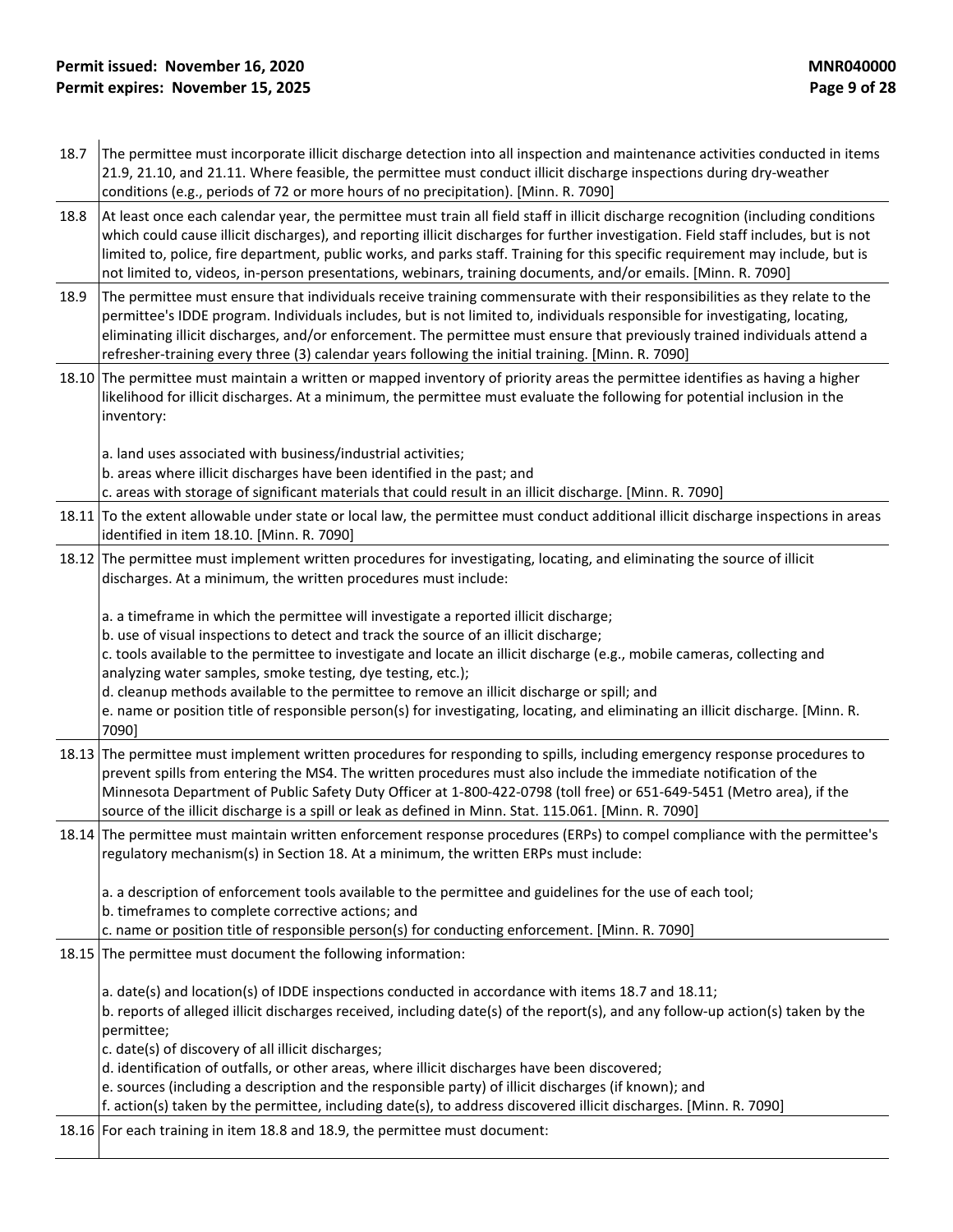|      | a. general subject matter covered;<br>b. names and departments of individuals in attendance; and<br>c. date of each event. [Minn. R. 7090]                                                                                                                                                                                                                                                                                                                                                                                                                                                                                                                                      |
|------|---------------------------------------------------------------------------------------------------------------------------------------------------------------------------------------------------------------------------------------------------------------------------------------------------------------------------------------------------------------------------------------------------------------------------------------------------------------------------------------------------------------------------------------------------------------------------------------------------------------------------------------------------------------------------------|
|      | 18.17 The permittee must document any enforcement conducted pursuant to the ERPs in item 18.14, including verbal warnings.<br>At a minimum, the permittee must document the following:                                                                                                                                                                                                                                                                                                                                                                                                                                                                                          |
|      | a. name of the person responsible for violating the terms and conditions of the permittee's regulatory mechanism(s);<br>b. date(s) and location(s) of the observed violation(s);<br>c. description of the violation(s);<br>d. corrective action(s) (including completion schedule) issued by the permittee;<br>e. referrals to other regulatory organizations (if any); and                                                                                                                                                                                                                                                                                                     |
|      | f. date(s) violation(s) resolved. [Minn. R. 7090]                                                                                                                                                                                                                                                                                                                                                                                                                                                                                                                                                                                                                               |
|      | 18.18 The permittee must conduct an annual assessment of the IDDE program to evaluate program compliance, the status of<br>achieving the measurable requirements in Section 18, and determine how the program might be improved. Measurable<br>requirements are activities that must be documented or tracked as applicable to the MCM (e.g., trainings, inventory,<br>inspections, enforcement, etc.). The permittee must perform the annual assessment prior to completion of each annual<br>report and document any modifications made to the program as a result of the annual assessment. [Minn. R. 7090]                                                                  |
| 19.1 | MCM 4: Construction Site Stormwater Runoff Control. [Minn. R. 7090]                                                                                                                                                                                                                                                                                                                                                                                                                                                                                                                                                                                                             |
| 19.2 | New permittees must develop, implement, and enforce, and existing permittees must revise their current program, as<br>necessary, and continue to implement and enforce, a Construction Site Stormwater Runoff Control program. The program<br>must address construction activity with a land disturbance of greater than or equal to one acre, including projects less than<br>one acre that are part of a larger common plan of development or sale, within the permittee's jurisdiction and that<br>discharge to the permittee's MS4. The permittee must incorporate Section 19 requirements into their program. [Minn. R.<br>7090]                                           |
| 19.3 | To the extent allowable under state or local law, the permittee must develop, implement, and enforce a regulatory<br>mechanism(s) that establishes requirements for erosion, sediment, and waste controls that is at least as stringent as the<br>Agency's most current Construction Stormwater General Permit (MNR100001), herein referred to as the CSW Permit. A<br>regulatory mechanism(s) for the purposes of the General Permit may consist of contract language, an ordinance, permits,<br>standards, written policies, operational plans, legal agreements, or any other mechanism, that will be enforced by the<br>permittee. [Minn. R. 7090]                          |
| 19.4 | When the CSW Permit is reissued, the permittee must revise their regulatory mechanism(s), if necessary, within 12 months<br>of the issuance date of that permit, to be at least as stringent as the requirements for erosion, sediment, and waste<br>controls described in the CSW Permit. [Minn. R. 7090]                                                                                                                                                                                                                                                                                                                                                                      |
| 19.5 | The permittee's regulatory mechanism(s) must require that owners and operators of construction activity develop site<br>plans that must be submitted to the permittee for review and confirmation that regulatory mechanism(s) requirements<br>have been met, prior to the start of construction activity. The regulatory mechanism(s) must require the owners and<br>operators of construction activity to keep site plans up-to-date with regard to stormwater runoff controls. The regulatory<br>mechanism(s) must require that site plans incorporate the following erosion, sediment, and waste controls that are at least<br>as stringent as described in the CSW Permit: |
|      | a. erosion prevention practices;<br>b. sediment control practices;<br>c. dewatering and basin draining;<br>d. inspection and maintenance;<br>e. pollution prevention management measures;<br>f. temporary sediment basins; and<br>g. termination conditions. [Minn. R. 7090]                                                                                                                                                                                                                                                                                                                                                                                                    |
| 19.6 | The permittee must implement written procedures for site plan reviews conducted by the permittee prior to the start of all<br>construction activity, to ensure compliance with requirements of the regulatory mechanism(s). At a minimum, the<br>procedures must include:                                                                                                                                                                                                                                                                                                                                                                                                       |
|      | a. written notification to owners and operators proposing construction activity, including projects less than one acre that                                                                                                                                                                                                                                                                                                                                                                                                                                                                                                                                                     |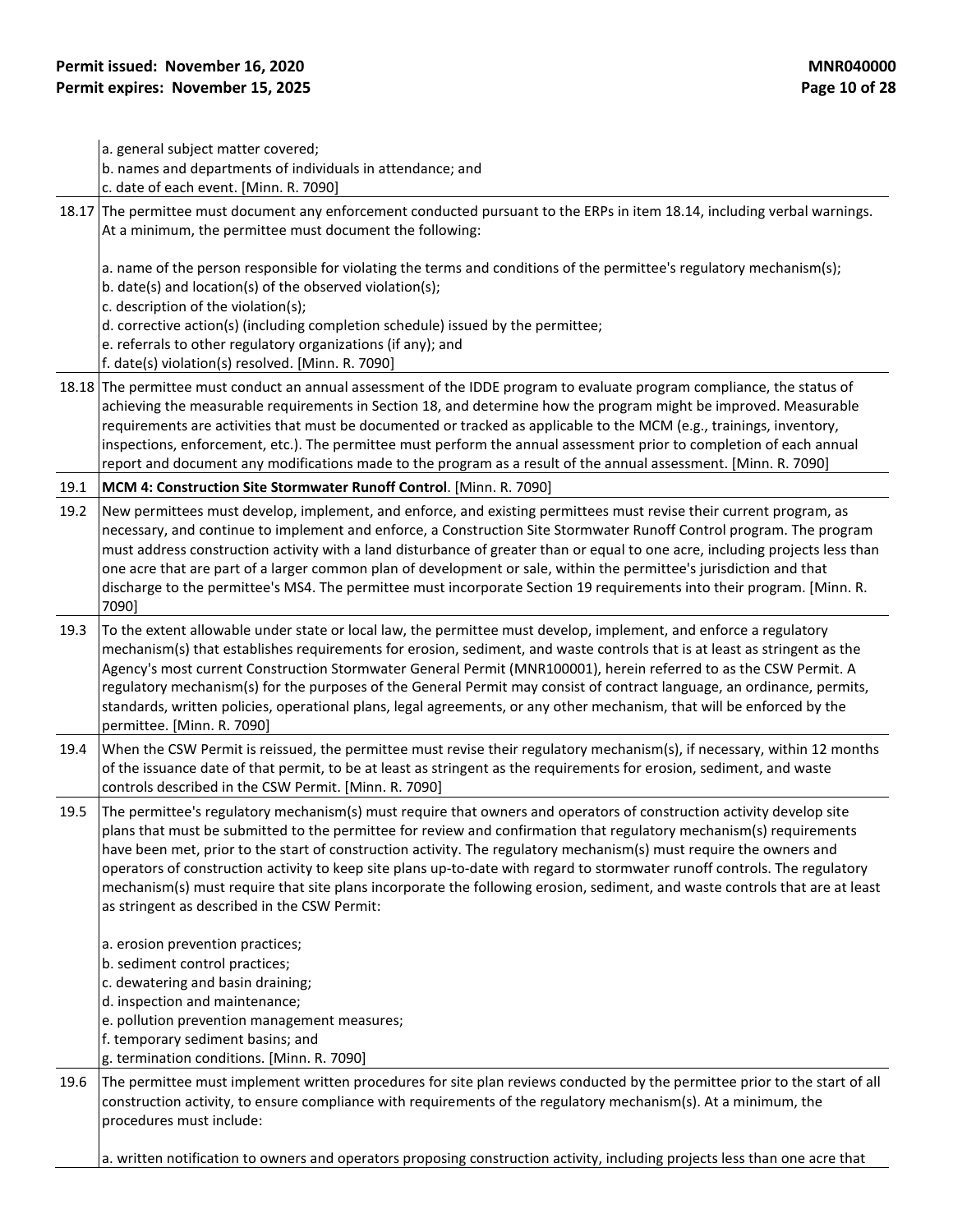|      | are part of a larger common plan of development or sale, of the need to apply for and obtain coverage under the CSW<br>Permit; and                                                                                                                                                                                                                                                                                                                                                                                                  |
|------|-------------------------------------------------------------------------------------------------------------------------------------------------------------------------------------------------------------------------------------------------------------------------------------------------------------------------------------------------------------------------------------------------------------------------------------------------------------------------------------------------------------------------------------|
|      | b. use of a written checklist, consistent with the requirements of the regulatory mechanism(s), to document the adequacy<br>of each site plan required in item 19.5. [Minn. R. 7090]                                                                                                                                                                                                                                                                                                                                                |
| 19.7 | The permittee must implement an inspection program that includes written procedures for conducting site inspections, to<br>determine compliance with the permittee's regulatory mechanism(s). The inspection program must also meet the<br>requirements in items 19.8 and 19.9. [Minn. R. 7090]                                                                                                                                                                                                                                     |
| 19.8 | The permittee must maintain written procedures for identifying high-priority and low-priority sites for inspection. At a<br>minimum, the written procedures must include:                                                                                                                                                                                                                                                                                                                                                           |
|      | a. a detailed explanation describing how sites will be categorized as either high-priority or low-priority;<br>b. a frequency at which the permittee will conduct inspections for high-priority sites;<br>c. a frequency at which the permittee will conduct inspections for low-priority sites; and<br>d. the name(s) of individual(s) or position title(s) responsible for conducting site inspections. [Minn. R. 7090]                                                                                                           |
| 19.9 | The permittee must implement a written checklist to document each site inspection when determining compliance with the<br>permittee's regulatory mechanism(s). At a minimum, the checklist must include the permittee's inspection findings on the<br>following areas, as applicable to each site:                                                                                                                                                                                                                                  |
|      | a. stabilization of exposed soils (including stockpiles);<br>b. stabilization of ditch and swale bottoms;<br>c. sediment control BMPs on all downgradient perimeters of the project and upgradient of buffer zones;<br>d. storm drain inlet protection;<br>e. energy dissipation at pipe outlets;<br>f. vehicle tracking BMPs;                                                                                                                                                                                                      |
|      | g. preservation of a 50 foot natural buffer or redundant sediment controls where stormwater flows to a surface water<br>within 50 feet of disturbed soils;                                                                                                                                                                                                                                                                                                                                                                          |
|      | h. owner/operator of construction activity self-inspection records;<br>i. containment for all liquid and solid wastes generated by washout operations (e.g., concrete, stucco, paint, form release<br>oils, curing compounds, and other construction materials); and<br>j. BMPs maintained and functional. [Minn. R. 7090]                                                                                                                                                                                                          |
|      | 19.10 The permittee must implement written procedures for receipt and consideration of reports of noncompliance or other<br>stormwater related information on construction activity submitted by the public to the permittee. [Minn. R. 7090]                                                                                                                                                                                                                                                                                       |
|      | 19.11 The permittee must ensure that individuals receive training commensurate with their responsibilities as they relate to the<br>permittee's Construction Site Stormwater Runoff Control program. Individuals includes, but is not limited to, individuals<br>responsible for conducting site plan reviews, site inspections, and/or enforcement. The permittee must ensure that<br>previously trained individuals attend a refresher-training every three (3) calendar years following the initial training. [Minn.<br>R. 7090] |
|      | 19.12 The permittee must maintain written enforcement response procedures (ERPs) to compel compliance with the permittee's<br>regulatory mechanism(s) in item 19.3. At a minimum, the written ERPs must include:                                                                                                                                                                                                                                                                                                                    |
|      | a. a description of enforcement tools available to the permittee and guidelines for the use of each tool; and<br>b. name or position title of responsible person(s) for conducting enforcement. [Minn. R. 7090]                                                                                                                                                                                                                                                                                                                     |
|      | 19.13 For each site plan review conducted by the permittee, the permittee must document the following:                                                                                                                                                                                                                                                                                                                                                                                                                              |
|      | a. project name;<br>b. location;<br>c. total acreage to be disturbed;<br>d. owner and operator of the proposed construction activity;                                                                                                                                                                                                                                                                                                                                                                                               |
|      | e. proof of notification to obtain coverage under the CSW Permit, as required in item 19.6, or proof of coverage under the<br>CSW Permit; and                                                                                                                                                                                                                                                                                                                                                                                       |
|      | f. any stormwater related comments and supporting completed checklist, as required in item 19.6, used by the permittee to<br>determine project approval or denial. [Minn. R. 7090]                                                                                                                                                                                                                                                                                                                                                  |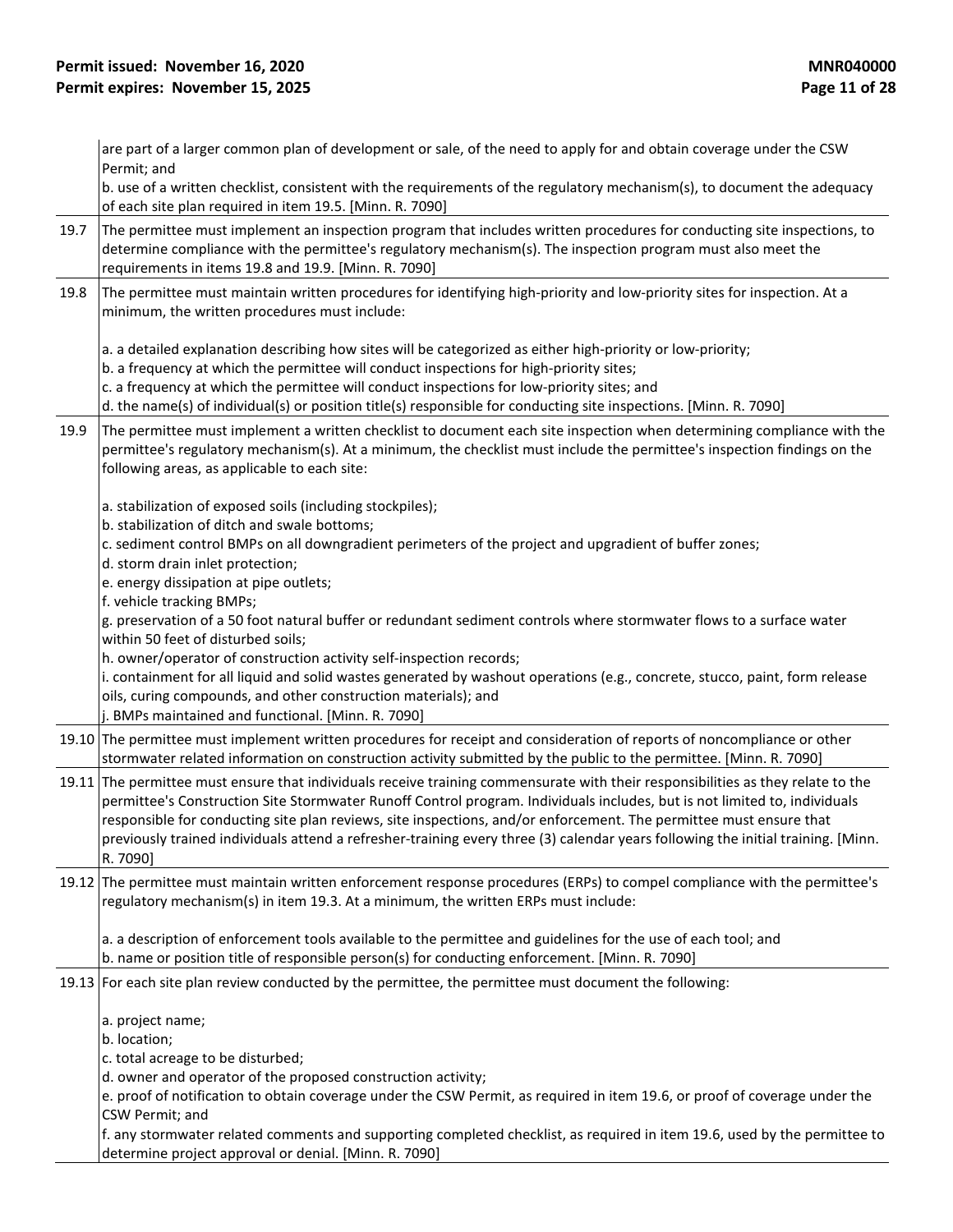19.14 For each training in item 19.11, the permittee must document:

a. general subject matter covered;

b. names and departments of individuals in attendance; and

c. date of each event. [Minn. R. 7090]

19.15 The permittee must document any enforcement conducted pursuant to the ERPs in item 19.12, including verbal warnings. At a minimum, the permittee must document the following:

a. name of the person responsible for violating the terms and conditions of the permittee's regulatory mechanism(s);

b. date(s) and location(s) of the observed violation(s);

c. description of the violation(s);

d. corrective action(s) (including completion schedule) issued by the permittee;

e. referrals to other regulatory organizations (if any); and

f. date(s) violation(s) resolved. [Minn. R. 7090]

19.16 The permittee must conduct an annual assessment of the Construction Site Stormwater Runoff Control program to evaluate program compliance, the status of achieving the measurable requirements in Section 19, and determine how the program might be improved. Measurable requirements are activities that must be documented or tracked as applicable to the MCM (e.g., inventory, trainings, site plan reviews, inspections, enforcement, etc.). The permittee must perform the annual assessment prior to completion of each annual report and document any modifications made to the program as a result of the annual assessment. [Minn. R. 7090]

#### 20.1 **MCM 5: Post-Construction Stormwater Management**. [Minn. R. 7090]

20.2 New permittees must develop, implement, and enforce, and existing permittees must revise their current program, as necessary, and continue to implement and enforce, a Post-Construction Stormwater Management program that prevents or reduces water pollution after construction activity is completed. The program must address construction activity with land disturbance of greater than or equal to one acre, including projects less than one acre that are part of a larger common plan of development or sale, within the permittee's jurisdiction and that discharge to the permittee's MS4. The permittee must incorporate Section 20 requirements into their program. [Minn. R. 7090]

- 20.3 To the extent allowable under state or local law, the permittee must develop, implement, and enforce a regulatory mechanism(s) that incorporates items 20.4 through 20.15. A regulatory mechanism(s) for the purposes of the General Permit may consist of contract language, an ordinance, permits, standards, written policies, operational plans, legal agreements, or any other mechanism, that will be enforced by the permittee. [Minn. R. 7090]
- 20.4 The permittee's regulatory mechanism(s) must require owners of construction activity to submit site plans with postconstruction stormwater management BMPs designed with accepted engineering practices to the permittee for review and confirmation that regulatory mechanism(s) requirements have been met, prior to start of construction activity. [Minn. R. 7090]

20.5 The permittee's regulatory mechanism(s) must require owners of construction activity to treat the water quality volume on any project where the sum of the new impervious surface and the fully reconstructed impervious surface equals one or more acres. [Minn. R. 7090]

20.6 For construction activity (excluding linear projects), the water quality volume must be calculated as one (1) inch times the sum of the new and the fully reconstructed impervious surface. [Minn. R. 7090]

20.7 For linear projects, the water quality volume must be calculated as the larger of one  $(1)$  inch times the new impervious surface or one-half (0.5) inch times the sum of the new and the fully reconstructed impervious surface. Where the entire water quality volume cannot be treated within the existing right-of-way, a reasonable attempt to obtain additional right-ofway, easement, or other permission to treat the stormwater during the project planning process must be made. Volume reduction practices must be considered first, as described in item 20.8. Volume reduction practices are not required if the practices cannot be provided cost effectively. If additional right-of-way, easements, or other permission cannot be obtained, owners of construction activity must maximize the treatment of the water quality volume prior to discharge from the MS4. [Minn. R. 7090]

20.8 Volume reduction practices (e.g., infiltration or other) to retain the water quality volume on-site must be considered first when designing the permanent stormwater treatment system. The General Permit does not consider wet sedimentation basins and filtration systems to be volume reduction practices. If the General Permit prohibits infiltration as described in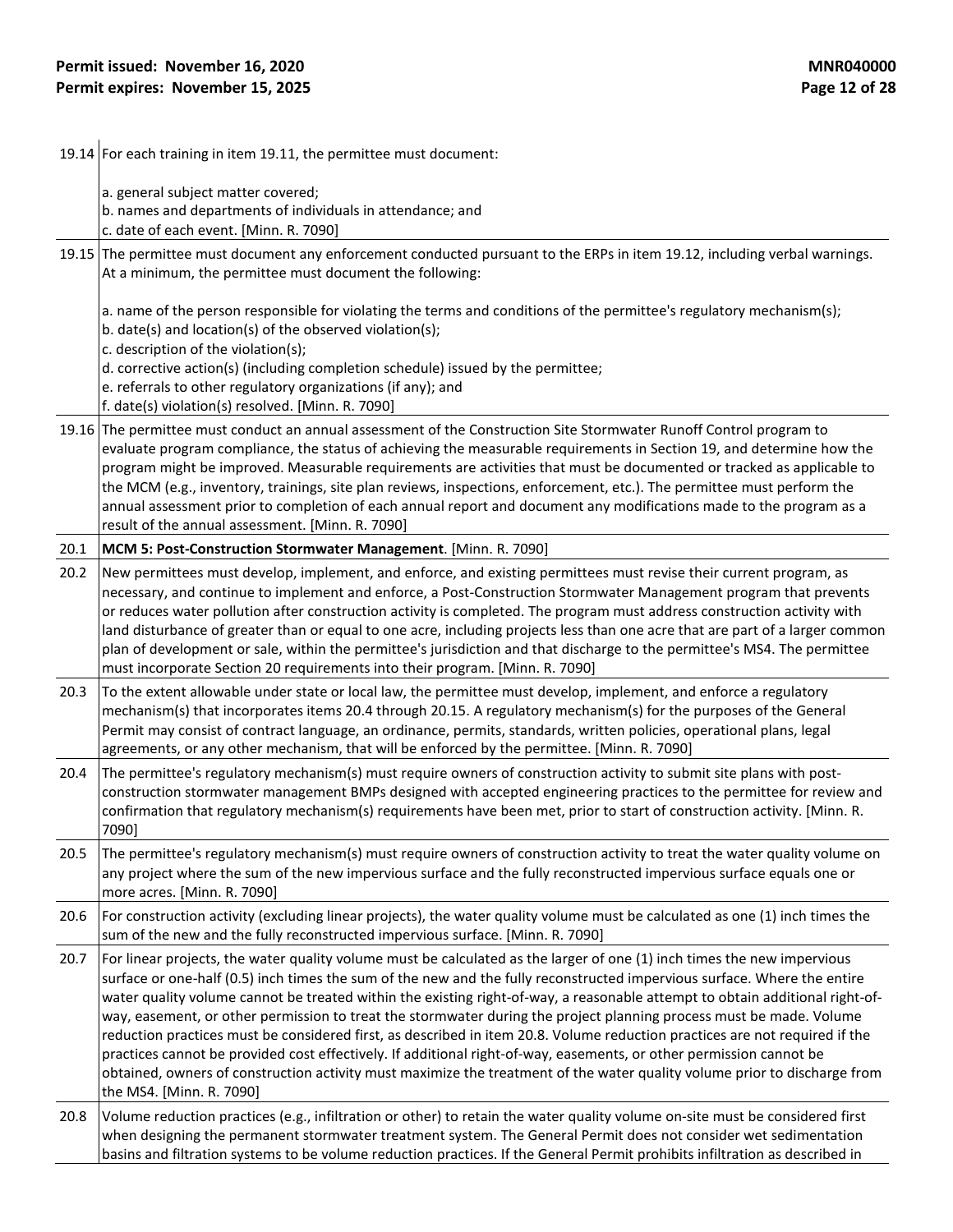|      | item 20.9, other volume reduction practices, a wet sedimentation basin, or filtration basin may be considered. [Minn. R.<br>7090]                                                                                                                                                                                                                                                                                                                                                                                                                                                                                                                                                                                                                                                    |
|------|--------------------------------------------------------------------------------------------------------------------------------------------------------------------------------------------------------------------------------------------------------------------------------------------------------------------------------------------------------------------------------------------------------------------------------------------------------------------------------------------------------------------------------------------------------------------------------------------------------------------------------------------------------------------------------------------------------------------------------------------------------------------------------------|
| 20.9 | Infiltration systems must be prohibited when the system would be constructed in areas:                                                                                                                                                                                                                                                                                                                                                                                                                                                                                                                                                                                                                                                                                               |
|      | a. that receive discharges from vehicle fueling and maintenance areas, regardless of the amount of new and fully<br>reconstructed impervious surface;<br>b. where high levels of contaminants in soil or groundwater may be mobilized by the infiltrating stormwater. To make this<br>determination, the owners and/or operators of construction activity must complete the Agency's site screening assessment<br>checklist, which is available in the Minnesota Stormwater Manual, or conduct their own assessment. The assessment must                                                                                                                                                                                                                                             |
|      | be retained with the site plans;<br>c. where soil infiltration rates are more than 8.3 inches per hour unless soils are amended to slow the infiltration rate below<br>8.3 inches per hour;                                                                                                                                                                                                                                                                                                                                                                                                                                                                                                                                                                                          |
|      | d. with less than three (3) feet of separation distance from the bottom of the infiltration system to the elevation of the<br>seasonally saturated soils or the top of bedrock;<br>e. of predominately Hydrologic Soil Group D (clay) soils;                                                                                                                                                                                                                                                                                                                                                                                                                                                                                                                                         |
|      | f. in an Emergency Response Area (ERA) within a Drinking Water Supply Management Area (DWSMA) as defined in Minn. R.<br>4720.5100, Subp. 13, classified as high or very high vulnerability as defined by the Minnesota Department of Health;<br>g. in an ERA within a DWSMA classified as moderate vulnerability unless the permittee performs or approves a higher level<br>of engineering review sufficient to provide a functioning treatment system and to prevent adverse impacts to groundwater;<br>h. outside of an ERA within a DWSMA classified as high or very high vulnerability unless the permittee performs or approves<br>a higher level of engineering review sufficient to provide a functioning treatment system and to prevent adverse impacts to<br>groundwater; |
|      | i. within 1,000 feet up-gradient or 100 feet down gradient of active karst features; or<br>j. that receive stormwater runoff from these types of entities regulated under NPDES for industrial stormwater: automobile<br>salvage yards; scrap recycling and waste recycling facilities; hazardous waste treatment, storage, or disposal facilities; or air<br>transportation facilities that conduct deicing activities.                                                                                                                                                                                                                                                                                                                                                             |
|      | See "higher level of engineering review" in the Minnesota Stormwater Manual for more information. [Minn. R. 7090]                                                                                                                                                                                                                                                                                                                                                                                                                                                                                                                                                                                                                                                                    |
|      | 20.10 For non-linear projects, where the water quality volume cannot cost effectively be treated on the site of the original<br>construction activity, the permittee must identify, or may require owners of the construction activity to identify, locations<br>where off-site treatment projects can be completed. If the entire water quality volume is not addressed on the site of the<br>original construction activity, the remaining water quality volume must be addressed through off-site treatment and, at a<br>minimum, ensure the requirements of items 20.11 through 20.14 are met. [Minn. R. 7090]                                                                                                                                                                   |
|      | 20.11 The permittee must ensure off-site treatment project areas are selected in the following order of preference:                                                                                                                                                                                                                                                                                                                                                                                                                                                                                                                                                                                                                                                                  |
|      | a. locations that yield benefits to the same receiving water that receives runoff from the original construction activity;<br>b. locations within the same Department of Natural Resource (DNR) catchment area as the original construction activity;<br>c. locations in the next adjacent DNR catchment area up-stream; or<br>d. locations anywhere within the permittee's jurisdiction. [Minn. R. 7090]                                                                                                                                                                                                                                                                                                                                                                            |
|      | 20.12 Off-site treatment projects must involve the creation of new structural stormwater BMPs or the retrofit of existing<br>structural stormwater BMPs, or the use of a properly designed regional structural stormwater BMP. Routine maintenance<br>of structural stormwater BMPs already required by the General Permit cannot be used to meet this requirement. [Minn. R.<br>7090]                                                                                                                                                                                                                                                                                                                                                                                               |
|      | 20.13 Off-site treatment projects must be completed no later than 24 months after the start of the original construction activity.<br>If the permittee determines more time is needed to complete the treatment project, the permittee must provide the<br>reason(s) and schedule(s) for completing the project in the annual report. [Minn. R. 7090]                                                                                                                                                                                                                                                                                                                                                                                                                                |
|      | 20.14 If the permittee receives payment from the owner of a construction activity for off-site treatment, the permittee must<br>apply any such payment received to a public stormwater project, and all projects must comply with the requirements in<br>items 20.11 through 20.13. [Minn. R. 7090]                                                                                                                                                                                                                                                                                                                                                                                                                                                                                  |
|      | 20.15 The permittee's regulatory mechanism(s) must include the establishment of legal mechanism(s) between the permittee and<br>owners of structural stormwater BMPs not owned or operated by the permittee, that have been constructed to meet the<br>requirements in Section 20. The legal mechanism(s) must include provisions that, at a minimum:                                                                                                                                                                                                                                                                                                                                                                                                                                |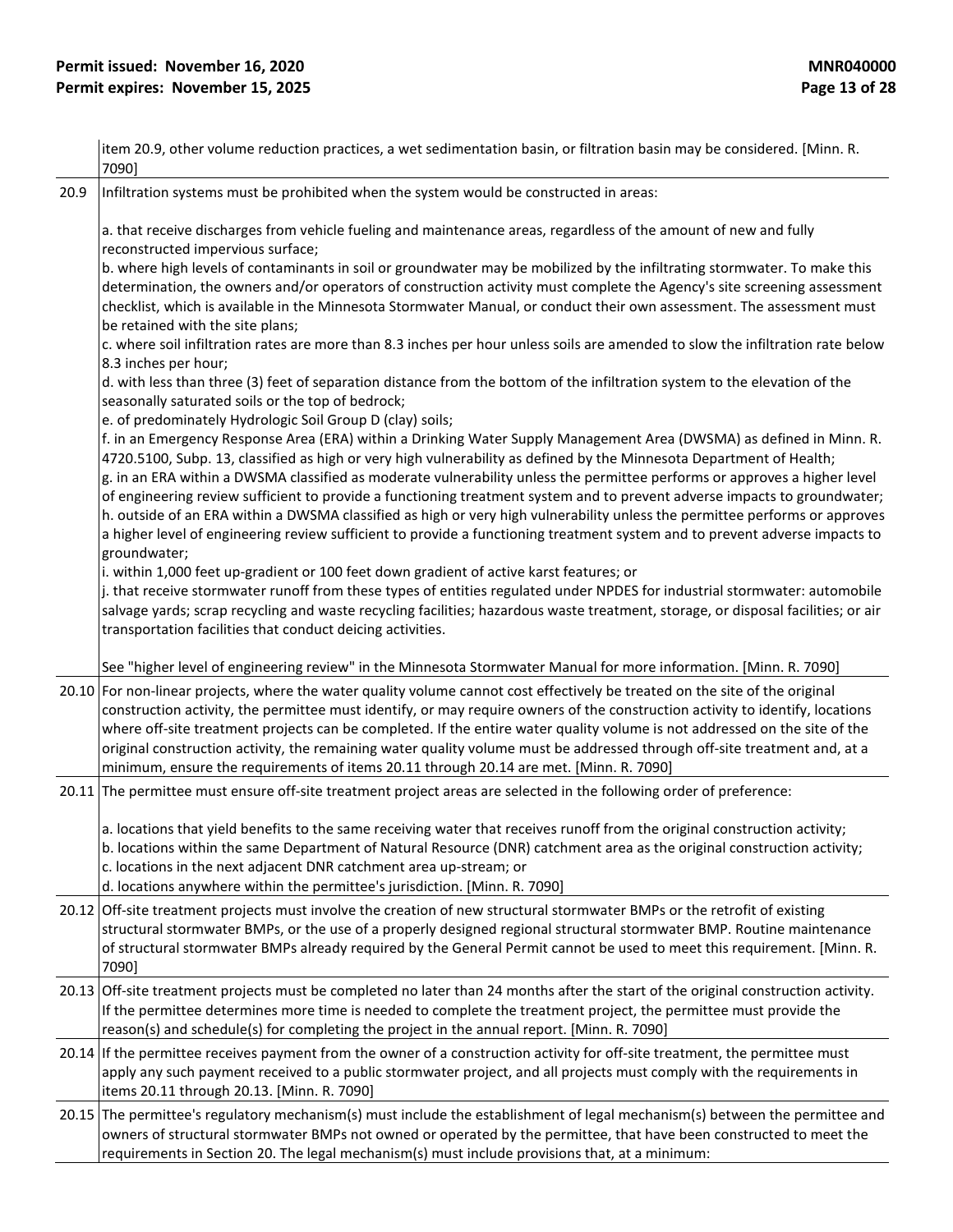a. allow the permittee to conduct inspections of structural stormwater BMPs not owned or operated by the permittee, perform necessary maintenance, and assess costs for those structural stormwater BMPs when the permittee determines the owner of that structural stormwater BMP has not ensured proper function;

b. are designed to preserve the permittee's right to ensure maintenance responsibility, for structural stormwater BMPs not owned or operated by the permittee, when those responsibilities are legally transferred to another party; and c. are designed to protect/preserve structural stormwater BMPs. If structural stormwater BMPs change, causing decreased effectiveness, new, repaired, or improved structural stormwater BMPs must be implemented to provide equivalent treatment to the original BMP. [Minn. R. 7090]

20.16 The permittee must maintain a written or mapped inventory of structural stormwater BMPs not owned or operated by the permittee that meet all of the following criteria:

a. the structural stormwater BMP includes an executed legal mechanism(s) between the permittee and owners responsible for the long-term maintenance, as required in item 20.15; and

b. the structural stormwater BMP was implemented on or after August 1, 2013. [Minn. R. 7090]

- 20.17 The permittee must implement written procedures for site plan reviews conducted by the permittee prior to the start of construction activity, to ensure compliance with requirements of the permittee's regulatory mechanism(s). [Minn. R. 7090]
- 20.18 The permittee must ensure that individuals receive training commensurate with their responsibilities as they relate to the permittee's Post-Construction Stormwater Management program. Individuals includes, but is not limited to, individuals responsible for conducting site plan reviews and/or enforcement. The permittee must ensure that previously trained individuals attend a refresher-training every three (3) calendar years following the initial training. [Minn. R. 7090]
- 20.19 The permittee must maintain written enforcement response procedures (ERPs) to compel compliance with the permittee's regulatory mechanism(s) required in Section 20. At a minimum, the written ERPs must include:

a. a description of enforcement tools available to the permittee and guidelines for the use of each tool; and b. name or position title of responsible person(s) for conducting enforcement. [Minn. R. 7090]

20.20 For each site plan review conducted by the permittee, the permittee must document the following:

a. supporting documentation used to determine compliance with Section 20 of the General Permit, including any calculations for the permanent stormwater treatment system;

b. the water quality volume that will be treated through volume reduction practices (e.g., infiltration or other) compared to the total water quality volume required to be treated;

c. documentation associated with off-site treatment projects authorized by the permittee, including rationale to support the location of permanent stormwater treatment projects in accordance with items 20.10 and 20.11;

d. payments received and used in accordance with item 20.14; and

e. all legal mechanisms drafted in accordance with item 20.15, including date(s) of the agreement(s) and name(s) of all responsible parties involved. [Minn. R. 7090]

20.21 For each training in item 20.18, the permittee must document:

a. general subject matter covered;

b. names and departments of individuals in attendance; and

c. date of each event. [Minn. R. 7090]

20.22 The permittee must document any enforcement conducted pursuant to the ERPs in item 20.19, including verbal warnings. At a minimum, the permittee must document the following:

a. name of the person responsible for violating the terms and conditions of the permittee's regulatory mechanism(s);

b. date(s) and location(s) of the observed violation(s);

c. description of the violation(s);

- d. corrective action(s) (including completion schedule) issued by the permittee;
- e. referrals to other regulatory organizations (if any); and

f. date(s) violation(s) resolved. [Minn. R. 7090]

20.23 The permittee must conduct an annual assessment of the Post-Construction Stormwater Management program to evaluate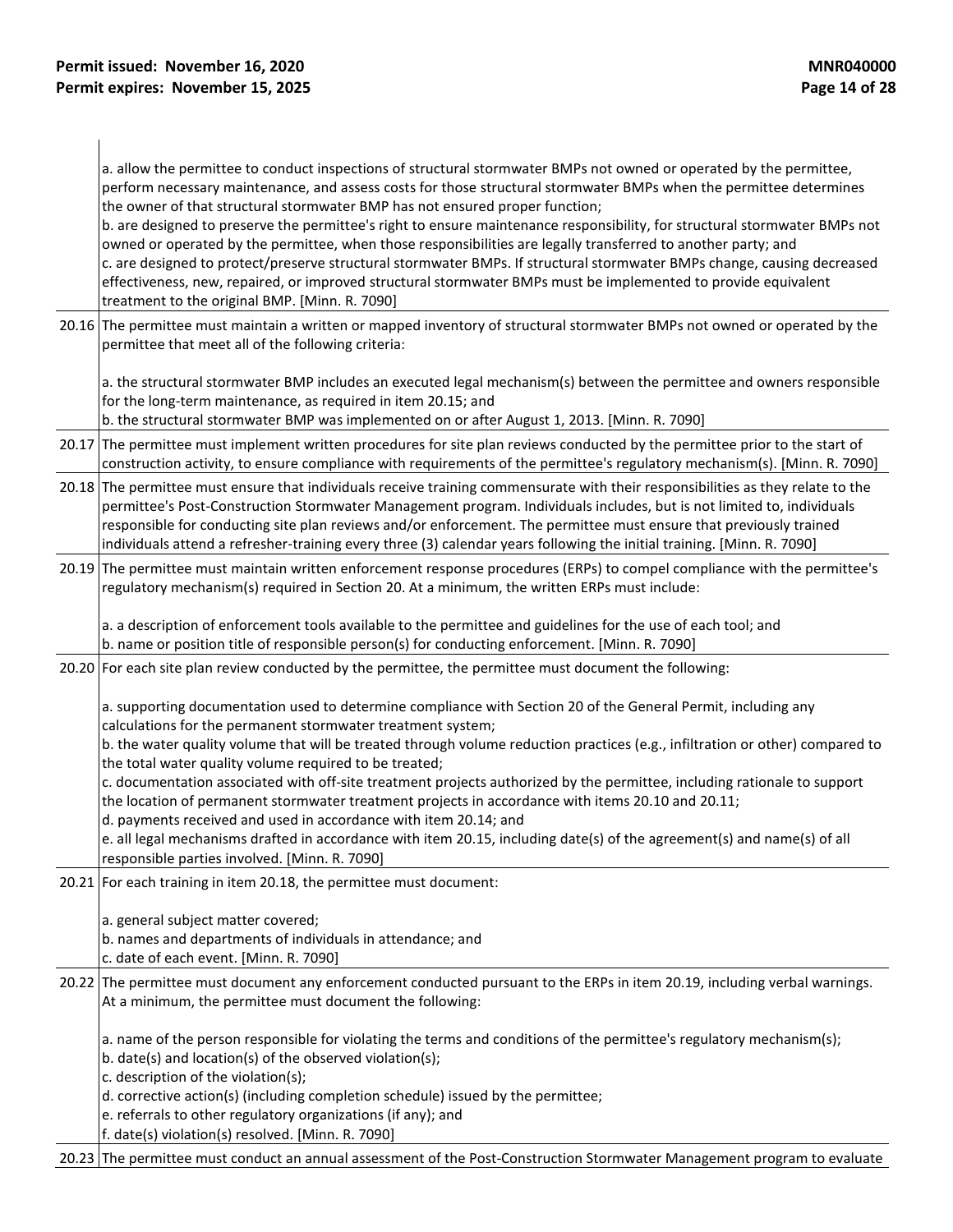program compliance, the status of achieving the measurable requirements in Section 20, and determine how the program might be improved. Measurable requirements are activities that must be documented or tracked as applicable to the MCM (e.g., inventory, trainings, site plan reviews, inspections, enforcement, etc.). The permittee must perform the annual assessment prior to completion of each annual report and document any modifications made to the program as a result of the annual assessment. [Minn. R. 7090]

21.1 **MCM 6: Pollution Prevention/Good Housekeeping For Municipal Operations**. [Minn. R. 7090]

| 21.2 | New permittees must develop and implement, and existing permittees must revise their current program, as necessary, and<br>continue to implement, an operations and maintenance program that prevents or reduces the discharge of pollutants to<br>the MS4 from permittee owned/operated facilities and operations. The permittee must incorporate Section 21<br>requirements into their program. [Minn. R. 7090] |
|------|-------------------------------------------------------------------------------------------------------------------------------------------------------------------------------------------------------------------------------------------------------------------------------------------------------------------------------------------------------------------------------------------------------------------|
| 21.3 | The permittee must maintain a written or mapped inventory of permittee owned/operated facilities that contribute<br>pollutants to stormwater discharges. The permittee must implement BMPs that prevent or reduce pollutants in stormwater<br>discharges from all inventoried facilities. Facilities to be inventoried may include, but is not limited to:                                                        |
|      | a. composting;                                                                                                                                                                                                                                                                                                                                                                                                    |
|      | b. equipment storage and maintenance;                                                                                                                                                                                                                                                                                                                                                                             |
|      | c. hazardous waste disposal;                                                                                                                                                                                                                                                                                                                                                                                      |
|      | d. hazardous waste handling and transfer;                                                                                                                                                                                                                                                                                                                                                                         |
|      | e. landfills;                                                                                                                                                                                                                                                                                                                                                                                                     |
|      | f. solid waste handling and transfer;                                                                                                                                                                                                                                                                                                                                                                             |
|      | g. parks;                                                                                                                                                                                                                                                                                                                                                                                                         |
|      | h. pesticide storage;                                                                                                                                                                                                                                                                                                                                                                                             |
|      | i. public parking lots;                                                                                                                                                                                                                                                                                                                                                                                           |
|      | j. public golf courses;                                                                                                                                                                                                                                                                                                                                                                                           |
|      | k. public swimming pools;                                                                                                                                                                                                                                                                                                                                                                                         |
|      | I. public works yards;                                                                                                                                                                                                                                                                                                                                                                                            |
|      | m. recycling;                                                                                                                                                                                                                                                                                                                                                                                                     |
|      | n. salt storage;                                                                                                                                                                                                                                                                                                                                                                                                  |
|      | o. snow storage;                                                                                                                                                                                                                                                                                                                                                                                                  |
|      | p. vehicle storage and maintenance (e.g., fueling and washing) yards; and<br>q. materials storage yards. [Minn. R. 7090]                                                                                                                                                                                                                                                                                          |
| 21.4 | The permittee must implement BMPs that prevent or reduce pollutants in stormwater discharges from the following<br>municipal operations that may contribute pollutants to stormwater discharges, where applicable:                                                                                                                                                                                                |
|      | a. waste disposal and storage, including dumpsters;                                                                                                                                                                                                                                                                                                                                                               |
|      | b. management of temporary and permanent stockpiles of materials such as street sweepings, snow, sand and sediment<br>removal piles (e.g., effective sediment controls at the base of stockpiles on the downgradient perimeter);                                                                                                                                                                                  |
|      | c. vehicle fueling, washing, and maintenance;                                                                                                                                                                                                                                                                                                                                                                     |
|      | d. routine street and parking lot sweeping;                                                                                                                                                                                                                                                                                                                                                                       |
|      | e. emergency response;                                                                                                                                                                                                                                                                                                                                                                                            |
|      | f. cleaning of maintenance equipment, building exteriors, dumpsters, and the disposal of associated waste and wastewater;                                                                                                                                                                                                                                                                                         |
|      | g. use, storage, and disposal of significant materials;                                                                                                                                                                                                                                                                                                                                                           |
|      | h. landscaping, park, and lawn maintenance;                                                                                                                                                                                                                                                                                                                                                                       |
|      | i. road maintenance, including pothole repair, road shoulder maintenance, pavement marking, sealing, and repaving;                                                                                                                                                                                                                                                                                                |
|      | j. right-of-way maintenance, including mowing; and                                                                                                                                                                                                                                                                                                                                                                |
|      | k. application of herbicides, pesticides, and fertilizers. [Minn. R. 7090]                                                                                                                                                                                                                                                                                                                                        |
| 21.5 | The permittee must implement the following BMPs at permittee owned/operated salt storage areas:                                                                                                                                                                                                                                                                                                                   |
|      | a. cover or store salt indoors;                                                                                                                                                                                                                                                                                                                                                                                   |
|      | b. store salt on an impervious surface; and                                                                                                                                                                                                                                                                                                                                                                       |
|      | c. implement practices to reduce exposure when transferring material from salt storage areas (e.g., sweeping, diversions,                                                                                                                                                                                                                                                                                         |
|      | and/or containment). [Minn. R. 7090]                                                                                                                                                                                                                                                                                                                                                                              |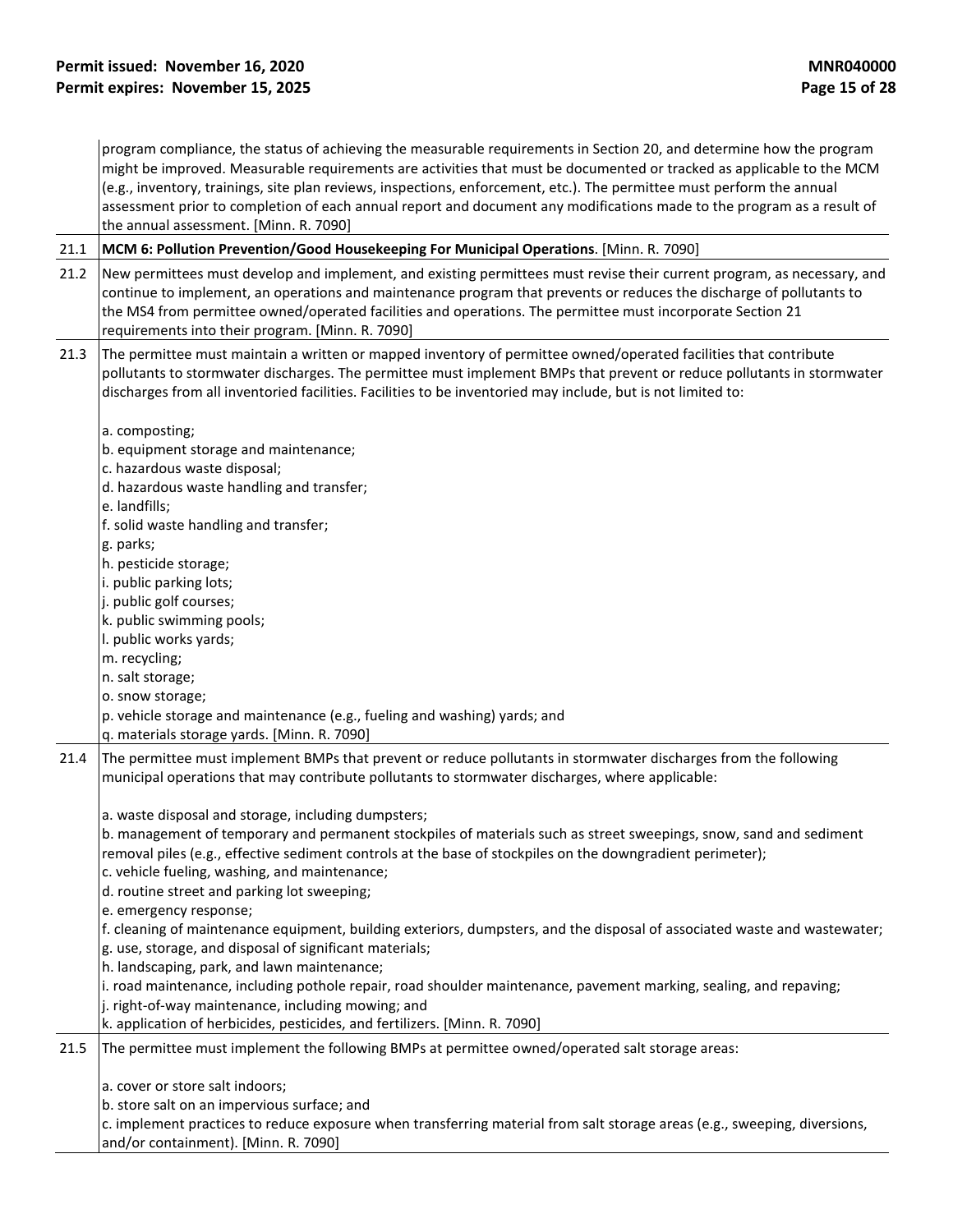## **Permit issued: November 16, 2020**<br> **Permit expires: November 15, 2025**<br> **Permit expires: November 15, 2025 Permit expires: November 15, 2025**

|      | The permittee must implement a written snow and ice management policy for individuals that perform winter maintenance                                                                                                                                                                                                                                                                                                                                                                                                       |
|------|-----------------------------------------------------------------------------------------------------------------------------------------------------------------------------------------------------------------------------------------------------------------------------------------------------------------------------------------------------------------------------------------------------------------------------------------------------------------------------------------------------------------------------|
| 21.6 | activities for the permittee. The policy must establish practices and procedures for snow and ice control operations (e.g.,<br>plowing or other snow removal practices, sand use, and application of deicing compounds). [Minn. R. 7090]                                                                                                                                                                                                                                                                                    |
| 21.7 | Each calendar year, the permittee must ensure all individuals that perform winter maintenance activities for the permittee<br>receive training that includes:                                                                                                                                                                                                                                                                                                                                                               |
|      | a. the importance of protecting water quality;<br>b. BMPs to minimize the use of deicers (e.g., proper calibration of equipment and benefits of pretreatment, pre-wetting,<br>and anti-icing); and<br>c. tools and resources to assist in winter maintenance (e.g., deicing application rate guidelines, calibration charts, Smart                                                                                                                                                                                          |
|      | Salting Assessment Tool).                                                                                                                                                                                                                                                                                                                                                                                                                                                                                                   |
|      | The permittee may use training materials from the Agency's Smart Salting training or other organizations to meet this<br>requirement. [Minn. R. 7090]                                                                                                                                                                                                                                                                                                                                                                       |
| 21.8 | The permittee must maintain written procedures for the purpose of determining the TSS and TP treatment effectiveness of<br>all permittee owned/operated ponds constructed and used for the collection and treatment of stormwater. [Minn. R. 7090]                                                                                                                                                                                                                                                                          |
| 21.9 | The permittee must inspect structural stormwater BMPs (excluding stormwater ponds, which are under a separate<br>schedule below) each calendar year to determine structural integrity, proper function, and maintenance needs unless the<br>permittee determines either of the following conditions apply:                                                                                                                                                                                                                  |
|      | a. complaints received or patterns of maintenance indicate a greater frequency is necessary; or<br>b. maintenance or sediment removal is not required after completion of the first two calendar year inspections; in which<br>case the permittee may reduce the frequency of inspections to once every two (2) calendar years. [Minn. R. 7090]                                                                                                                                                                             |
|      | 21.10 Prior to the expiration date of the General Permit, the permittee must conduct at least one inspection of all ponds and<br>outfalls (excluding underground outfalls) in order to determine structural integrity, proper function, and maintenance<br>needs. [Minn. R. 7090]                                                                                                                                                                                                                                           |
|      | 21.11 Based on inspection findings, the permittee must determine if repair, replacement, or maintenance measures are necessary<br>in order to ensure the structural integrity and proper function of structural stormwater BMPs and outfalls. The permittee<br>must complete necessary maintenance as soon as possible. If the permittee determines necessary maintenance cannot be<br>completed within one year of discovery, the permittee must document a schedule(s) for completing the maintenance.<br>[Minn. R. 7090] |
|      | 21.12 The permittee must implement a stormwater management training program commensurate with individual's<br>responsibilities as they relate to the permittee's SWPPP, including reporting and assessment activities. The permittee may<br>use training materials from the United States Environmental Protection Agency (USEPA), state and regional agencies, or<br>other organizations as appropriate to meet this requirement. The training program must:                                                               |
|      | a. address the importance of protecting water quality;<br>b. cover the requirements of the permit relevant to the responsibilities of the individual not already addressed in items<br>18.8, 18.9, 19.11, 20.18, and 21.7; and                                                                                                                                                                                                                                                                                              |
|      | c. include a schedule that establishes initial training for individuals, including new and/or seasonal employees, and recurring<br>training intervals to address changes in procedures, practices, techniques, or requirements. [Minn. R. 7090]                                                                                                                                                                                                                                                                             |
|      | 21.13 The permittee must document the following information associated with the operations and maintenance program:                                                                                                                                                                                                                                                                                                                                                                                                         |
|      | a. date(s) and description of findings, including whether or not an illicit discharge is detected, for all inspections conducted<br>in accordance with items 21.9 and 21.10;<br>b. any adjustments to inspection frequency as authorized in item 21.9;                                                                                                                                                                                                                                                                      |
|      | c. date(s) and a description of maintenance conducted as a result of inspection findings, including whether or not an illicit<br>discharge is detected;                                                                                                                                                                                                                                                                                                                                                                     |
|      | d. schedule(s) for maintenance of structural stormwater BMPs and outfalls as required in item 21.11; and<br>e. stormwater management training events, including general subject matter covered, names and departments of<br>individuals in attendance, and date of each event. [Minn. R. 7090]                                                                                                                                                                                                                              |
|      | 21.14 The permittee must document pond sediment excavation and removal activities, including:                                                                                                                                                                                                                                                                                                                                                                                                                               |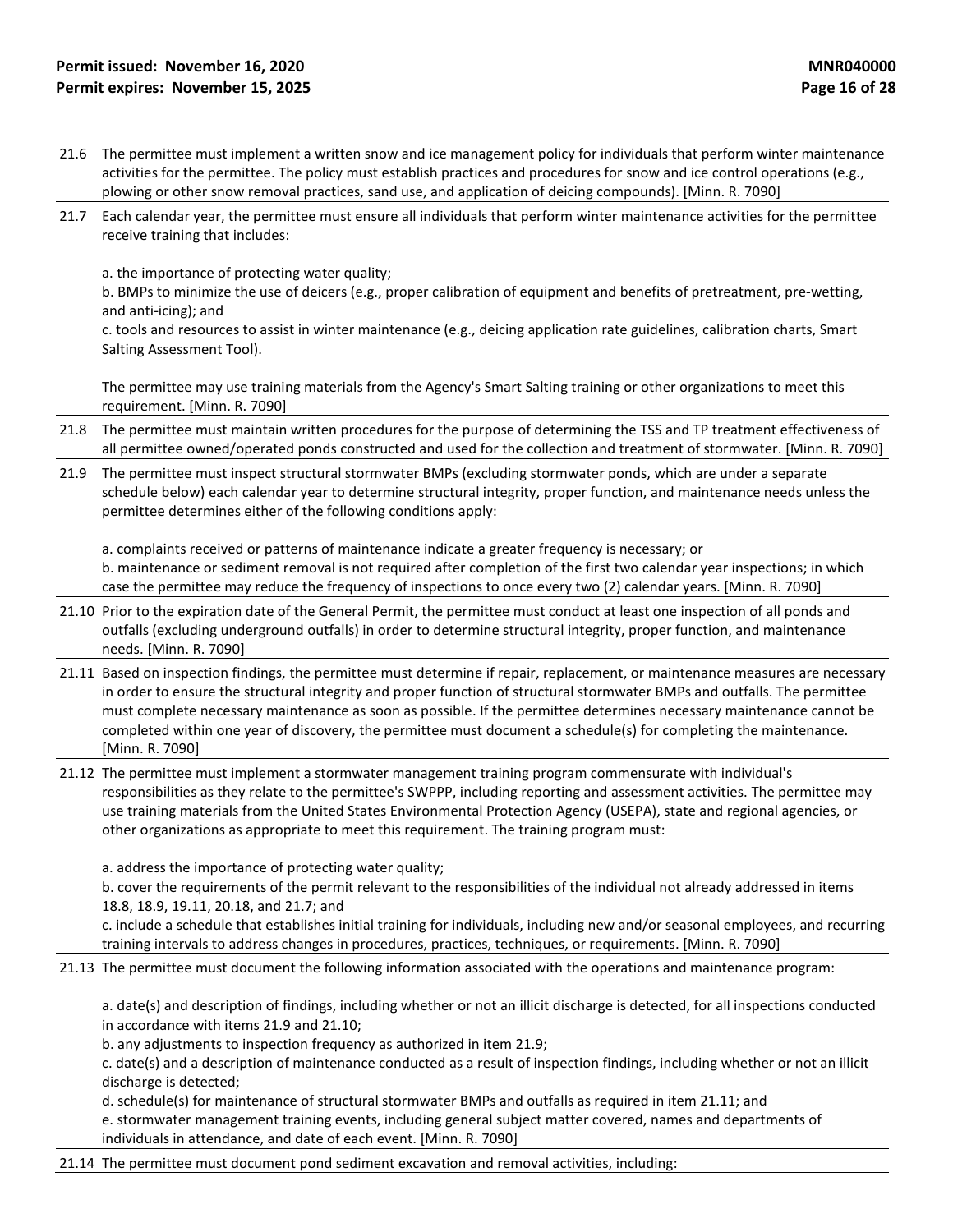|      | a. a unique ID number and geographic coordinates of each stormwater pond from which sediment is removed;<br>b. the volume (e.g., cubic yards) of sediment removed from each stormwater pond;<br>c. results from any testing of sediment from each removal activity; and                                                                                                                                                                                                                                                                                                                                                                            |
|------|----------------------------------------------------------------------------------------------------------------------------------------------------------------------------------------------------------------------------------------------------------------------------------------------------------------------------------------------------------------------------------------------------------------------------------------------------------------------------------------------------------------------------------------------------------------------------------------------------------------------------------------------------|
|      | d. location(s) of final disposal of sediment from each stormwater pond. [Minn. R. 7090]                                                                                                                                                                                                                                                                                                                                                                                                                                                                                                                                                            |
|      | 21.15 The permittee must conduct an annual assessment of the operations and maintenance program to evaluate program<br>compliance, the status of achieving the measurable requirements in Section 21, and determine how the program might be<br>improved. Measurable requirements are activities that must be documented or tracked as applicable to the MCM (e.g.,<br>inventory, trainings, inspections, maintenance activities, etc.). The permittee must perform the annual assessment prior to<br>completion of each annual report and document any modifications made to the program as a result of the annual<br>assessment. [Minn. R. 7090] |
| 22.1 | Discharges to Impaired Waters with a USEPA-Approved TMDL that Includes an Applicable WLA. [Minn. R. 7090]                                                                                                                                                                                                                                                                                                                                                                                                                                                                                                                                          |
| 22.2 | If the permittee has an applicable WLA not being met for oxygen demand, nitrate, TSS, or TP, the permittee must provide a<br>summary of the permittee's progress toward achieving those applicable WLAs with the annual report. The summary must<br>include the following information:                                                                                                                                                                                                                                                                                                                                                             |
|      | a. a list of all BMPs applied towards achieving applicable WLAs for oxygen demand, nitrate, TSS, and TP;<br>b. the implementation status of BMPs included in the compliance schedule at the time of final application submittal; and<br>c. an updated estimate of cumulative TSS and TP load reductions. [Minn. R. 7090]                                                                                                                                                                                                                                                                                                                           |
| 22.3 | If the permittee has an applicable WLA where a reduction in pollutant loading is required for bacteria, the permittee must<br>maintain a written or mapped inventory of potential areas and sources of bacteria (e.g., dense populations of waterfowl or<br>other bird, dog parks). [Minn. R. 7090]                                                                                                                                                                                                                                                                                                                                                |
| 22.4 | If the permittee has an applicable WLA where a reduction in pollutant loading is required for bacteria, the permittee must<br>maintain a written plan to prioritize reduction activities to address the areas and sources identified in the inventory in item<br>22.3. The written plan must include BMPs the permittee will implement over the permit term, which may include, but is not<br>limited to:                                                                                                                                                                                                                                          |
|      | a. water quality monitoring to determine areas of high bacteria loading;<br>b. installation of pet waste pick-up bags in parks and open spaces;<br>c. elimination of over-spray irrigation that may occur at permittee owned areas;<br>d. removal of organic matter via street sweeping;<br>e. implementation of infiltration structural stormwater BMPs; or<br>f. management of areas that attract dense populations of waterfowl (e.g., riparian plantings). [Minn. R. 7090]                                                                                                                                                                     |
| 22.5 | If the permittee has an applicable WLA where a reduction in pollutant loading is required for chloride, the permittee must<br>document the amount of deicer applied each winter maintenance season to all permittee owned/operated surfaces. [Minn.<br>R. 7090]                                                                                                                                                                                                                                                                                                                                                                                    |
| 22.6 | If the permittee has an applicable WLA where a reduction in pollutant loading is required for chloride, each calendar year<br>the permittee must conduct an assessment of the permittee's winter maintenance operations to reduce the amount of<br>deicing salt applied to permittee owned/operated surfaces and determine current and future opportunities to improve<br>BMPs. The permittee may use the Agency's Smart Salting Assessment Tool or other available resources and methods to<br>complete this assessment. The permittee must document the assessment. The assessment may include, but is not limited<br>to:                        |
|      | a. operational changes such as pre-wetting, pre-treating the salt stockpile, increasing plowing prior to deicing, monitoring of<br>road surface temperature, etc.;<br>b. implementation of new or modified equipment providing pre-wetting, or other capability for minimizing salt use;                                                                                                                                                                                                                                                                                                                                                           |
|      | c. regular calibration of equipment;<br>d. optimizing mechanical removal to reduce use of deicers; or<br>e. designation of no salt and/or low salt zones. [Minn. R. 7090]                                                                                                                                                                                                                                                                                                                                                                                                                                                                          |
| 22.7 | If the permittee has an applicable WLA where a reduction in pollutant loading is required for temperature (i.e., City of<br>Duluth, City of Hermantown, City of Rice Lake, City of Stillwater, MnDOT Outstate, St. Louis County, University of Minnesota<br>- Duluth, and Lake Superior College), the permittee must maintain a written plan that identifies specific activities the                                                                                                                                                                                                                                                               |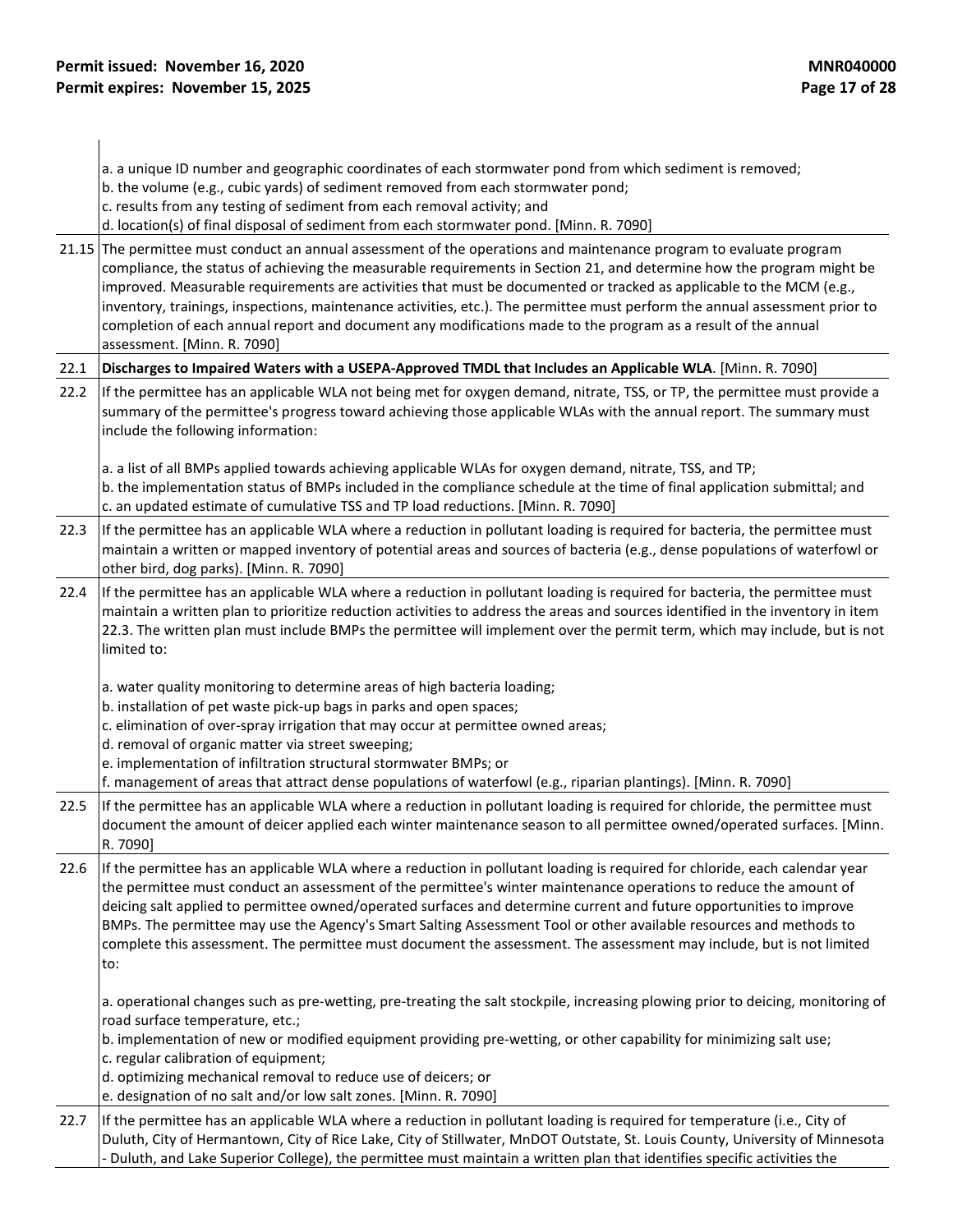|      | permittee will implement to reduce thermal loading during the permit term. The written plan may include, but is not                                                                                                                                                                                                                                                                                                           |  |  |
|------|-------------------------------------------------------------------------------------------------------------------------------------------------------------------------------------------------------------------------------------------------------------------------------------------------------------------------------------------------------------------------------------------------------------------------------|--|--|
|      | limited to:                                                                                                                                                                                                                                                                                                                                                                                                                   |  |  |
|      | a. implementation of infiltration BMPs such as bioinfiltration practices;                                                                                                                                                                                                                                                                                                                                                     |  |  |
|      | b. disconnection and/or reduction of impervious surfaces;                                                                                                                                                                                                                                                                                                                                                                     |  |  |
|      | c. retrofitting existing structural stormwater BMPs; or                                                                                                                                                                                                                                                                                                                                                                       |  |  |
|      | d. improvement of riparian vegetation. [Minn. R. 7090]                                                                                                                                                                                                                                                                                                                                                                        |  |  |
| 23.1 | Alum or Ferric Chloride Phosphorus Treatment Systems. [Minn. R. 7090]                                                                                                                                                                                                                                                                                                                                                         |  |  |
| 23.2 | If the permittee uses an alum or ferric chloride phosphorus treatment system, the permittee must comply with Section 23<br>requirements. [Minn. R. 7090]                                                                                                                                                                                                                                                                      |  |  |
| 23.3 | The permittee's alum or ferric chloride phosphorus treatment system must comply with the following:                                                                                                                                                                                                                                                                                                                           |  |  |
|      | a. the permittee must use the treatment system for the treatment of phosphorus in stormwater. Non-stormwater<br>discharges must not be treated by this system;                                                                                                                                                                                                                                                                |  |  |
|      | b. the treatment system must be contained within the conveyances and structural stormwater BMPs of the MS4. The                                                                                                                                                                                                                                                                                                               |  |  |
|      | utilized conveyances and structural stormwater BMPs must not include any receiving waters;                                                                                                                                                                                                                                                                                                                                    |  |  |
|      | c. phosphorus treatment systems utilizing chemicals other than alum or ferric chloride must receive written approval from<br>the Agency; and                                                                                                                                                                                                                                                                                  |  |  |
|      | d. in-lake phosphorus treatment activities are not authorized under the General Permit. [Minn. R. 7090]                                                                                                                                                                                                                                                                                                                       |  |  |
| 23.4 | The permittee's alum or ferric chloride phosphorus treatment system must meet the following design parameters:                                                                                                                                                                                                                                                                                                                |  |  |
|      | a. the treatment system must be constructed in a manner that diverts the stormwater flow to be treated from the main<br>conveyance system;<br>b. a high flow bypass must be part of the inlet design; and                                                                                                                                                                                                                     |  |  |
|      | c. a flocculant storage/settling area must be incorporated into the design, and adequate maintenance access must be                                                                                                                                                                                                                                                                                                           |  |  |
|      | provided (minimum of 8 feet wide) for the removal of accumulated sediment. [Minn. R. 7090]                                                                                                                                                                                                                                                                                                                                    |  |  |
| 23.5 | A designated person must perform visual monitoring of the treatment system for proper performance at least once every<br>seven (7) days, and within 24 hours after a rainfall event greater than 2.5 inches in 24 hours. Following visual monitoring<br>which occurs within 24 hours after a rainfall event, the next visual monitoring must be conducted within seven (7) days<br>after that rainfall event. [Minn. R. 7090] |  |  |
| 23.6 | Three (3) benchmark monitoring stations must be established. Table 1 in Appendix A must be used for the parameters,<br>units of measure, and frequency of measurement for each station. [Minn. R. 7090]                                                                                                                                                                                                                       |  |  |
| 23.7 | Samples must be collected as grab samples or flow-weighted 24-hour composite samples. [Minn. R. 7090]                                                                                                                                                                                                                                                                                                                         |  |  |
| 23.8 | Each sample, excluding pH samples, must be analyzed by a laboratory certified by the Minnesota Department of Health<br>and/or the Agency, and:                                                                                                                                                                                                                                                                                |  |  |
|      | a. sample preservation and test procedures for the analysis of pollutants must conform to 40 CFR Part 136 and Minn. R.<br>7041.3200;                                                                                                                                                                                                                                                                                          |  |  |
|      | b. detection limits for dissolved phosphorus, dissolved aluminum, and dissolved iron must be a minimum of 6 micrograms<br>per liter, 10 micrograms per liter, and 20 micrograms per liter, respectively; and                                                                                                                                                                                                                  |  |  |
|      | c. pH must be measured within 15 minutes of sample collection using calibrated and maintained equipment. [Minn. R.<br>7090]                                                                                                                                                                                                                                                                                                   |  |  |
| 23.9 | In the following situations, the permittee must perform corrective action(s) and immediately notify the Minnesota<br>Department of Public Safety Duty Officer at 1-800-422-0798 (toll free) or 651-649-5451 (Metro area):                                                                                                                                                                                                     |  |  |
|      | a. the pH of the discharged water is not within the range of 6.0 and 9.0;                                                                                                                                                                                                                                                                                                                                                     |  |  |
|      | b. any indications of toxicity or measurements exceeding water quality standards which could endanger human health,                                                                                                                                                                                                                                                                                                           |  |  |
|      | public drinking water supplies, or the environment; or                                                                                                                                                                                                                                                                                                                                                                        |  |  |
|      | c. a spill or discharge or alteration resulting in water pollution as defined in Minn. Stat. 115.01, subd. 13, of alum or ferric<br>chloride.                                                                                                                                                                                                                                                                                 |  |  |
|      | If item b is applicable, the permittee must also report the non-compliance to the Commissioner as required in item 26.11.                                                                                                                                                                                                                                                                                                     |  |  |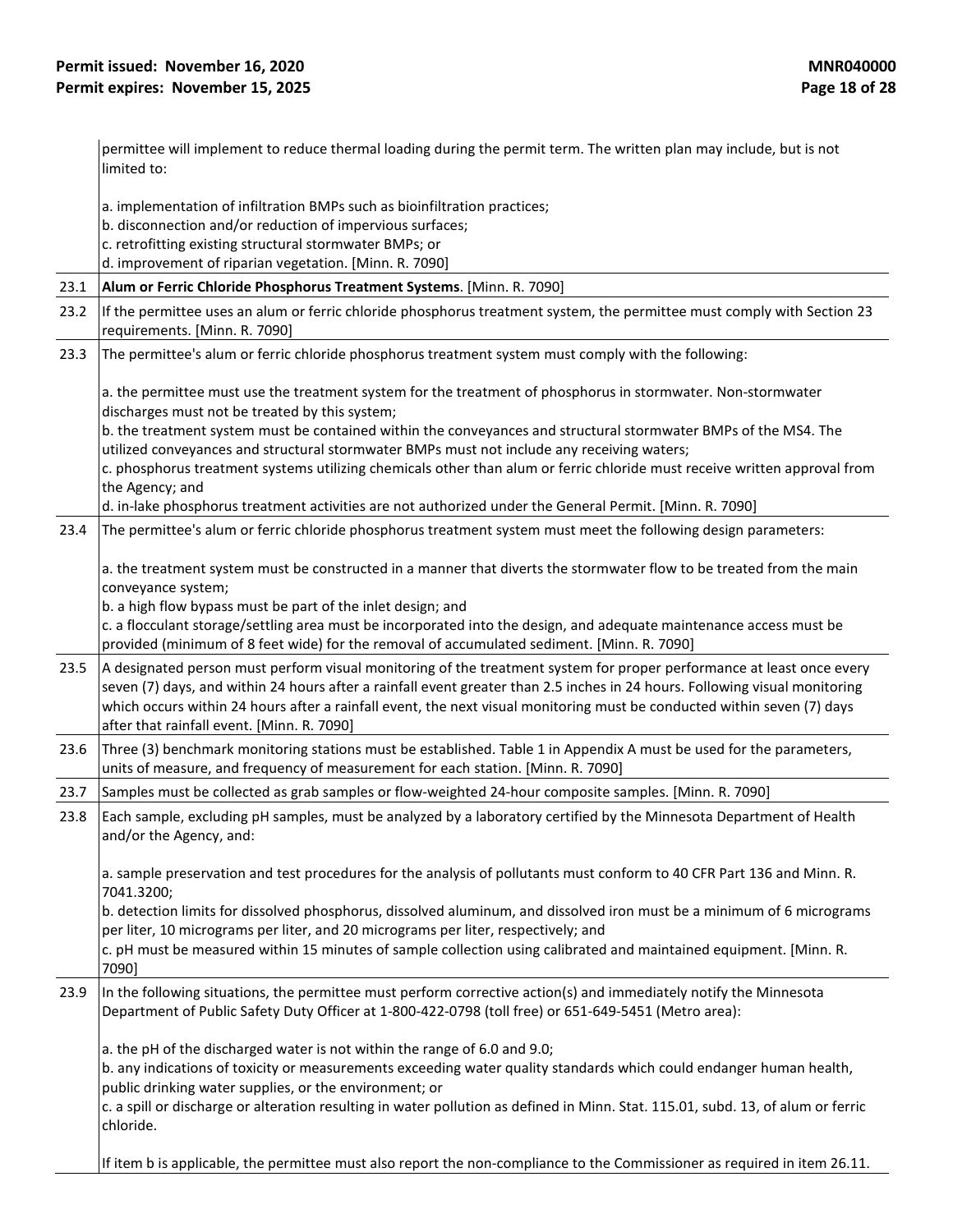|      | [Minn. R. 7001.0150, Subp. 3(K), Minn. R. 7090]                                                                                                                                                                                                                                                                                                                                                                                                           |  |  |
|------|-----------------------------------------------------------------------------------------------------------------------------------------------------------------------------------------------------------------------------------------------------------------------------------------------------------------------------------------------------------------------------------------------------------------------------------------------------------|--|--|
|      | 23.10 If the permittee discovers indications of toxicity or measurements exceeding water quality standards that the permittee<br>determines does not endanger human health, public drinking water supplies, or the environment, the permittee must<br>report the non-compliance to the Commissioner as required in item 26.12. [Minn. R. 7001.0150, Subp. 3(L), Minn. R. 7090]                                                                            |  |  |
|      | 23.11 The permittee must submit the following information with the annual report. The annual report must include a month-by-<br>month summary of:                                                                                                                                                                                                                                                                                                         |  |  |
|      | a. date(s) of operation;<br>b. chemical(s) used for treatment;<br>c. gallons of water treated;                                                                                                                                                                                                                                                                                                                                                            |  |  |
|      | d. gallons of alum or ferric chloride treatment used;<br>e. calculated pounds of phosphorus removed; and                                                                                                                                                                                                                                                                                                                                                  |  |  |
|      | f. any performance issues and the corrective action(s), including the date(s) when corrective action(s) were taken. [Minn. R.<br>7090]                                                                                                                                                                                                                                                                                                                    |  |  |
|      | 23.12 A record of the design parameters in items 23.13 through 23.15 must be kept on-site. [Minn. R. 7090]                                                                                                                                                                                                                                                                                                                                                |  |  |
|      | 23.13 Site-specific jar testing conducted using typical and representative water samples in accordance with the most current<br>approved version of ASTM D2035. [Minn. R. 7090]                                                                                                                                                                                                                                                                           |  |  |
|      | 23.14 Baseline concentrations of the following parameters in the influent and receiving waters:                                                                                                                                                                                                                                                                                                                                                           |  |  |
|      | a. aluminum or iron; and<br>b. phosphorus. [Minn. R. 7090]                                                                                                                                                                                                                                                                                                                                                                                                |  |  |
|      | 23.15 The following system parameters and how each was determined:                                                                                                                                                                                                                                                                                                                                                                                        |  |  |
|      | a. flocculant settling velocity;<br>b. minimum required retention time;                                                                                                                                                                                                                                                                                                                                                                                   |  |  |
|      | c. rate of diversion of stormwater into the system;                                                                                                                                                                                                                                                                                                                                                                                                       |  |  |
|      | d. the flow rate from the discharge of the outlet structure; and                                                                                                                                                                                                                                                                                                                                                                                          |  |  |
|      | e. range of expected dosing rates. [Minn. R. 7090]                                                                                                                                                                                                                                                                                                                                                                                                        |  |  |
|      | 23.16 The following site-specific procedures must be developed and a copy kept on-site:                                                                                                                                                                                                                                                                                                                                                                   |  |  |
|      | a. procedures for the installation, operation and maintenance of all pumps, generators, control systems, and other<br>equipment;                                                                                                                                                                                                                                                                                                                          |  |  |
|      | b. specific parameters for determining when the solids must be removed from the system and how the solids will be<br>handled and disposed of; and                                                                                                                                                                                                                                                                                                         |  |  |
|      | c. procedures for cleaning up and/or containing a spill of each chemical stored on-site. [Minn. R. 7090]                                                                                                                                                                                                                                                                                                                                                  |  |  |
| 24.1 | Stormwater Pollution Prevention Program (SWPPP) Modification. [Minn. R. 7090]                                                                                                                                                                                                                                                                                                                                                                             |  |  |
| 24.2 | The Commissioner may require the permittee to modify the SWPPP as needed, in accordance with the procedures of Minn.<br>R. 7001, and may consider the following factors:                                                                                                                                                                                                                                                                                  |  |  |
|      | a. discharges from the MS4 are impacting the quality of receiving waters;<br>b. more stringent requirements are necessary to comply with state or federal regulations; and<br>c. additional conditions are deemed necessary to comply with the goals and applicable requirements of the Clean Water Act<br>and protect water quality. [Minn. R. 7090]                                                                                                     |  |  |
| 24.3 | Modifications that the permittee chooses to make to the SWPPP other than modifications authorized in item 24.4, must be<br>approved by the Commissioner in accordance with the procedures of Minn. R. 7001. All requests must be in writing, setting<br>forth schedules for compliance. The request must discuss alternative program modifications, assure compliance with<br>requirements of the permit, and meet other applicable laws. [Minn. R. 7090] |  |  |
| 24.4 | The permittee may modify the SWPPP without prior approval of the Commissioner provided the Commissioner is notified<br>of the modification in the annual report for the year the modification is made and the modification falls under one of the<br>following categories:                                                                                                                                                                                |  |  |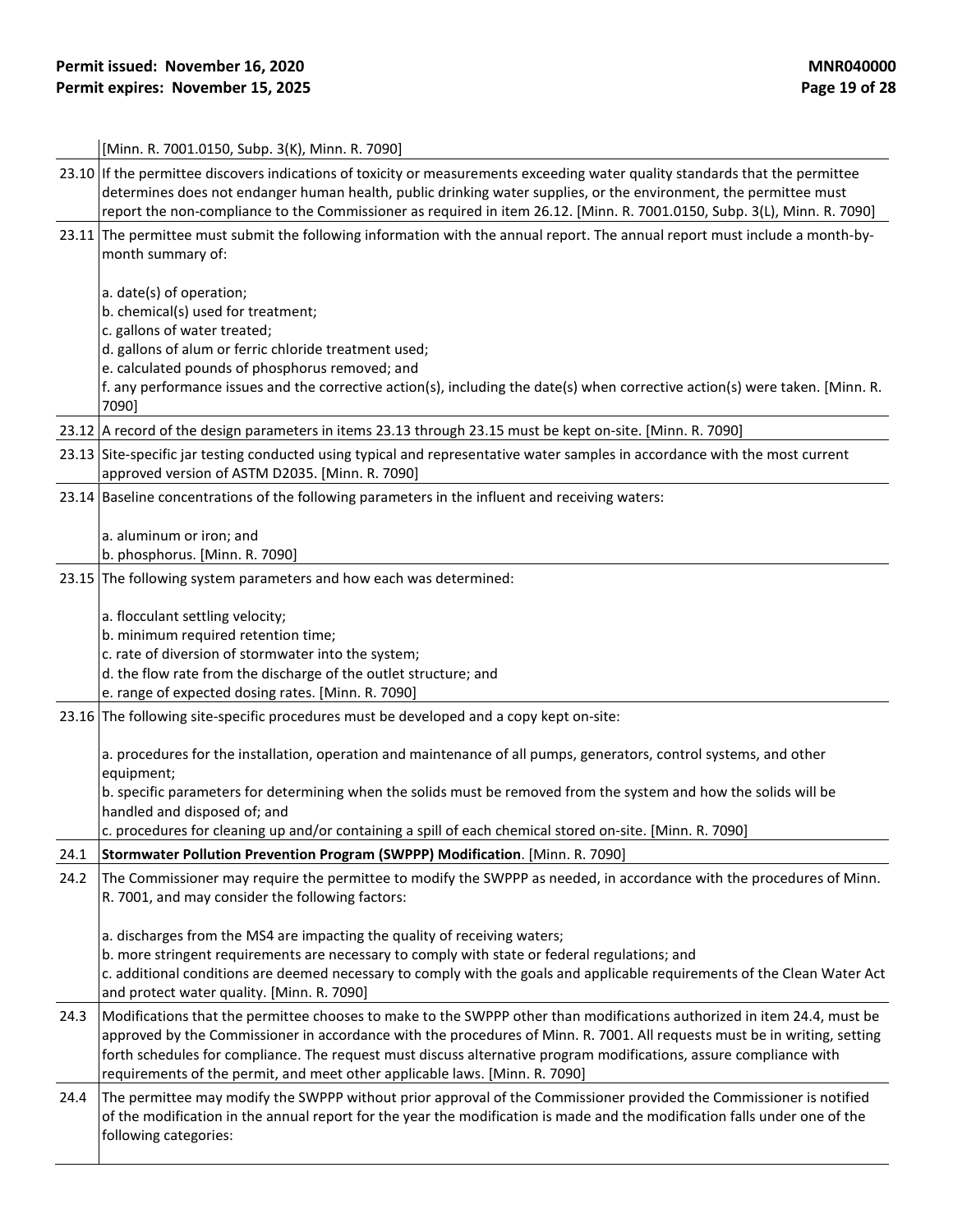|      | a. a BMP is added, and none subtracted, from the SWPPP; or<br>b. a less effective BMP is replaced with a more effective BMP. The alternate BMP must address the same, or similar,<br>concerns as the ineffective or failed BMP. [Minn. R. 7090]                                                                                                                                                                                                                                                                                                                                                                                                                                                                                                                                                                                                                                                                                                                                                                                                                   |  |  |
|------|-------------------------------------------------------------------------------------------------------------------------------------------------------------------------------------------------------------------------------------------------------------------------------------------------------------------------------------------------------------------------------------------------------------------------------------------------------------------------------------------------------------------------------------------------------------------------------------------------------------------------------------------------------------------------------------------------------------------------------------------------------------------------------------------------------------------------------------------------------------------------------------------------------------------------------------------------------------------------------------------------------------------------------------------------------------------|--|--|
| 25.1 | Annual Assessment, Annual Reporting, and Recordkeeping. [Minn. R. 7090]                                                                                                                                                                                                                                                                                                                                                                                                                                                                                                                                                                                                                                                                                                                                                                                                                                                                                                                                                                                           |  |  |
| 25.2 | The permittee must conduct an annual assessment to evaluate compliance with the terms and conditions of the General<br>Permit, including the effectiveness of the components of the SWPPP and the status of achieving the measurable<br>requirements in the General Permit. Measurable requirements are activities that must be documented or tracked (e.g.,<br>education and outreach efforts, implementation of written plans, inventories, trainings, site plan reviews, inspections,<br>enforcement, etc.). The permittee must perform the annual assessment prior to completion of each annual report and<br>document any modifications made to the SWPPP as a result of the annual assessment. [Minn. R. 7090]                                                                                                                                                                                                                                                                                                                                              |  |  |
| 25.3 | The permittee must submit an annual report : Due annually, by the 30th of June. The annual report must cover the portion<br>of the previous calendar year during which the permittee was authorized to discharge stormwater under the General<br>Permit. The annual report shall be submitted to the Agency, in a manner determined by the Agency, that includes but is not<br>limited to:                                                                                                                                                                                                                                                                                                                                                                                                                                                                                                                                                                                                                                                                        |  |  |
|      | a. the status of compliance with permit terms and conditions, including an assessment of the appropriateness of BMPs<br>identified by the permittee and progress towards achieving the measurable requirements of each of the MCMs. The<br>assessment must be based on results of information collected and analyzed, including monitoring (if any), inspection<br>findings, and public input received during the reporting period;<br>b. the stormwater activities the permittee plans to undertake during the next reporting cycle;<br>c. a change in any identified BMPs for any of the MCMs;<br>d. the summary required in item 22.2 to demonstrate progress toward achieving applicable WLAs;<br>e. information required to be recorded or documented in Sections 13 through 24; and<br>f. a statement that the permittee is relying on a partnership(s) with another regulated small MS4(s) to satisfy one or more<br>permit requirements (if applicable), and what agreements the permittee has entered into in support of this effort. [Minn. R.<br>7090] |  |  |
| 25.4 | The permittee must make records, including components of the SWPPP, available to the public at reasonable times during<br>regular business hours (see 40 CFR 122.7 for confidentiality provision). [Minn. R. 7090]                                                                                                                                                                                                                                                                                                                                                                                                                                                                                                                                                                                                                                                                                                                                                                                                                                                |  |  |
| 25.5 | The permittee must retain copies of the permit application, all documentation necessary to comply with SWPPP<br>requirements, all data and information used by the permittee to complete the application process, and any information<br>developed as a requirement of the General Permit or as requested by the Commissioner, for a period of at least three (3)<br>years beyond the date of permit expiration. This period is automatically extended during the course of an unresolved<br>enforcement action regarding the small MS4 or as requested by the Commissioner. [Minn. R. 7001.0080, Minn. R. 7090]                                                                                                                                                                                                                                                                                                                                                                                                                                                  |  |  |
| 25.6 | The permittee must, when requested by the Commissioner, submit within a reasonable time the information and reports<br>that are relevant to the control of pollution regarding the construction, modification, or operation of the facility covered by<br>the General Permit or regarding the conduct of the activity covered by the General Permit. [Minn. R. 7001.0150, Subp. 3(H),<br>Minn. R. 7090]                                                                                                                                                                                                                                                                                                                                                                                                                                                                                                                                                                                                                                                           |  |  |
| 25.7 | The permittee must use an electronic submittal process, as provided by the Agency, to submit information required by the<br>General Permit. If electronic submittal is not available, the permittee must use the following mailing address:<br>Supervisor, Municipal Stormwater Unit<br>Minnesota Pollution Control Agency<br>520 Lafayette Road North<br>St. Paul, Minnesota 55155-4194. [Minn. R. 7090]                                                                                                                                                                                                                                                                                                                                                                                                                                                                                                                                                                                                                                                         |  |  |
| 26.1 | General Conditions. [Minn. R. 7090]                                                                                                                                                                                                                                                                                                                                                                                                                                                                                                                                                                                                                                                                                                                                                                                                                                                                                                                                                                                                                               |  |  |
| 26.2 | The Agency's issuance of a permit does not release the permittee from any liability, penalty, or duty imposed by Minnesota<br>or federal statutes or rules or local ordinances, except the obligation to obtain the General Permit. [Minn. R. 7001.0150,<br>Subp. $3(A)$ ]                                                                                                                                                                                                                                                                                                                                                                                                                                                                                                                                                                                                                                                                                                                                                                                        |  |  |
| 26.3 | The Agency's issuance of a permit does not prevent the future adoption by the Agency of pollution control rules, standards,<br>or orders more stringent than those now in existence and does not prevent the enforcement of these rules, standards, or<br>orders against the permittee. [Minn. R. 7001.0150, Subp. 3(B)]                                                                                                                                                                                                                                                                                                                                                                                                                                                                                                                                                                                                                                                                                                                                          |  |  |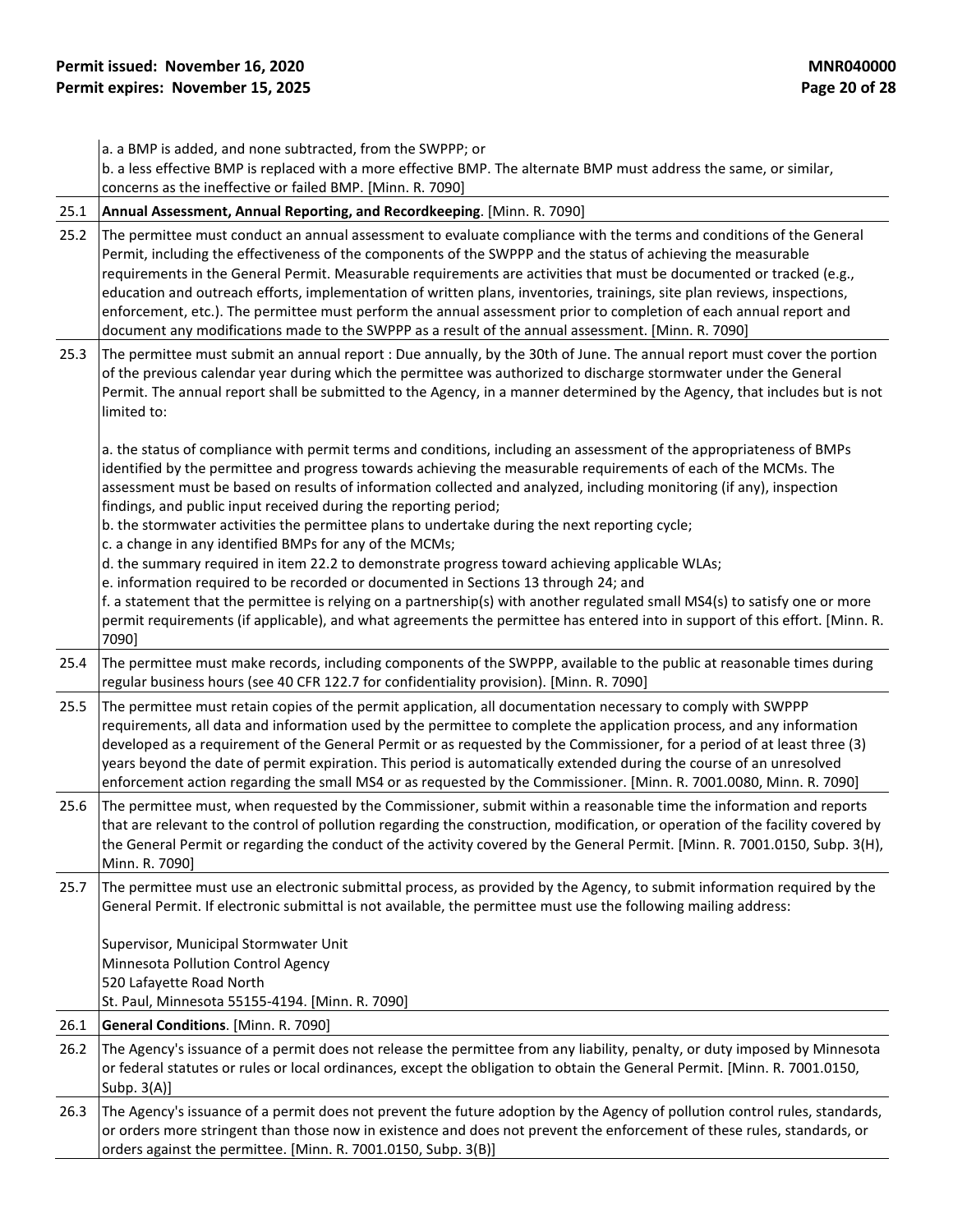# **Permit issued: November 16, 2020**<br> **Permit expires: November 15, 2025**<br> **Permit expires: November 15, 2025 Permit expires: November 15, 2025**

| 26.4 | The General Permit does not convey a property right or an exclusive privilege. [Minn. R. 7001.0150, Subp. 3(C)]                                                                                                                                                                                                                                                                                                                                                                                                                                                                                                                                                                                                                                                                                                                                                                      |
|------|--------------------------------------------------------------------------------------------------------------------------------------------------------------------------------------------------------------------------------------------------------------------------------------------------------------------------------------------------------------------------------------------------------------------------------------------------------------------------------------------------------------------------------------------------------------------------------------------------------------------------------------------------------------------------------------------------------------------------------------------------------------------------------------------------------------------------------------------------------------------------------------|
| 26.5 | The Agency's issuance of a permit does not obligate the Agency to enforce local laws, rules or plans beyond that authorized<br>by Minnesota statutes. [Minn. R. 7001.0150, Subp. 3(D)]                                                                                                                                                                                                                                                                                                                                                                                                                                                                                                                                                                                                                                                                                               |
| 26.6 | The permittee must perform the actions or conduct the activity authorized by the permit in accordance with the plans and<br>specifications approved by the Agency and in compliance with the conditions of the permit. [Minn. R. 7001.0150, Subp.<br>$3(E)$ ]                                                                                                                                                                                                                                                                                                                                                                                                                                                                                                                                                                                                                        |
| 26.7 | The permittee must at all times properly operate and maintain the facilities and systems of treatment and control and the<br>appurtenances related to them which are installed or used by the permittee to achieve compliance with the conditions of<br>the General Permit. Proper operation and maintenance includes effective performance, adequate funding, adequate<br>operator staffing and training, and adequate laboratory and process controls, including appropriate quality assurance<br>procedures. The permittee must install and maintain appropriate backup or auxiliary facilities if they are necessary to<br>achieve compliance with the conditions of the General Permit and, for all permits other than hazardous waste facility<br>permits, if these backup or auxiliary facilities are technically and economically feasible. [Minn. R. 7001.0150, Subp. 3(F)] |
| 26.8 | The permittee may not knowingly make a false or misleading statement, representation, or certification in a record, report,<br>plan, or other document required to be submitted to the Agency or to the Commissioner by the General Permit. The<br>permittee must immediately upon discovery report to the Commissioner an error or omission in these records, reports,<br>plans, or other documents. [Minn. R. 7001.0150, Subp. 3(G), Minn. R. 7001.1090, Subp. 1(G), Minn. R. 7001.1090, Subp.<br>1(H), Minn. Stat. 609.671]                                                                                                                                                                                                                                                                                                                                                       |
| 26.9 | When authorized by Minn. Stat. 115.04, 115B.17, subd. 4, and 116.091, and upon presentation of proper credentials, the<br>Agency, or an authorized employee or agent of the Agency, must be allowed by the permittee to enter at reasonable times<br>upon the property of the permittee to examine and copy books, papers, records, or memoranda pertaining to the activity<br>covered by the General Permit; and to conduct surveys and investigations, including sampling or monitoring, pertaining to<br>the construction, modification, or operation of the facility covered by the permit or pertaining to the activity covered by the<br>General Permit. [Minn. R. 7001.0150, Subp. 3(I)]                                                                                                                                                                                      |
|      | 26.10 If the permittee discovers, through any means, including notification by the Agency, that noncompliance with a condition of<br>the General Permit has occurred, the permittee must take all reasonable steps to minimize the adverse impacts on human<br>health, public drinking water supplies, or the environment resulting from the noncompliance. [Minn. R. 7001.0150, Subp.<br>$3(J)$ ]                                                                                                                                                                                                                                                                                                                                                                                                                                                                                   |
|      | 26.11 If the permittee discovers that noncompliance with a condition of the General Permit has occurred which could endanger<br>human health, public drinking water supplies, or the environment, the permittee must, within 24 hours of the discovery of<br>the noncompliance, orally notify the Commissioner. Within five days of the discovery of the noncompliance, the permittee<br>must submit to the Commissioner a written description of the noncompliance; the cause of the noncompliance; the exact<br>dates of the period of the noncompliance; if the noncompliance has not been corrected, the anticipated time it is expected<br>to continue; and steps taken or planned to reduce, eliminate, and prevent reoccurrence of the noncompliance. [Minn. R.<br>7001.0150, Subp. 3(K)]                                                                                     |
|      | 26.12 The permittee must report noncompliance with the General Permit not reported under item 26.11 as a part of the next<br>report which the permittee is required to submit under the General Permit. If no reports are required within 30 days of the<br>discovery of the noncompliance, the permittee must submit the information listed in item 26.11 within 30 days of the<br>discovery of the noncompliance. [Minn. R. 7001.0150, Subp. 3(L), Minn. R. 7090]                                                                                                                                                                                                                                                                                                                                                                                                                  |
|      | 26.13 The permittee must give advance notice to the Commissioner as soon as possible of planned physical alterations or<br>additions to the permitted facility (MS4) or activity that may result in noncompliance with a Minnesota or federal pollution<br>control statute or rule or a condition of the General Permit. [Minn. R. 7001.0150, Subp. 3(M)]                                                                                                                                                                                                                                                                                                                                                                                                                                                                                                                            |
|      | 26.14 The General Permit is not transferable to any person without the express written approval of the Agency after compliance<br>with the requirements of Minn. R. 7001.0190. A person to whom the permit has been transferred must comply with the<br>conditions of the General Permit. [Minn. R. 7001.0150, Subp. 3(N)]                                                                                                                                                                                                                                                                                                                                                                                                                                                                                                                                                           |
|      | 26.15 The General Permit authorizes the permittee to perform the activities described in the permit under the conditions of the<br>General Permit. In issuing the permit, the state and Agency assume no responsibility for damage to persons, property, or<br>the environment caused by the activities of the permittee in the conduct of its actions, including those activities authorized,<br>directed, or undertaken under the permit. To the extent the state and Agency may be liable for the activities of its<br>employees, that liability is explicitly limited to that provided in the Tort Claims Act, Minn. Stat. 3.736. [Minn. R. 7001.0150,<br>Subp. 3(O)]                                                                                                                                                                                                            |
|      |                                                                                                                                                                                                                                                                                                                                                                                                                                                                                                                                                                                                                                                                                                                                                                                                                                                                                      |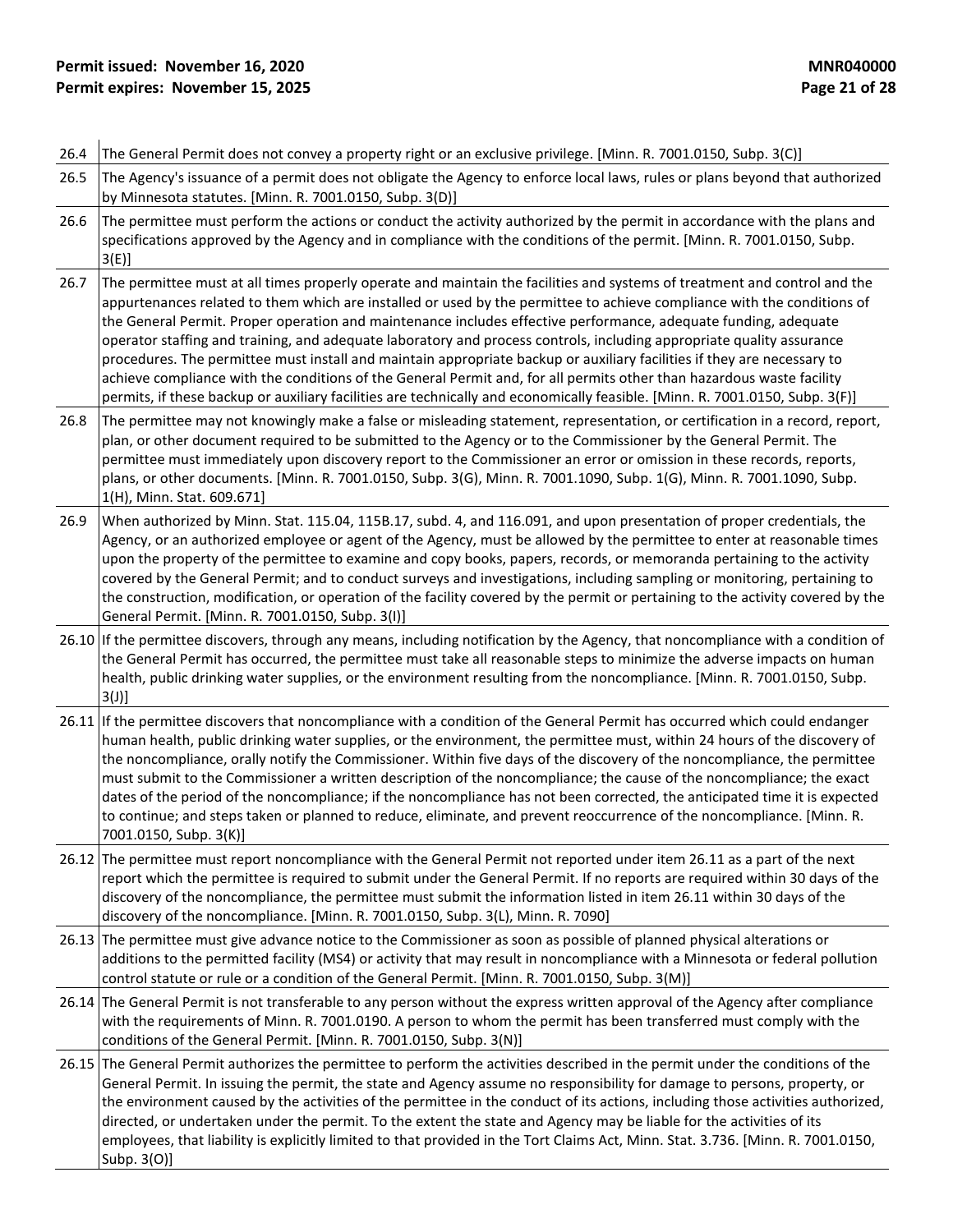|       | 26.16 The General Permit incorporates by reference the applicable portions of 40 CFR 122.41 and 122.42(c) and (d), and Minn. R.<br>7001.1090, which are enforceable parts of the General Permit. [Minn. R. 7090]                                                                                                                                                                                                                                                                                                                                                                                                                                                                                                                                                                                                                                                                                                                                                                                                                                                                                                                                                                                                         |  |  |
|-------|--------------------------------------------------------------------------------------------------------------------------------------------------------------------------------------------------------------------------------------------------------------------------------------------------------------------------------------------------------------------------------------------------------------------------------------------------------------------------------------------------------------------------------------------------------------------------------------------------------------------------------------------------------------------------------------------------------------------------------------------------------------------------------------------------------------------------------------------------------------------------------------------------------------------------------------------------------------------------------------------------------------------------------------------------------------------------------------------------------------------------------------------------------------------------------------------------------------------------|--|--|
|       | 26.17 The provisions of the General Permit are severable, and if any provision of the General Permit, or the application of any<br>provision of the General Permit to any circumstance, is held invalid, the application of such provision to other<br>circumstances and the remainder of the General Permit shall not be affected thereby. [Minn. R. 7090]                                                                                                                                                                                                                                                                                                                                                                                                                                                                                                                                                                                                                                                                                                                                                                                                                                                              |  |  |
| 27.1  | Definitions. [Minn. R. 7090]                                                                                                                                                                                                                                                                                                                                                                                                                                                                                                                                                                                                                                                                                                                                                                                                                                                                                                                                                                                                                                                                                                                                                                                             |  |  |
| 27.2  | "Active karst" means a terrain having distinctive landforms and hydrology created primarily from the dissolution of soluble<br>rocks within 50 feet of the land surface. [Minn. R. 7090]                                                                                                                                                                                                                                                                                                                                                                                                                                                                                                                                                                                                                                                                                                                                                                                                                                                                                                                                                                                                                                 |  |  |
| 27.3  | "Agency" means the Minnesota Pollution Control Agency or MPCA. [Minn. Stat. 116.36, subd. 2]                                                                                                                                                                                                                                                                                                                                                                                                                                                                                                                                                                                                                                                                                                                                                                                                                                                                                                                                                                                                                                                                                                                             |  |  |
| 27.4  | "Alum or Ferric Chloride Phosphorus Treatment System" means the diversion of flowing stormwater from a MS4, removal<br>of phosphorus through the use a continuous feed of alum or ferric chloride additive, flocculation, and the return of the<br>treated stormwater back into a MS4 or receiving water. [Minn. R. 7090]                                                                                                                                                                                                                                                                                                                                                                                                                                                                                                                                                                                                                                                                                                                                                                                                                                                                                                |  |  |
| 27.5  | "Applicable WLA" means a Waste Load Allocation assigned to the permittee and approved by the USEPA prior to the<br>issuance date of the General Permit. [Minn. R. 7090]                                                                                                                                                                                                                                                                                                                                                                                                                                                                                                                                                                                                                                                                                                                                                                                                                                                                                                                                                                                                                                                  |  |  |
| 27.6  | "Best Management Practices" or "BMPs" means practices to prevent or reduce the pollution of the waters of the state,<br>including schedules of activities, prohibitions of practices, and other management practices, and also includes treatment<br>requirements, operating procedures and practices to control plant site runoff, spillage or leaks, sludge, or waste disposal or<br>drainage from raw material storage. [Minn. R. 7001.1020, Subp. 5]                                                                                                                                                                                                                                                                                                                                                                                                                                                                                                                                                                                                                                                                                                                                                                 |  |  |
| 27.7  | "Commissioner" means the Commissioner of the Minnesota Pollution Control Agency or the Commissioner's designee.<br>[Minn. Stat. 116.36, subd. 3]                                                                                                                                                                                                                                                                                                                                                                                                                                                                                                                                                                                                                                                                                                                                                                                                                                                                                                                                                                                                                                                                         |  |  |
| 27.8  | "Common Plan of Development or Sale" means a contiguous area where multiple separate and distinct land disturbing<br>activities may be taking place at different times, on different schedules, but under one proposed plan. One plan is broadly<br>defined to include design, permit application, advertisement or physical demarcation indicating that land-disturbing<br>activities may occur. [Minn. R. 7090]                                                                                                                                                                                                                                                                                                                                                                                                                                                                                                                                                                                                                                                                                                                                                                                                        |  |  |
| 27.9  | "Construction Activity" means activities including clearing, grading, and excavating, that result in land disturbance of equal<br>to or greater than one acre, including the disturbance of less than one acre of total land area that is part of a larger<br>common plan of development or sale if the larger common plan will ultimately disturb equal to or greater than one acre.<br>This includes a disturbance to the land that results in a change in the topography, existing soil cover, both vegetative and<br>nonvegetative, or the existing soil topography that may result in accelerated stormwater runoff that may lead to soil<br>erosion and movement of sediment. Construction activity does not include a disturbance to the land of less than five acres<br>for the purpose of routine maintenance performed to maintain the original line and grade, hydraulic capacity, and original<br>purpose of the facility. Routine maintenance does not include activities such as repairs, replacement and other types of<br>non-routine maintenance. Pavement rehabilitation that does not disturb the underlying soils (e.g., mill and overlay<br>projects) is not construction activity. [Minn. R. 7090] |  |  |
| 27.10 | "DNR Catchment Area" means the Hydrologic Unit 08 areas delineated and digitized by the Minnesota DNR. The catchment<br>areas are available for download at the Minnesota DNR Geospatial Commons website. DNR catchment areas may be locally<br>corrected, in which case the local corrections may be used. [Minn. R. 7090]                                                                                                                                                                                                                                                                                                                                                                                                                                                                                                                                                                                                                                                                                                                                                                                                                                                                                              |  |  |
|       | 27.11 "Existing Permittee" means an owner/operator of a small MS4 that has been authorized to discharge stormwater under a<br>previously issued general permit for small MS4s in the state of Minnesota. [Minn. R. 7090]                                                                                                                                                                                                                                                                                                                                                                                                                                                                                                                                                                                                                                                                                                                                                                                                                                                                                                                                                                                                 |  |  |
|       | 27.12  "Fully reconstructed" means areas where impervious surfaces have been removed down to the underlying soils. Activities<br>such as structure renovation, mill and overlay projects, and other pavement rehabilitation projects that do not expose the<br>underlying soils beneath the structure, pavement, or activity are not considered fully reconstructed. Maintenance activities<br>such as catch basin repair/replacement, utility repair/replacement, pipe repair/replacement, lighting, and pedestrian ramp<br>improvements are not considered fully reconstructed. [Minn. R. 7090]                                                                                                                                                                                                                                                                                                                                                                                                                                                                                                                                                                                                                        |  |  |
| 27.13 | "General permit" means a permit issued under Minn. R. 7001.0210 to a category of permittees whose operations,<br>emissions, activities, discharges, or facilities are the same or substantially similar. [Minn. R. 7001.0010, Subp. 4]                                                                                                                                                                                                                                                                                                                                                                                                                                                                                                                                                                                                                                                                                                                                                                                                                                                                                                                                                                                   |  |  |
| 27.14 | "Geographic Coordinates" means the point location of a stormwater feature expressed by X, Y coordinates of a standard<br>Cartesian coordinate system (i.e. latitude/longitude) that can be readily converted to Universal Transverse Mercator (UTM),<br>Zone 15N in the NAD83 datum. For polygon features, the geographic coordinates will typically define the approximate<br>center of a stormwater feature. [Minn. R. 7090]                                                                                                                                                                                                                                                                                                                                                                                                                                                                                                                                                                                                                                                                                                                                                                                           |  |  |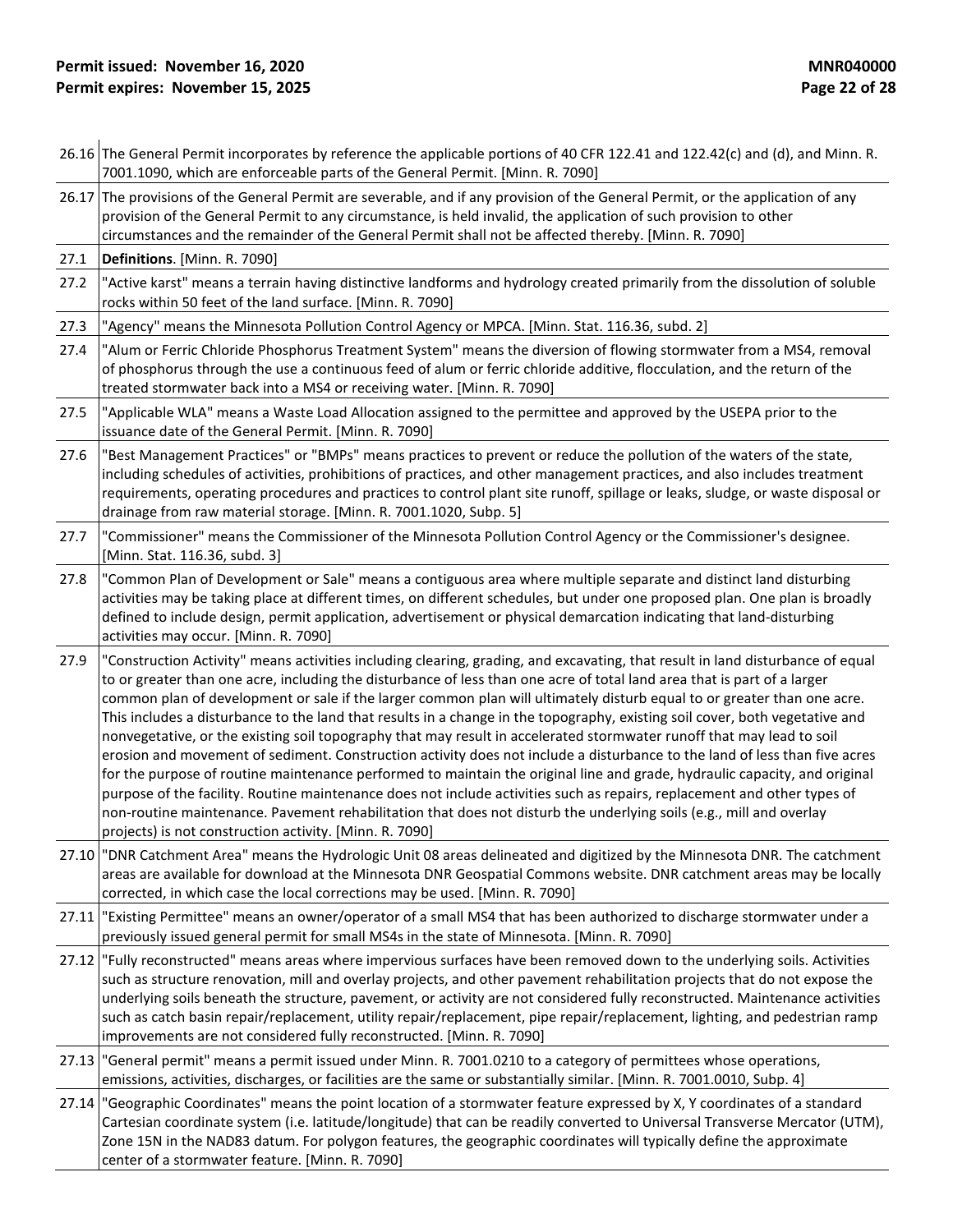- 27.15 "High Flow Bypass" means a function of an inlet device that allows a certain flow of water through, but diverts any higher flows away. High flow bypasses are generally used for BMPs that can only treat a designed amount of flow and that would be negatively affected by higher flows. [Minn. R. 7090]
- 27.16 "Illicit Discharge" means any discharge to a municipal separate storm sewer that is not composed entirely of stormwater except discharges pursuant to a NPDES permit (other than the NPDES permit for discharges from the municipal separate storm sewer) and discharges resulting from firefighting activities. [40 CFR 122.26(b)(2)]
- 27.17 "Impaired Water" means waters identified as impaired by the Agency, and approved by the USEPA, pursuant to section 303(d) of the Clean Water Act (33 U.S.C. 303(d)). [Minn. R. 7090]
- 27.18 "Linear project" means construction of new or fully reconstructed roads, trails, sidewalks, or rail lines that are not part of a common plan of development or sale. For example, roads being constructed concurrently with a new residential development are not considered linear projects because they are part of a common plan of development or sale. [Minn. R. 7090]
- 27.19 "Maximum Extent Practicable" or "MEP" means the statutory standard (33 U.S.C. 1342(p)(3)(B)(iii)) that establishes the level of pollutant reductions that an owner or operator of regulated MS4s must achieve. The USEPA has intentionally not provided a precise definition of MEP to allow maximum flexibility in MS4 permitting. The pollutant reductions that represent MEP may be different for each small MS4, given the unique local hydrologic and geologic concerns that may exist and the differing possible pollutant control strategies. Therefore, each permittee will determine appropriate BMPs to satisfy each of the six Minimum Control Measures (MCMs) through an evaluative process. The USEPA envisions application of the MEP standard as an iterative process. [Minn. R. 7090]
- 27.20 "Municipal separate storm sewer system" or "MS4" means a conveyance or system of conveyances including roads with drainage systems, municipal streets, catch basins, curbs, gutters, ditches, man-made channels, or storm drains:

a. owned or operated by a state, city, town, county, district, association, or other public body, created by or pursuant to state law, having jurisdiction over disposal of sewage, industrial wastes, stormwater, or other wastes, including special districts under state law such as a sewer district, flood control district, or drainage district or similar entity, or an Indian tribe or an authorized Indian tribe organization, or a designated and approved management Agency under section 208 of the federal Clean Water Act, United States Code, title 33, section 1288, that discharges into waters of the state; b. designed or used for collecting or conveying stormwater;

c. that is not a combined sewer; and

d. that is not part of a publicly owned treatment works as defined in 40 CFR 122.2.

Municipal separate storm sewer systems do not include separate storm sewers in very discrete areas, such as individual buildings. [Minn. R. 7090.0080, Subp. 8]

27.21 "New Permittee" means an owner/operator of a small MS4 that has not been authorized to discharge stormwater under a previously issued General Stormwater Permit for small MS4s in the state of Minnesota and that applies for, and obtains coverage under the General Permit. [Minn. R. 7090]

27.22 "Non-Stormwater Discharge" means any discharge not composed entirely of stormwater. [Minn. R. 7090]

- 27.23 "Operator" means the person with primary operational control and legal responsibility for the MS4. [Minn. R. 7090.0080, Subp. 10]
- 27.24 "Outfall" means the point source where a MS4 discharges to a receiving water, or the stormwater discharge permanently leaves the permittee's MS4. It does not include diffuse runoff or conveyances that connect segments of the same stream or water systems (e.g., when a conveyance temporarily leaves an MS4 at a road crossing). [Minn. R. 7090]
- 27.25 "Owner" means the person that owns the MS4. [Minn. R. 7090.0080, Subp. 11]
- 27.26 "Permittee" means a person or persons, that signs the permit application submitted to the Agency and is responsible for compliance with the terms and conditions of the General Permit. [Minn. R. 7090]
- 27.27 "Person" means the state or any Agency or institution thereof, any municipality, governmental subdivision, public or private corporation, individual, partnership, or other entity, including, but not limited to, association, commission or any interstate body, and includes any officer or governing or managing body of any municipality, governmental subdivision, or public or private corporation, or other entity. [Minn. Stat. 115.01, subd. 10]
- 27.28 "Pipe" means a closed manmade conveyance device used to transport stormwater from location to location. The definition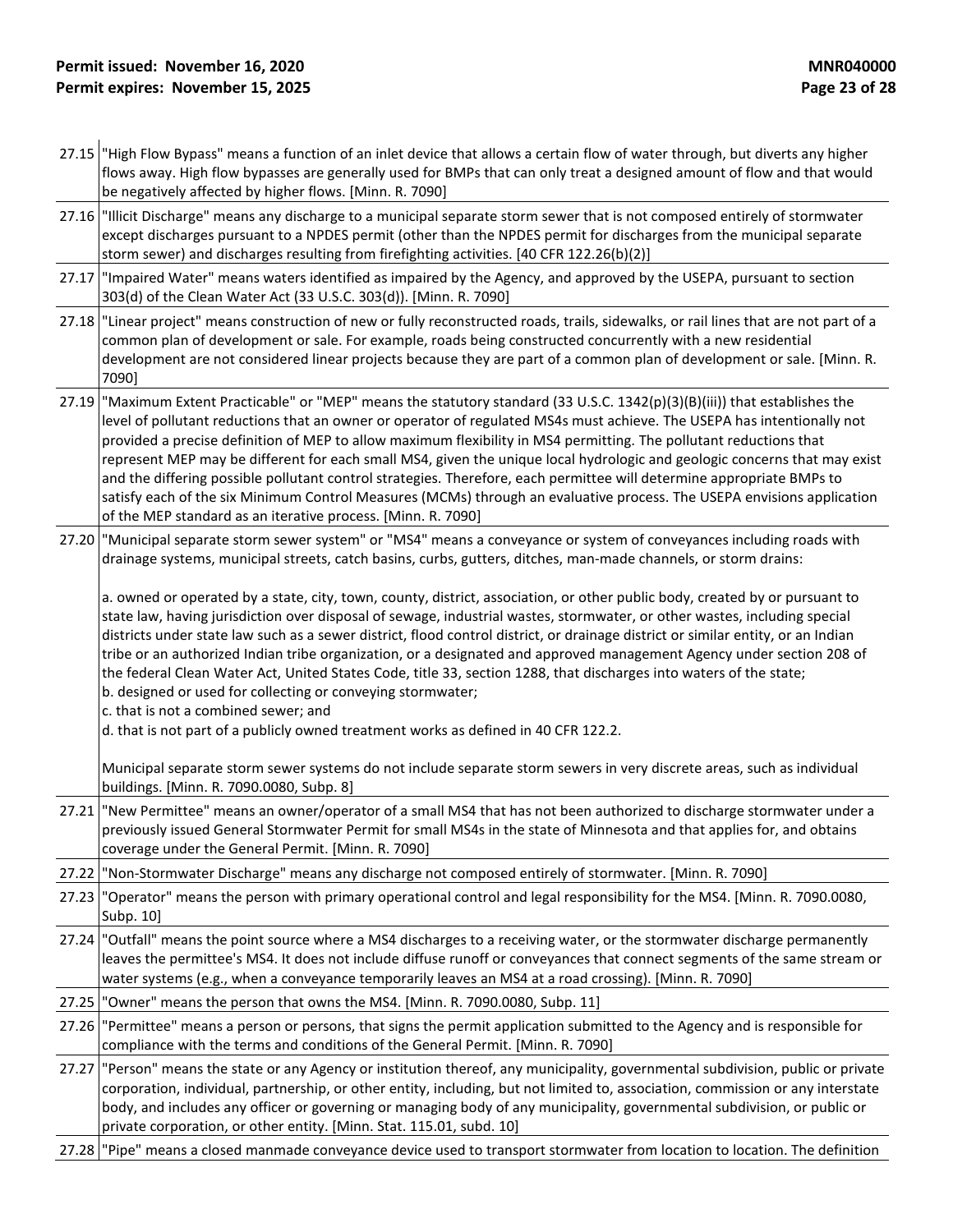|       | of pipe does not include foundation drain pipes, irrigation pipes, land drain tile pipes, culverts, and road sub-grade drain<br>pipes. [Minn. R. 7090]                                                                                                                                                                                                                                                                                                                                                                                                                                                                                                                                                                                                                                                                                                                                                                                                                                                                                                                                                                                           |
|-------|--------------------------------------------------------------------------------------------------------------------------------------------------------------------------------------------------------------------------------------------------------------------------------------------------------------------------------------------------------------------------------------------------------------------------------------------------------------------------------------------------------------------------------------------------------------------------------------------------------------------------------------------------------------------------------------------------------------------------------------------------------------------------------------------------------------------------------------------------------------------------------------------------------------------------------------------------------------------------------------------------------------------------------------------------------------------------------------------------------------------------------------------------|
|       | 27.29 "Receiving Water" means any lake, river, stream or wetland that receives stormwater discharges from an MS4. [Minn. R.<br>7090]                                                                                                                                                                                                                                                                                                                                                                                                                                                                                                                                                                                                                                                                                                                                                                                                                                                                                                                                                                                                             |
|       | 27.30 "Reduce" means reduce to the Maximum Extent Practicable (MEP) unless otherwise defined in the context in which it is<br>used. [Minn. R. 7090]                                                                                                                                                                                                                                                                                                                                                                                                                                                                                                                                                                                                                                                                                                                                                                                                                                                                                                                                                                                              |
| 27.31 | "Seasonally Saturated Soil" means the highest seasonal elevation in the soil in a reduced chemical state because of soil<br>voids filled with water causing anaerobic conditions. Seasonally saturated soil is evidenced by the presence of<br>redoximorphic features or other information determined by scientifically established methods or empirical field<br>measurements. [Minn. R. 7090]                                                                                                                                                                                                                                                                                                                                                                                                                                                                                                                                                                                                                                                                                                                                                  |
| 27.32 | "Section" includes all item numbers of the same whole number. For example, "Section 5" of the General Permit refers to<br>items 5.1 through 5.5. [Minn. R. 7090]                                                                                                                                                                                                                                                                                                                                                                                                                                                                                                                                                                                                                                                                                                                                                                                                                                                                                                                                                                                 |
| 27.33 | "Significant Materials" includes, but is not limited to: raw materials, fuels, materials such as solvents, detergents, and<br>plastic pellets; finished materials such as metallic products; raw materials used in food processing or production; hazardous<br>substances designated under Section 101(14) of the Comprehensive Environmental Response, Compensation, and Liability<br>Act (CERCLA); any chemical the facility is required to report pursuant to Section 313 of the Emergency Planning and<br>Community Right-to-Know Act (EPCRA); fertilizers, pesticides, and waste products such as ashes, slag, and sludge that have<br>the potential to be released with stormwater discharges. When determining whether a material is significant, the physical<br>and chemical characteristics of the material should be considered (e.g. the material's solubility, transportability, and toxicity<br>characteristics) to determine the material's pollution potential. [40 CFR 122.26(b)(12)]                                                                                                                                           |
| 27.34 | "Small Municipal Separate Storm Sewer System" or "small MS4", means all separate storm sewers that are:                                                                                                                                                                                                                                                                                                                                                                                                                                                                                                                                                                                                                                                                                                                                                                                                                                                                                                                                                                                                                                          |
|       | a. Owned or operated by the United States, a state, city, town, borough, county, parish, district, association, or other public<br>body (created by or pursuant to state law) having jurisdiction over disposal of sewage, industrial wastes, stormwater, or<br>other wastes, including special districts under state law such as a sewer district, flood control district or drainage district, or<br>similar entity, or an Indian tribe or an authorized Indian tribal organization, or a designated and approved management<br>Agency under section 208 of the CWA that discharges to waters of the United States.<br>b. Not defined as "large" or "medium" Municipal Separate Storm Sewer Systems pursuant to 40 CFR 122.26 paragraphs<br>(b)(4) and (b)(7) or designated under paragraph $(a)(1)(v)$ .<br>c. This term includes systems similar to separate storm sewer systems in municipalities, such as systems at military bases,<br>large hospital or prison complexes, and highways and other thoroughfares. The term does not include separate storm<br>sewers in very discrete areas, such as individual buildings. [Minn. R. 7090] |
| 27.35 | "Stormwater" means stormwater runoff, snow melt runoff, and surface runoff and drainage. [Minn. R. 7090.0080, Subp. 12]                                                                                                                                                                                                                                                                                                                                                                                                                                                                                                                                                                                                                                                                                                                                                                                                                                                                                                                                                                                                                          |
|       | 27.36 "Stormwater flow direction" means the direction of predominant flow within a pipe. Flow direction can be discerned if pipe<br>elevations can be displayed on the storm sewer system map. [Minn. R. 7090]                                                                                                                                                                                                                                                                                                                                                                                                                                                                                                                                                                                                                                                                                                                                                                                                                                                                                                                                   |
|       | 27.37   "Stormwater Pollution Prevention Program" or "SWPPP" means a comprehensive program developed by the permittee to<br>manage and reduce the discharge of pollutants in stormwater to and from the small MS4. [Minn. R. 7090]                                                                                                                                                                                                                                                                                                                                                                                                                                                                                                                                                                                                                                                                                                                                                                                                                                                                                                               |
| 27.38 | "Structural Stormwater BMP" means a stationary and permanent BMP that is designed, constructed, and operated to<br>prevent or reduce the discharge of pollutants in stormwater. [Minn. R. 7090]                                                                                                                                                                                                                                                                                                                                                                                                                                                                                                                                                                                                                                                                                                                                                                                                                                                                                                                                                  |
|       | 27.39 Total Maximum Daily Load" or "TMDL" means the sum of the individual Waste Load Allocations for point sources and load<br>allocations for nonpoint sources and natural background, as more fully defined in 40 CFR 130.2, paragraph (i). A TMDL sets<br>and allocates the maximum amount of a pollutant that may be introduced into a water of the state and still assure<br>attainment and maintenance of water quality standards. [Minn. R. 7052.0010, Subp. 42]                                                                                                                                                                                                                                                                                                                                                                                                                                                                                                                                                                                                                                                                          |
|       | 27.40 Waste Load Allocation" or "WLA" means the portion of a receiving water's loading capacity that is allocated to one of its<br>existing or future point sources of pollution, as more fully defined in Code of Federal Regulations, title 40, section 130.2,<br>paragraph (h). In the absence of a TMDL approved by USEPA under 40 CFR 130.7, or an assessment and remediation plan<br>developed and approved according to Minn. R. 7052.0200, Subp. 1.C, a WLA is the allocation for an individual point source<br>that ensures that the level of water quality to be achieved by the point source is derived from and complies with all<br>applicable water quality standards and criteria. [Minn. R. 7052.0010, Subp. 45]                                                                                                                                                                                                                                                                                                                                                                                                                 |
| 27.41 | "Water pollution" means (a) the discharge of any pollutant into any waters of the state or the contamination of any waters<br>of the state so as to create a nuisance or render such waters unclean, or noxious, or impure so as to be actually or                                                                                                                                                                                                                                                                                                                                                                                                                                                                                                                                                                                                                                                                                                                                                                                                                                                                                               |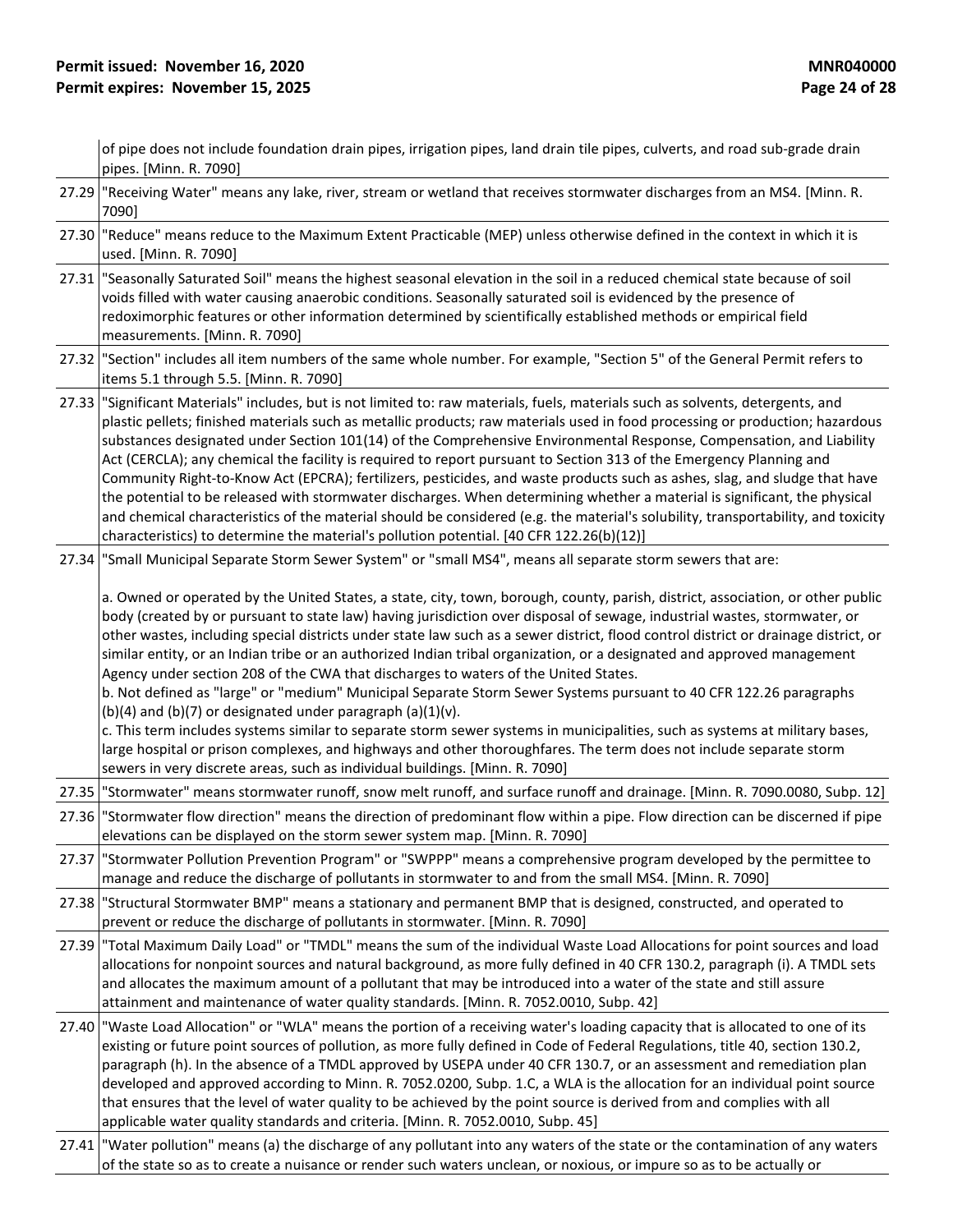potentially harmful or detrimental or injurious to public health, safety or welfare, to domestic, agricultural, commercial, industrial, recreational or other legitimate uses, or to livestock, animals, birds, fish or other aquatic life; or (b) the alteration made or induced by human activity of the chemical, physical, biological, or radiological integrity of waters of the state. [Minn. Stat. 115.01, subd. 13]

27.42 "Water Quality Standards" means those provisions contained in Minn. R. 7050 and 7052. [Minn. R. 7090]

27.43 "Water Quality Volume" means either:

a. for construction activity (excluding linear projects), one (1) inch of runoff from the sum of the new and fully reconstructed impervious surfaces created by the project (calculated as an instantaneous volume); or b. for linear projects, the greater of one (1) inch of runoff from the new impervious surface or one-half (0.5) inch of runoff from the sum of the new and fully reconstructed impervious surfaces created by the project (calculated as an instantaneous volume). [Minn. R. 7090]

- 27.44 "Waters of the State" means all streams, lakes, ponds, marshes, watercourses, waterways, wells, springs, reservoirs, aquifers, irrigation systems, drainage systems and all other bodies or accumulations of water, surface or underground, natural or artificial, public or private, which are contained within, flow through, or border upon the state or any portion thereof. [Minn. Stat. 115.01, subd. 22]
- 27.45 "Wetlands" means those areas that are inundated or saturated by surface water or groundwater at a frequency and duration sufficient to support, and that under normal circumstances do support, a prevalence of vegetation typically adapted for life in saturated soil conditions. Wetlands generally include swamps, marshes, bogs, and similar areas. Constructed wetlands designed for wastewater treatment are not waters of the state. Wetlands must have the following attributes:

a. a predominance of hydric soils;

b. inundated or saturated by surface water or groundwater at a frequency and duration sufficient to support a prevalence of hydrophytic vegetation typically adapted for life in a saturated soil condition; and

c. under normal circumstances support a prevalence of such vegetation. [Minn. R. 7050.0186, Subp. 1a.B]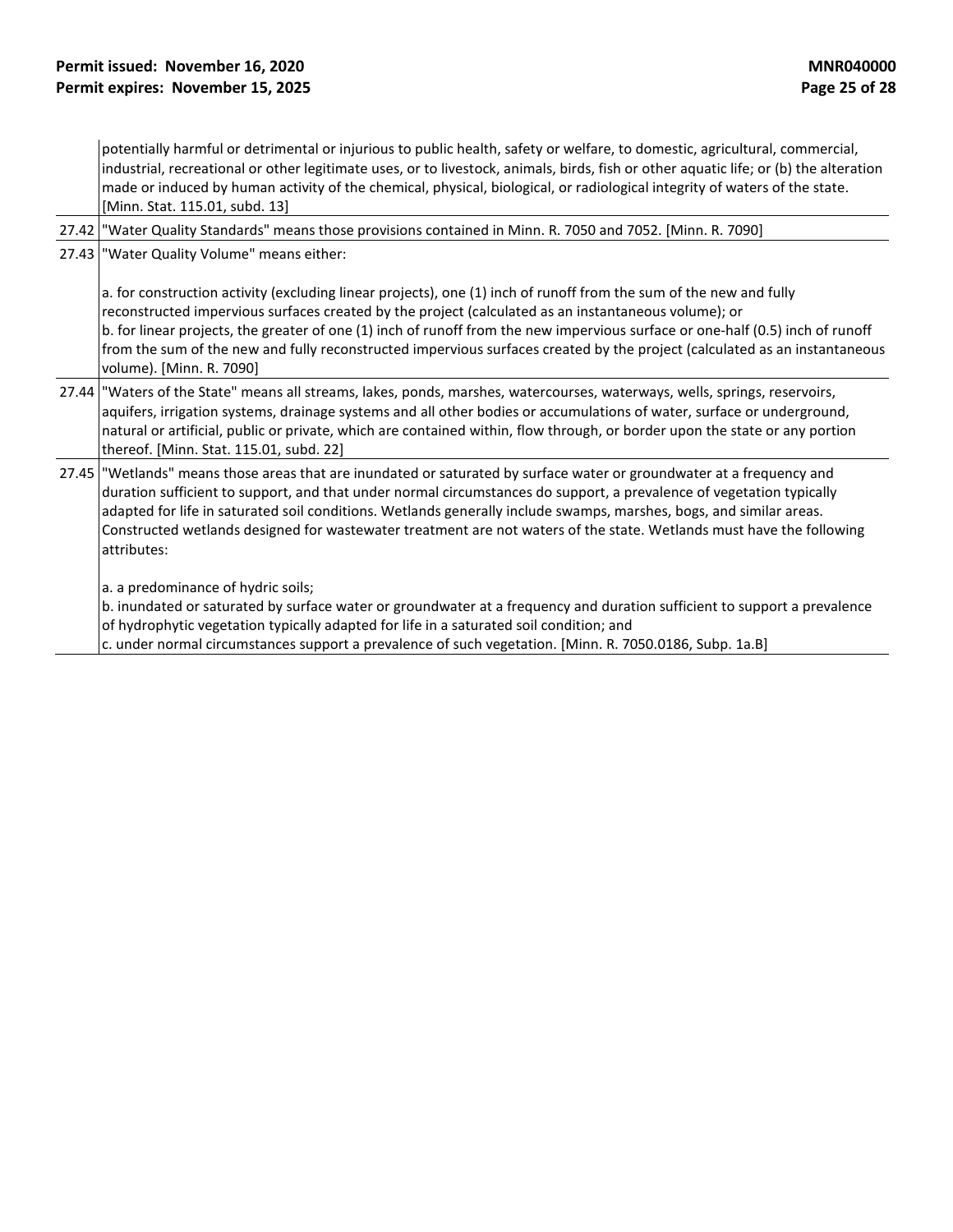#### **Permit issued: November 16, 2020 MNR040000 MNR040000 Permit expires: November 15, 2025 Page 26** of 28

## **Appendix A. Alum or Ferric Chloride Phosphorus Treatment Systems**

# **Table 1:**

# **Monitoring parameters during operation**

| <b>Station</b>                  | Alum parameters             | <b>Ferric parameters</b>    | <b>Units</b> | Frequency                       |
|---------------------------------|-----------------------------|-----------------------------|--------------|---------------------------------|
| Upstream-                       | <b>Total Phosphorus</b>     | <b>Total Phosphorus</b>     | mg/L         | 1 x week                        |
| background                      | <b>Dissolved Phosphorus</b> | <b>Dissolved Phosphorus</b> | mg/L         | 1 x week                        |
|                                 | <b>Total Aluminum</b>       | Total Iron                  | mg/L         | $1x$ month                      |
|                                 | Dissolved Aluminum          | Dissolved Iron              | mg/L         | 1 x week                        |
|                                 | рH                          | рH                          | SU           | 1 x week                        |
|                                 | Flow                        | Flow                        | Mgd          | Daily                           |
| Alum or Ferric<br>Chloride Feed | Alum                        | Ferric                      | Gallons      | Daily total dosed in<br>gallons |
| Discharge from                  | <b>Total Phosphorus</b>     | <b>Total Phosphorus</b>     | mg/L         | 1 x week                        |
| treatment                       | Dissolved Phosphorus        | Dissolved Phosphorus        | mg/L         | 1 x week                        |
|                                 | <b>Total Aluminum</b>       | Total Iron                  | mg/L         | $1x$ month                      |
|                                 | Dissolved Aluminum          | Dissolved Iron              | mg/L         | 1 x week                        |
|                                 | pH                          | рH                          | SU           | 1 x week                        |
|                                 | Flow                        | Flow                        | Mgd          | Daily                           |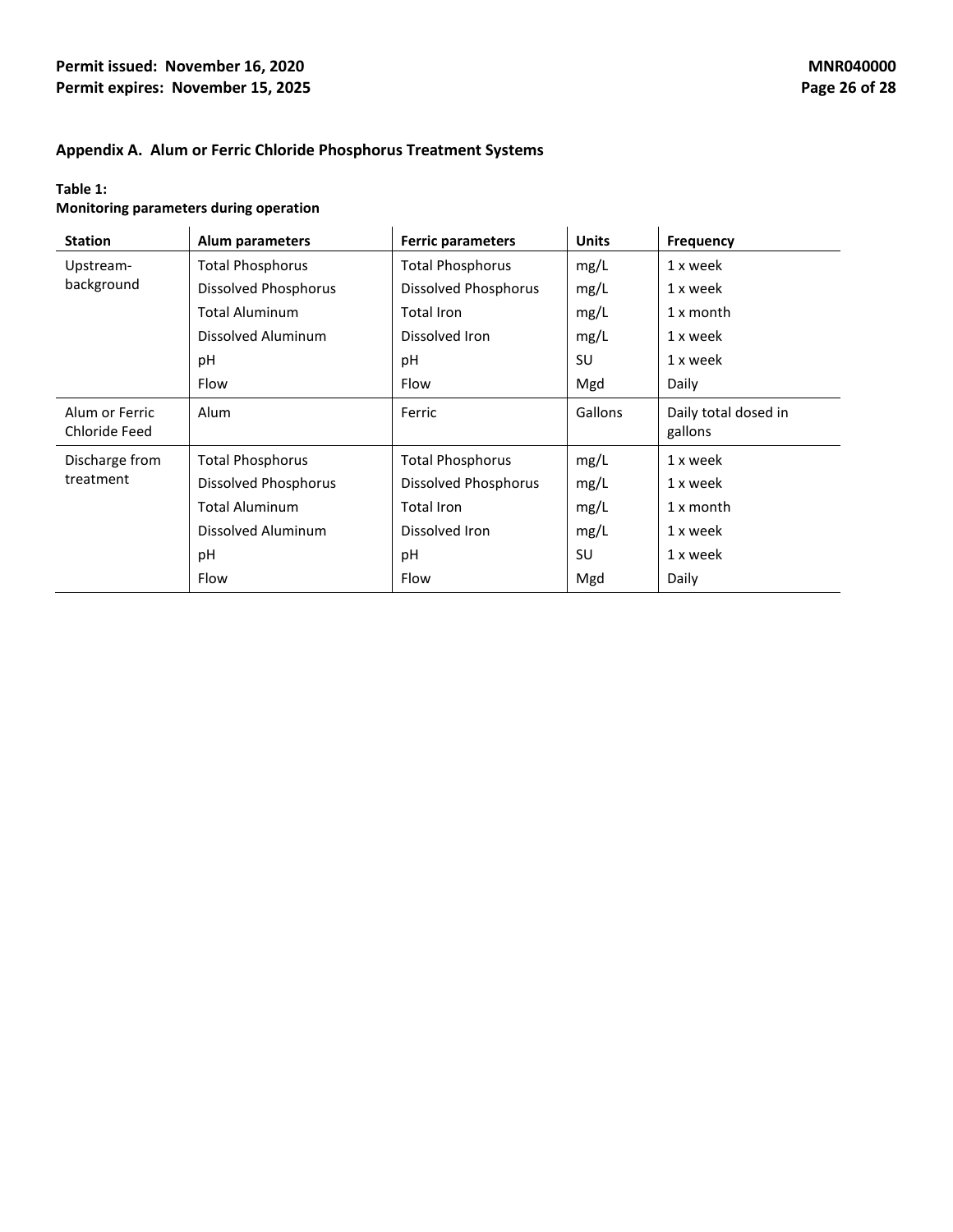# **Appendix B. Schedules**

#### **Table 2:**

**Existing Permittees - Schedule of permit requirements**

| <b>Permit requirement</b>                                                                                                                        | <b>Schedule</b>                                                                                                                                                                    |
|--------------------------------------------------------------------------------------------------------------------------------------------------|------------------------------------------------------------------------------------------------------------------------------------------------------------------------------------|
| Section 12. Stormwater Pollution Prevention Program (SWPPP)<br><b>Document</b><br>• Submit the SWPPP Document completed in accordance with       | · Within 150 days after General Permit issuance                                                                                                                                    |
| Section 12.                                                                                                                                      | date.                                                                                                                                                                              |
| Section 13. Stormwater Pollution Prevention Program (SWPPP)                                                                                      |                                                                                                                                                                                    |
| • Complete revisions to incorporate the new requirements of<br>Sections 14 - 23 into current SWPPP.                                              | • Within 12 months of the date General Permit<br>coverage is extended, unless other timelines have<br>been specifically established in the General Permit<br>and identified below. |
| <b>Section 19. Construction Site Stormwater Runoff Control</b>                                                                                   |                                                                                                                                                                                    |
| • Complete revisions to Construction Site Stormwater Runoff<br>Control program, including revisions to regulatory mechanism(s),<br>if necessary. | • Within 12 months of the date General Permit<br>coverage is extended.                                                                                                             |
| • When the CSW Permit is reissued, revise regulatory<br>mechanism(s), if necessary, to be at least as stringent as the                           | • Within 12 months of the issuance date of the CSW<br>Permit (expected issuance date of the CSW Permit                                                                             |
| requirements for erosion, sediment, and waste controls described<br>in the CSW Permit.                                                           | is August 1, 2023).                                                                                                                                                                |
| Section 21. Pollution Prevention/Good Housekeeping for<br><b>Municipal Operations</b>                                                            |                                                                                                                                                                                    |
| • Conduct structural stormwater best management practice (BMP)<br>inspections.                                                                   | • Each calendar year.                                                                                                                                                              |
| • Conduct pond and outfall inspections.                                                                                                          | . Prior to the expiration date of the General Permit.                                                                                                                              |
| Section 22. Discharges to Impaired Waters with a USEPA-<br>Approved TMDL that includes an Applicable WLA                                         |                                                                                                                                                                                    |
| • Submit all information required in item 22.2.                                                                                                  | • With each annual report.                                                                                                                                                         |
| • Meet requirements for applicable WLAs for bacteria, chloride,<br>and temperature in Section 22.                                                | • Within 12 months of the date General Permit<br>coverage is extended.                                                                                                             |
| Section 25. Annual Assessment, Annual Reporting, and<br>Recordkeeping                                                                            |                                                                                                                                                                                    |
| • Conduct assessment of the SWPPP.<br>• On a form provided by the Agency, submit an annual report.                                               | • Prior to completion of each annual report.<br>• By June 30 <sup>th</sup> of each calendar year.                                                                                  |
|                                                                                                                                                  |                                                                                                                                                                                    |